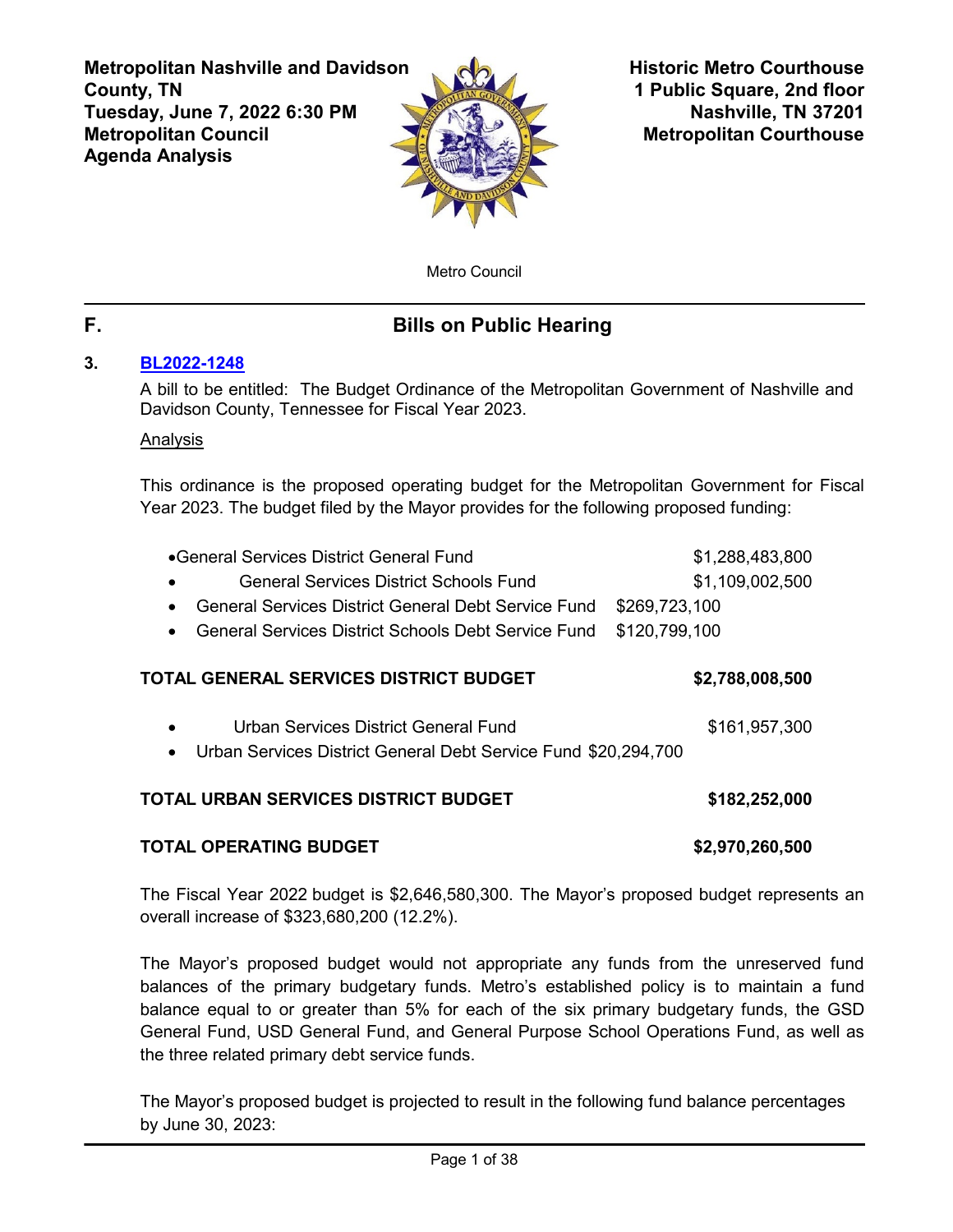- General Services District Debt Service Fund 10.4%
- · General Services District Schools Operations Fund 18.3%
- Schools Debt Service Fund 54.3%
- · Urban Services District General Fund 7.8%
- · Urban Services District Debt Service Fund 23.3%

The current FY22 property tax rate for the GSD is \$2.953 per \$100 of assessed value. The current rate for the USD is \$0.335, giving a combined rate of \$3.288. Ordinance No. BL2022-1249 would adopt a rate \$2.920 in the GSD and \$0.332 in the USD, for a combined rate of \$3.252. Per the requirements of Tenn. Code Ann. § 67-5-1701, the certified property tax rates must be set to produce the same ad valorem revenue for Metro as was levied during the previous year, exclusive of new construction, improvements, and deletions. The FY22 tax levy was the same as the certified property tax rate. State law also requires that, in the year following the adoption of the certified tax rate, the State Board of Equalization order recapture of an excessive adjustment if the certified tax rate was found to be overestimated. The proposed FY23 tax levy is \$0.002 below the recapture rate ordered by the State Board of Equalization.

Even with the reduction in the tax rates, growth is expected to generate new property taxes in the amount of \$101.5 million over the budgeted FY22 revenue. The proposed FY23 budget includes an increase of \$138.2 million in local option sales tax revenues. The budget also includes expected revenue increases from grants and other non-tax revenues in the amount of \$49.5 million.

The proposed budget includes an increase of \$43.6 million for pay plan improvements. All employees would receive a 4% cost-of-living raise on July 1, 2022. In addition, funding is included for increment increases for all eligible employees, funding for 3% open-range pay increases, and funding for an increase to the minimum wage for full-time hourly employees all of which would be effective on July 1, 2022. The department heads have the discretion to determine the actual raises to be given to each open-range employee.

The Mayor's budget includes a \$4.4 million increase for equipment and building repairs. This is the equivalent of setting aside 5% of the GSD general fund revenue for this purpose, as opposed to the 4% required by the Charter. This should help Metro address some deferred maintenance and equipment needs that have not been able to be funded previously

The Barnes Fund for Affordable Housing would receive an additional \$15 million as part of the continuing commitment for affordable housing, which is partly funded by the local portion of the hotel/motel taxes generated by short-term rental properties.

The largest investment in the Mayor's proposed budget is for Metro Nashville Public Schools. This includes an \$94.34 million increase in the amount of local funding for schools. This would result in a total MNPS operating budget of \$1,109,002,500. This includes employee pay for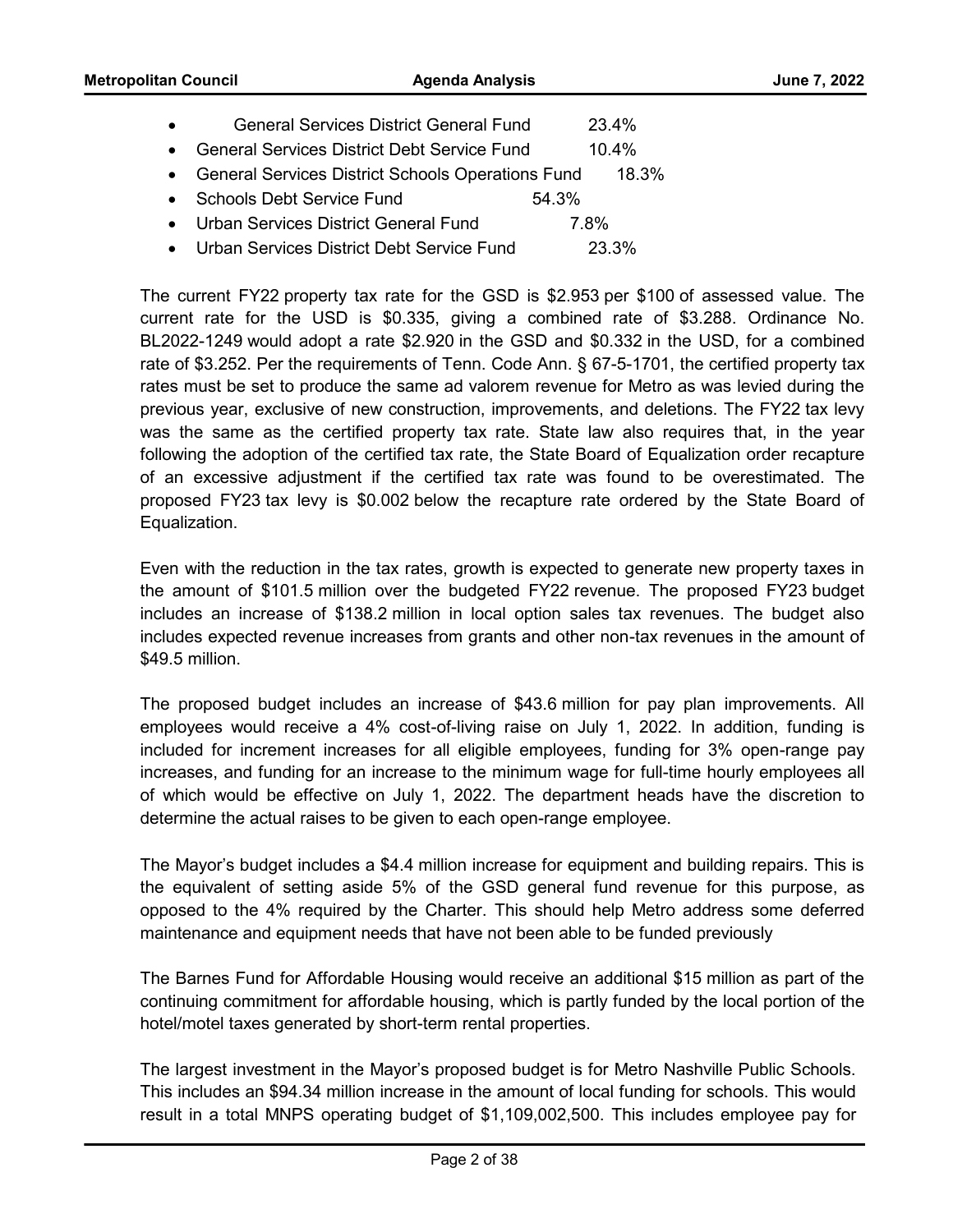support staff, steps and 4% COLA for all employees. However, as noted in two presentations by MNPS to the Council, the state share funding was reduced resulting in a \$22 million shortfall in the overall MNPS budget.

The budget includes funding for a number of improvement requests submitted by various departments. This includes a \$10.7 million increase for WeGo, \$13.8 million for Fire and EMS operations, \$19.3 million for the Police Department, plus a \$1 million allocation for a Police Recruitment Program, \$2.2 million for Public Works/NDOT for right-of-way pollution reduction and pedestrian safety. Other departmental investments focus on staffing to improve services includes:

- · Public Works/NDOT: \$4.5 million for additional positions
- · Parks and Recreation: \$4.8 million for additional positions supporting a variety of programs
- · Codes Administration: \$1.7 million for additional positions to improve customer services
- Public Health: \$2.1 million for a variety of new positions
- Public Library: \$1.1 million for a variety of new positions
- Planning Department: \$2.6 million for a variety of new positions
- Social Services: \$1.29 million for a variety of new positions

The Hospital Authority would receive a subsidy from the general fund of \$52,038,000, an increase of \$2,478,000 over the FY22 budget. The subsidy for Bordeaux Long Term Care management contract is \$320,000. The subsidy for the Knowles Home assisted living facility increased by \$100,000.

Section 6.07 of the Charter requires the next order of business following adoption of the operating budget ordinance, to be the adoption of the tax levy ordinance.

Per Rules 39 and 41 of the Metro Council Rules of Procedure, the budget ordinance is amendable on third reading. And pursuant to section 6.06 of the Metro Charter, the Council must adopt a substitute operating budget no later than June 30. Otherwise, the budget as originally submitted by the Mayor becomes effective on July 1 by operation of law.

**Sponsors:** Allen and Suara

# **4. [BL2022-1268](http://nashville.legistar.com/gateway.aspx?m=l&id=/matter.aspx?key=14516)**

An ordinance adopting the 2022-2023 through 2027-2028 Capital Improvements Budget for The Metropolitan Government of Nashville and Davidson County as the official Capital Improvements Budget of The Metropolitan Government of Nashville and Davidson County for Fiscal Year 2022-2023.

# Analysis

This ordinance adopts the Capital Improvements Budget (CIB) for fiscal year 2022-2023 through 2027-2028. A listing of the CIB new projects for FY23 was distributed to Council members on May 13, 2022 and is posted on the Council's webpage. The CIB is a planning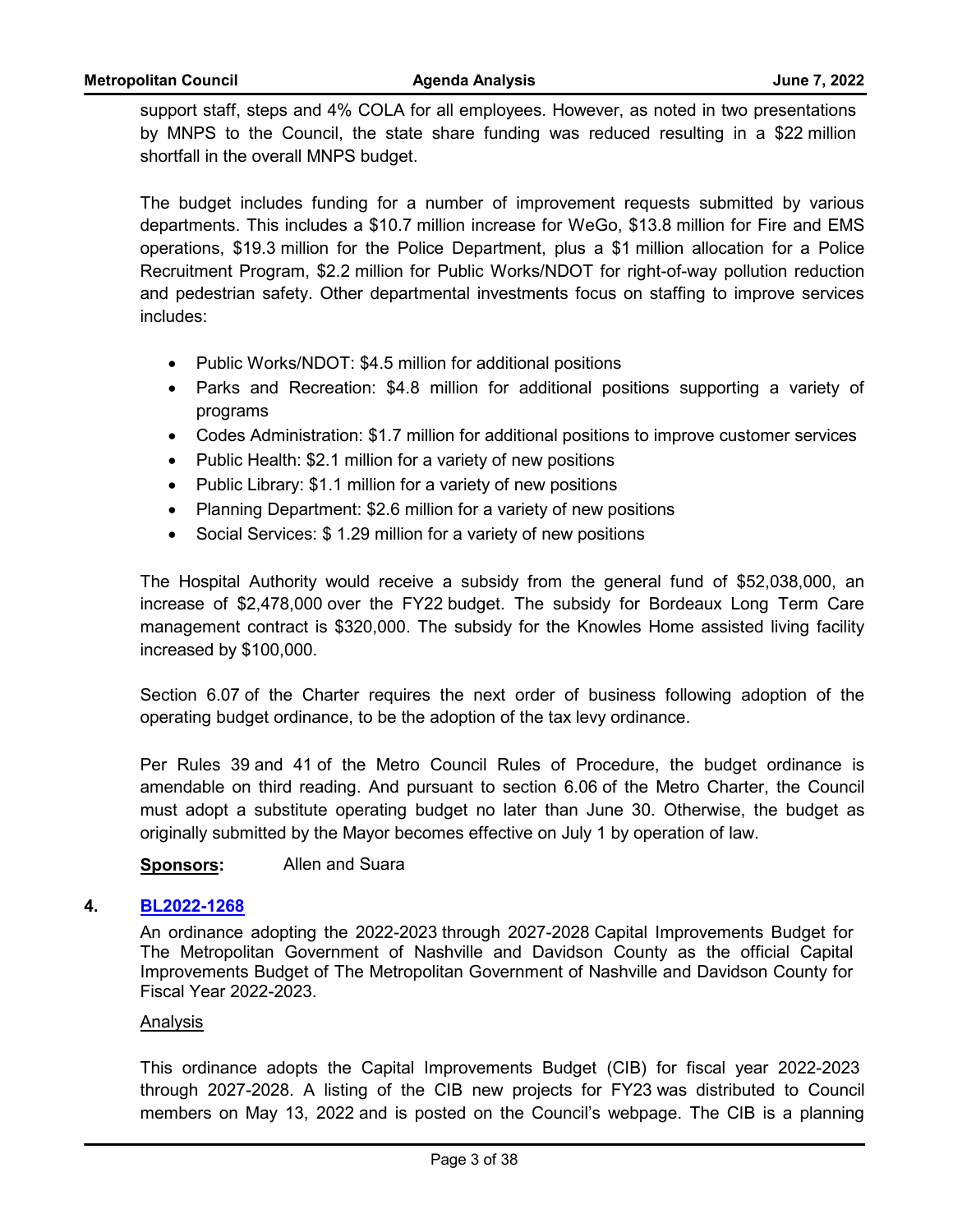**Metropolitan Council Agenda Analysis June 7, 2022**

document and does not in itself appropriate any money. All capital projects must be provided for in this document before a capital improvement can be approved by the Council, except in the case of a public emergency.

Section 6.13 of the Metropolitan Charter provides: "The mayor shall submit the capital improvements budget to the council not later than May 15th and shall recommend those projects to be undertaken during the ensuing fiscal year and the method of financing them, noting the impact on the debt structure of the Metropolitan Government, and shall include in the appropriate current operating budget any projects to be financed from current revenues for the ensuing fiscal year."

Rule 15 of the Council Rules of Procedure provides that Council members submit CIB requests by October 31 and hold a joint committee meeting to determine CIB priorities prior to submission to the Director of Finance and, further provides, that no CIB requests shall be considered that are not submitted in accordance with the rule. Pursuant to Section 11.504(k) of the Charter, the Metropolitan Planning Commission reviewed capital improvement project requests submitted by Metro departments, boards, commissions and agencies, evaluated the overall needs of the community, and recommended to the Mayor a CIB budget for fiscal year 2022-2023, including a program of proposed expenditures for the ensuing five years.

The Charter requires the Council to adopt the CIB no later than June 15 of each year. Accordingly, the Council will hold an adjourned meeting on June 14, 2022 in order to approve the CIB on third reading prior to this June 15 Charter deadline.

The CIB is amendable on third and final reading. Once adopted, any future amendments to the CIB would need to be approved by the Planning Commission, recommended by the Mayor, and then adopted by resolution of the Council receiving at least 27 affirmative votes.

**Sponsors:** Allen and Withers

# **G. Consent Resolutions and Resolutions**

# **5. [RS2022-1507](http://nashville.legistar.com/gateway.aspx?m=l&id=/matter.aspx?key=14404)**

A resolution approving an option agreement between the Metropolitan Government of Nashville and Davidson County and the State of Tennessee authorizing the purchase of the property located at 88 Hermitage Avenue (Parcel No. 09311024100) (Proposal No. 2022M-019AG-001).

# Analysis

This resolution approves an option agreement between the Metropolitan Government and the State of Tennessee to authorize the purchase of the property located at 88 Hermitage Avenue. The State of Tennessee owned the property at 88 Hermitage Avenue. The Metropolitan Government desires to purchase this property for use as part of the public park system. The Board of Parks and Recreation has approved the acquisition of this property.

The parcel is 3.109 acres. The Metropolitan Government would pay \$20,300,000 to the State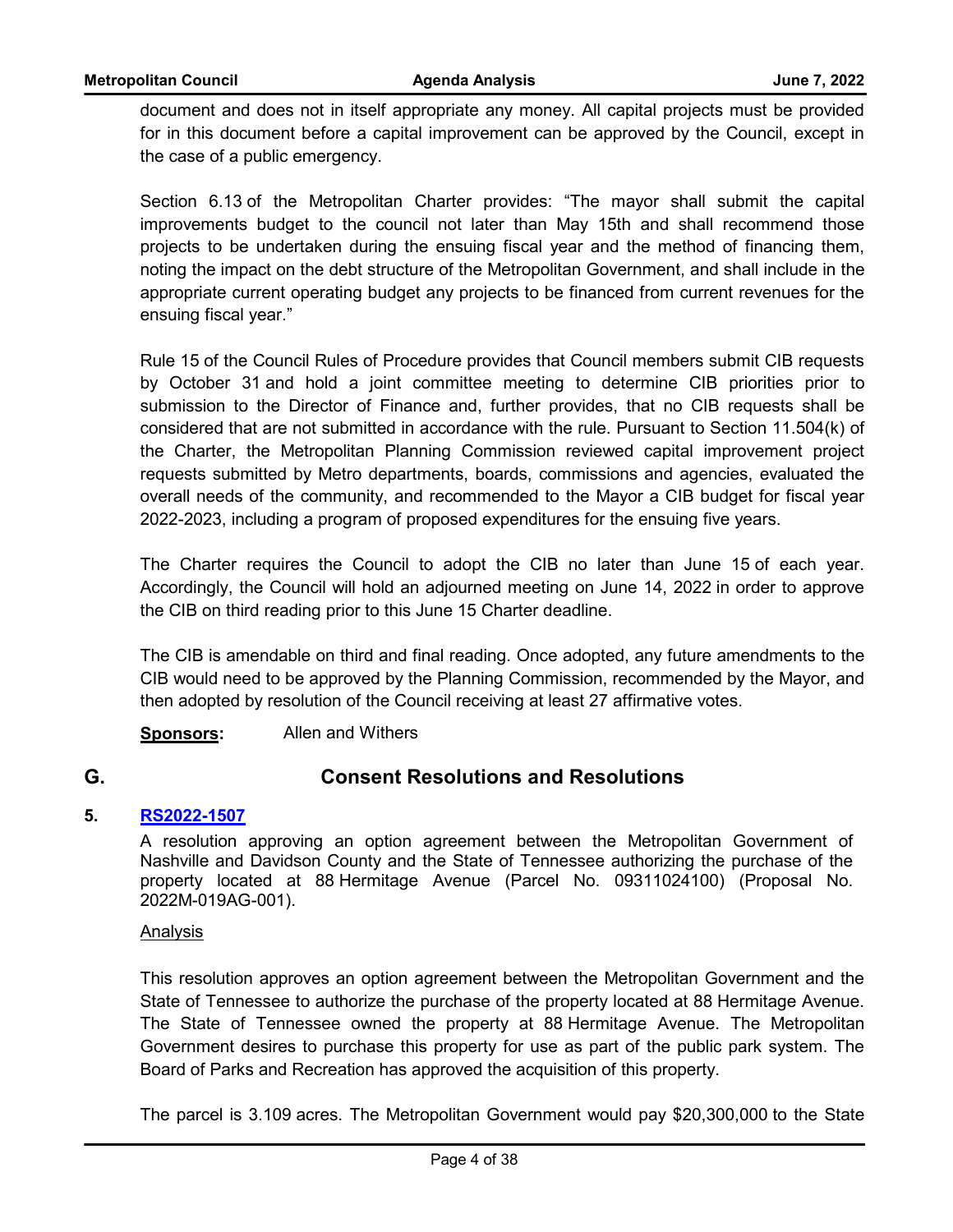of Tennessee for this property.

*Fiscal Note: The 2021 appraisal value according to the Assessor of Property's website is \$14,441,000.*

**Sponsors:** OConnell, Allen and Withers

# **6. [RS2022-1545](http://nashville.legistar.com/gateway.aspx?m=l&id=/matter.aspx?key=14518)**

A Resolution amending Resolution No. RS2021-1201, an initial resolution determining to issue general obligation bonds of The Metropolitan Government of Nashville and Davidson County, to reallocate funding as further described herein.

#### Analysis

This resolution amends Resolution No. RS2021-1201, which approved the issuance of general obligation bonds in an aggregate principal amount of not to exceed \$568,855,000. This resolution would reduce the allocation to "Wharf Park - 88 Hermitage Acquisition," CIB Project ID # 19PR0005 from \$20,000,000 to \$0. The allocation to "General Park / Amenity Improvements", CIB Project ID #19PR0004 would be increased by \$17,000,000, from \$5,000,000 to \$22,000,000. The allocation to "General Repairs Fund", CIB Project ID # 19PR0012 - 24 would be increased by \$3,000,000, from \$1,750,000 to \$4,750,000.

The Capital Project Cost Itemization Form for General Park / Amenity Improvements would be updated to reflect this change.

**Sponsors:** Johnston

#### **7. [RS2022-1548](http://nashville.legistar.com/gateway.aspx?m=l&id=/matter.aspx?key=14594)**

A resolution accepting a grant from the Tennessee Department of Mental Health and Substance Abuse Services to the Metropolitan Government, acting by and through the State Trial Courts, to provide Tennessee Highway Safety Office Recovery Court Enhancements to existing recovery court programs and services to improve alcohol countermeasures.

#### Analysis

This resolution accepts a grant from the Tennessee Department of Mental Health and Substance Abuse Services to the State Trial Courts in an amount not to exceed \$60,000 with no local cash match required. This grant is used to provide Tennessee Highway Safety Office Recovery Court Enhancements to existing recovery court programs and services to improve alcohol countermeasures. The term of the grant contract begins July 1, 2022 and ends June 30, 2023.

**Sponsors:** Allen

## **8. [RS2022-1549](http://nashville.legistar.com/gateway.aspx?m=l&id=/matter.aspx?key=14551)**

A resolution approving amendment one to a grant from the Tennessee Department of Mental Health and Substance Abuse Services to the Metropolitan Government, acting by and through the State Trial Courts, to provide the Tennessee Certified Recovery Court Program (TCRCP) at the Davidson County Residential Drug Court to enable the establishment of adult and juvenile drug court programs to address the needs of non-violent offenders.

#### Analysis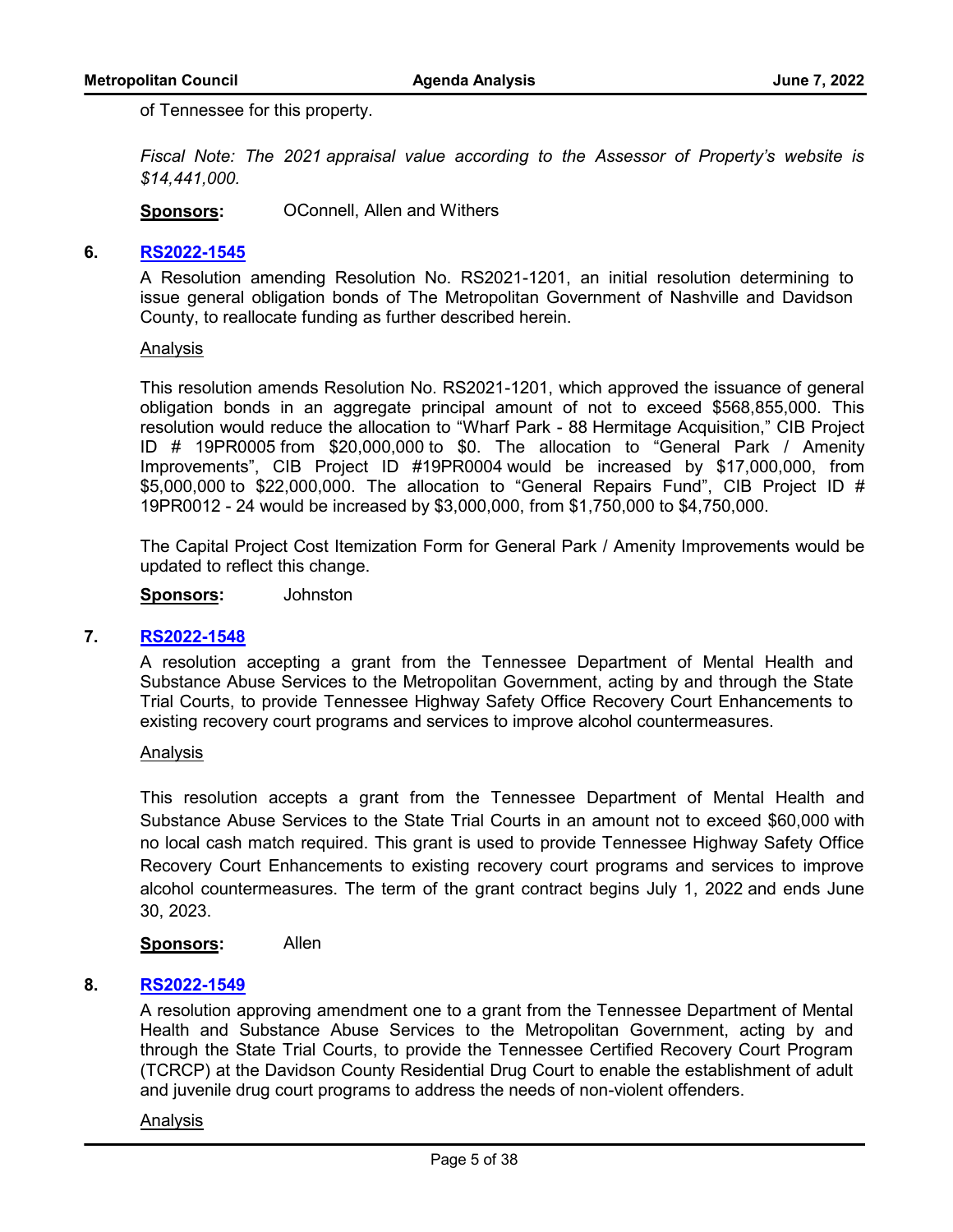This resolution approves the first amendment to a grant from the Tennessee Department of Mental Health and Substance Abuse Services to the State Trial Courts, originally approved by Resolution No. RS2021-960. This amendment increases the grant amount by \$25,000, from \$500,000 to \$525,000. The grant budget attachment would be updated accordingly. No other changes would be made to his grant contract.

RS2021-960 accepted a grant not to exceed \$500,000 with no local cash match required. The grant funds are used to provide the Tennessee Certified Recovery Court Program at the Davidson County Residential Drug Court to enable the establishment of adult and juvenile drug court programs to address the needs of non-violent offenders. The grant term ends June 30, 2022.

**Sponsors:** Allen, Suara and Welsch

# **9. [RS2022-1550](http://nashville.legistar.com/gateway.aspx?m=l&id=/matter.aspx?key=14592)**

A resolution accepting an Eviction Diversion Initiative grant from the National Center for State Courts to the Metropolitan Government, acting by and through Davidson County General Sessions Court, Division VIII, to establish or expand court-based eviction diversion programs to prevent avoidable evictions.

#### Analysis

This resolution accepts an Eviction Diversion Initiative grant from the National Center for State Courts to the Davidson County General Sessions Court, Division VIII, in an amount not to exceed \$418,170 with no local cash match required. The grant will be used to establish or expand court-based eviction diversion programs to prevent avoidable evictions. The grant period is June 1, 2022 through May 31, 2024.

**Sponsors:** Allen, Welsch and Suara

# **10. [RS2022-1551](http://nashville.legistar.com/gateway.aspx?m=l&id=/matter.aspx?key=14590)**

A resolution approving amendment one to a grant from the Tennessee Department of Mental Health and Substance Abuse Services to the Metropolitan Government, acting by and through the Davidson County General Sessions Court, to provide Tennessee Certified Recovery Court Program (TCRCP) services to include intensive court supervision, mandatory drug testing, and substance abuse treatment as an alternative to adjudication or incarceration.

#### Analysis

This resolution approves the first amendment to a grant from the Tennessee Department of Mental Health and Substance Abuse Services to the Davidson County General Sessions Court, originally approved by Resolution No. RS2021-961. This amendment increases the grant amount by \$16,000, from \$60,000 to \$76,000, and the grant budget attachment would be amended accordingly. No other changes would be made to the grant contract.

RS2021-961 approved a grant of not to exceed \$60,000 with no local cash match required. The grant funds are used to provide Tennessee Certified Recovery Court Program (TCRCP)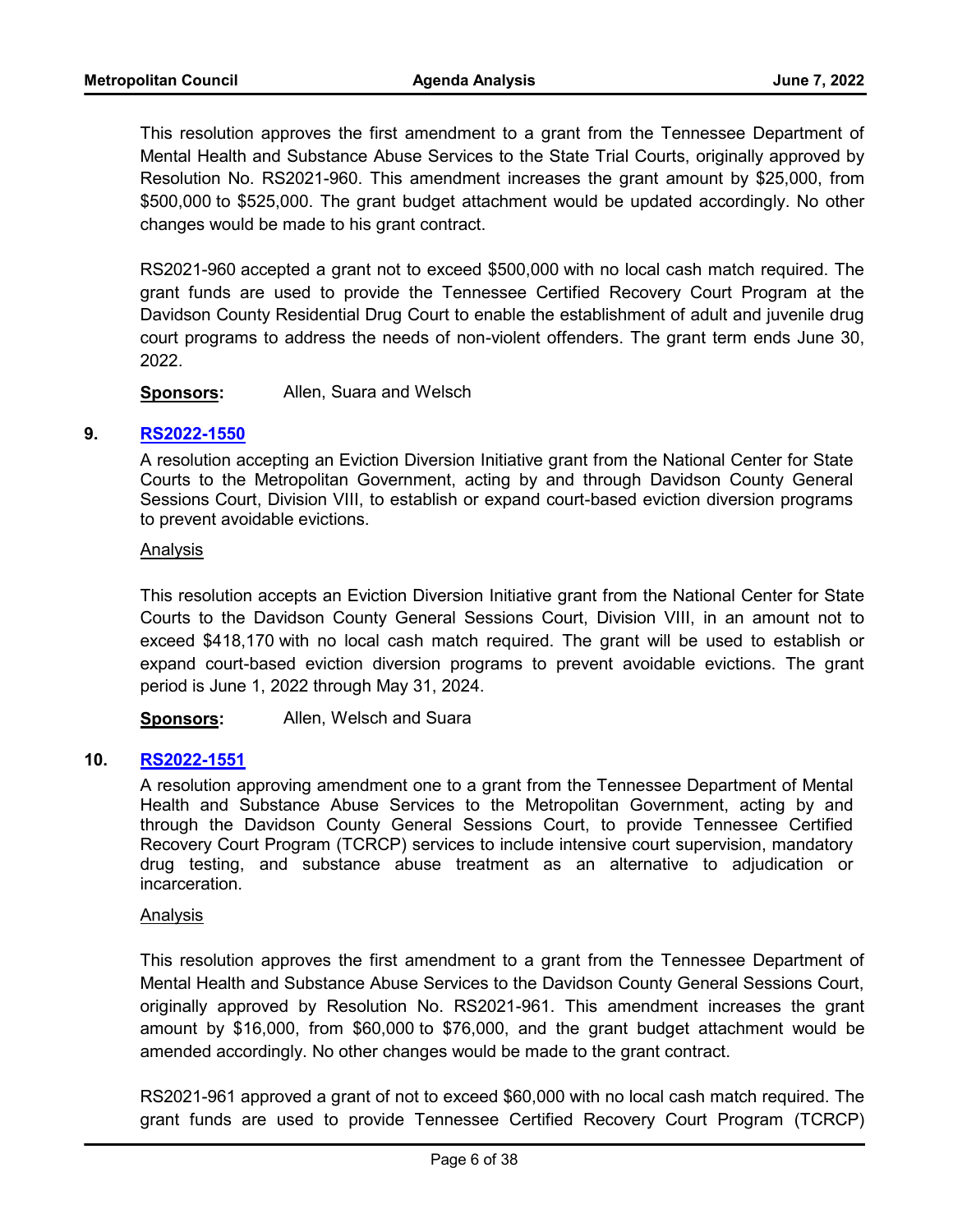services to include intensive court supervision, mandatory drug testing, and substance abuse treatment as an alternative to adjudication or incarceration. The term of this contract ends June 30, 2022.

**Sponsors:** Allen and Suara

# **11. [RS2022-1552](http://nashville.legistar.com/gateway.aspx?m=l&id=/matter.aspx?key=14611)**

A resolution approving amendment three to a grant from the Tennessee Department of Children's Services to the Metropolitan Government, acting by and through the Davidson County Juvenile Court, to provide community-based case management and probation services to children at high risk of state custody.

#### Analysis

This resolution approves the third amendment to a grant from the Tennessee Department of Children's Services to the Davidson County Juvenile Court, originally approved by Resolution No. RS2018-1224. This amendment increases the grant award by \$434,333, from \$1,737,332 to \$2,171,665, and extends the end date of the grant from June 30, 2022 to June 30, 2023. The grant budget attachment would be amended to reflect these changes.

This grant is used to provide community-based case management and probation services to children at high risk of state custody.

**Sponsors:** Allen, Suara and Welsch

#### **12. [RS2022-1553](http://nashville.legistar.com/gateway.aspx?m=l&id=/matter.aspx?key=14587)**

A resolution adopting a new pay plan for the general employees of the Metropolitan Government of Nashville and Davidson County, excluding employees of the Board of Health, Board of Education, and the Police and Fire Departments, effective July 1, 2022.

#### Analysis

This resolution is the pay plan for the general Metropolitan Government employees to take effect July 1, 2022. The primary effect of this resolution would be to continue the pay plan, continue increment pay, provide a 4% cost-of-living-adjustment (COLA), and provide for the possibility of merit pay increases for open range employees. Step increases known as "increments" are pay increases for certain employment classifications on a six month, one year, eighteen month, or two year interval, depending upon the position. In addition to step increases, the equivalent of an additional 3% merit pay increase would be available for open range employees that do not receive increments. The amount of individual raises for open range employees are determined by department heads. The pay plan contemplates that open range employees are to be paid based upon merit, not length of service.

The Civil Service Commission recommended an additional 1% COLA for employees. However, the Director of Finance and Mayor, exercising their authority under Section 12.10 of the Metro Charter, removed the additional COLA.

Per section 12.10 of the Charter, pay plans may not be amended by the Council except by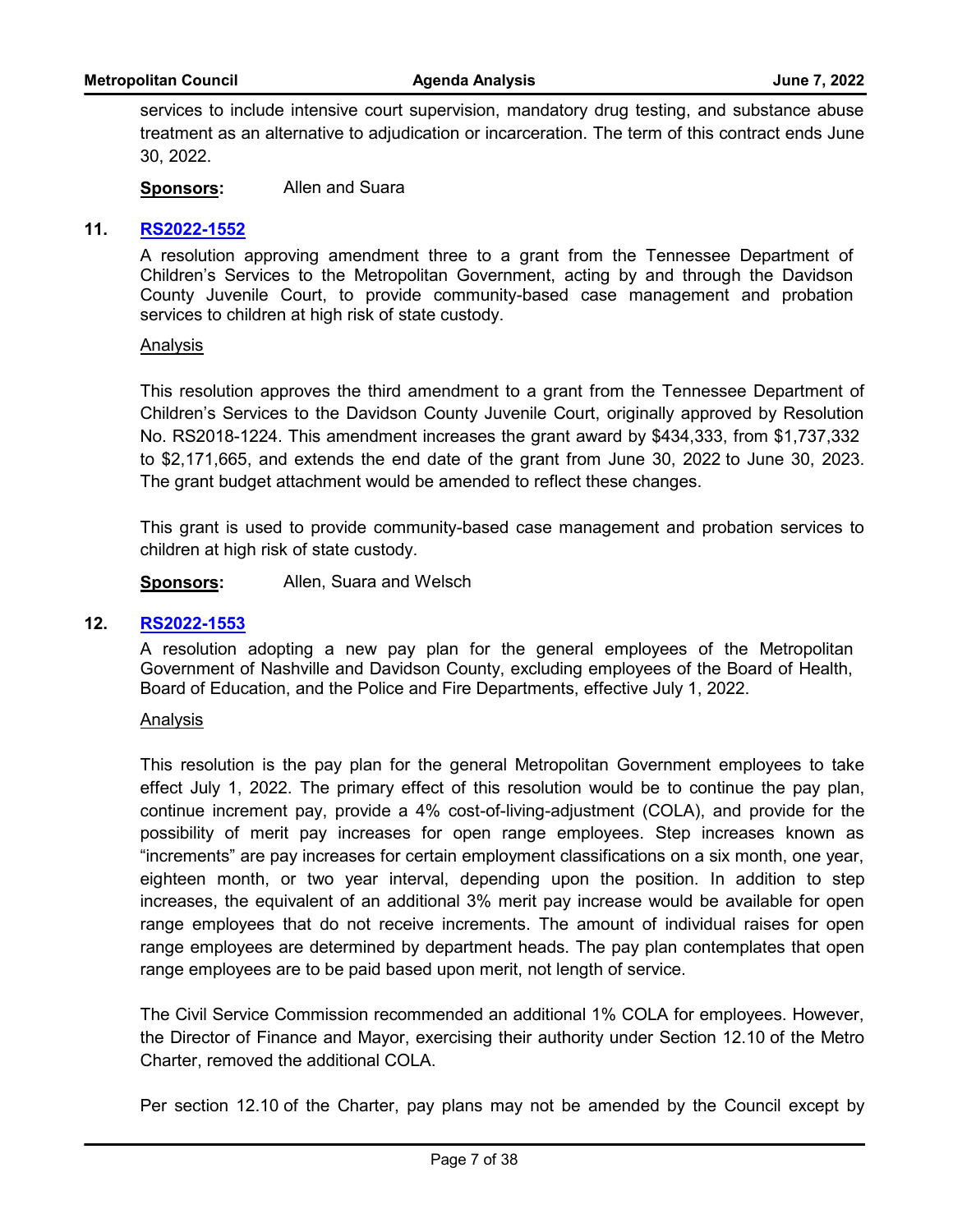making uniform modifications of all employment grades (because the relationship between pay grades must remain the same under the Charter). The pay plan amendments submitted by this resolution have been approved by the Civil Service Commission, Finance Director, and the Mayor.

**Sponsors:** Allen, Hancock, Styles and Gamble

# **13. [RS2022-1554](http://nashville.legistar.com/gateway.aspx?m=l&id=/matter.aspx?key=14588)**

A resolution adopting a new pay plan for employees of the Metropolitan Departments of Police and Fire, effective July 1, 2022.

#### Analysis

This resolution is the pay plan for the Police and Fire departments to take effect July 1, 2022. The primary effect of this resolution would be to continue the pay plan, continue increment pay, provide a 4% cost-of-living-adjustment (COLA), and provide for the possibility of merit pay increases for open range employees. Step increases known as "increments" are pay increases for certain employment classifications on a six month, one year, eighteen month, or two year interval, depending upon the position. In addition to step increases, the equivalent of an additional 3% merit pay increase would be available for open range employees that do not receive increments. The amount of individual raises for open range employees are determined by department heads. The pay plan contemplates that open range employees are to be paid based upon merit, not length of service.

The Civil Service Commission recommended an additional 1% COLA for employees. However, the Director of Finance and Mayor, exercising their authority under Section 12.10 of the Metro Charter, removed the additional COLA.

Per section 12.10 of the Charter, pay plans may not be amended by the Council except by making uniform modifications of all employment grades (because the relationship between pay grades must remain the same under the Charter). The pay plan amendments submitted by this resolution have been approved by the Civil Service Commission, Finance Director, and the Mayor.

**Sponsors:** Allen, Hancock, Evans and Gamble

# **14. [RS2022-1555](http://nashville.legistar.com/gateway.aspx?m=l&id=/matter.aspx?key=14589)**

A resolution adopting a new pay plan for employees of the Metropolitan Board of Health, effective July 1, 2022.

#### Analysis

This resolution is the pay plan for the employees of the Board of Health to take effect July 1, 2022. The Health Department has its own pay plan because Section 10.107 of the Metro Charter provides that the Board of Health shall constitute a civil service board with respect to the Health employees. The primary effect of this resolution would be to continue the pay plan, continue increment pay, provide a 4% cost-of-living-adjustment (COLA), and provide for the possibility of merit pay increases for open range employees. Step increases known as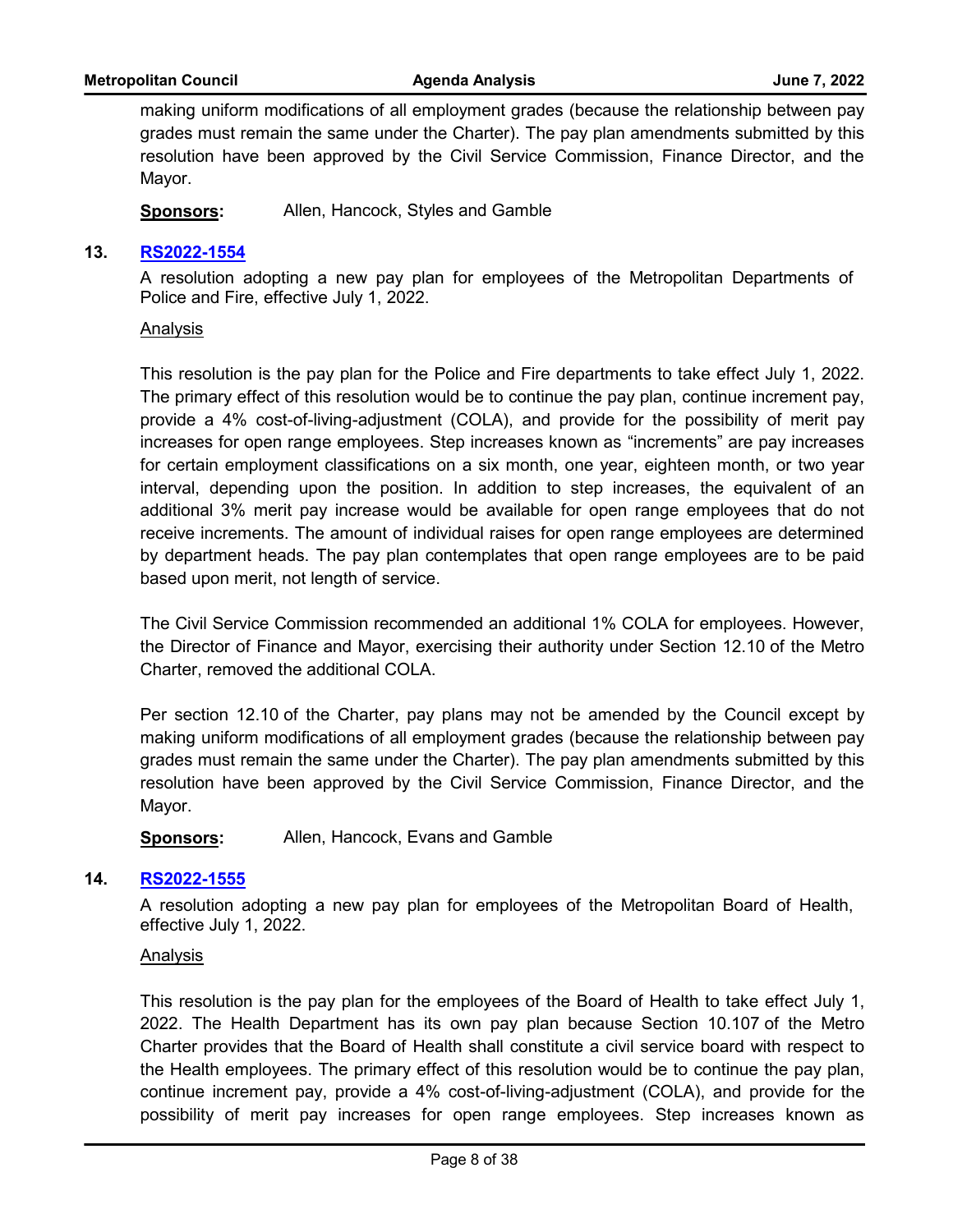"increments" are pay increases for certain employment classifications on a six month, one year, eighteen month, or two year interval, depending upon the position. In addition to step increases, the equivalent of an additional 3% merit pay increase would be available for open range employees (who do not receive increments). The amount of individual raises for open range employees are determined by department heads. The pay plan contemplates that open range employees are to be paid based upon merit, not length of service.

Per section 12.10 of the Metropolitan Charter, pay plans may not be amended by the Council except by making uniform modifications of all employment grades (because the relationship between pay grades must remain the same under the Charter). The pay plan amendments submitted by this resolution have been approved by the Finance Director, the Board of Health, and the Mayor.

**Sponsors:** Allen, Hancock, Evans and Gamble

# **15. [RS2022-1556](http://nashville.legistar.com/gateway.aspx?m=l&id=/matter.aspx?key=14606)**

Resolution authorizing the issuance, sale, delivery and payment of one or more series of general obligation improvement bonds in an aggregate principal amount of not to exceed \$650,000,000; and providing for the levy of ad valorem taxes for the payment of debt service on the bonds.

# Analysis

This resolution authorizes the issuance, sale, and payment of general obligation bonds in a principal amount not to exceed \$650 million. The purpose of this bond resolution is to finance a portion of the public works projects authorized by previous initial resolutions (a.k.a. capital spending plans): RS2009-746, RS2010-1363, RS2012-276, RS2013-559, RS2013-710, RS2014-1126, RS2015-1500, RS2016-245, RS2017-713, RS2017-963, RS2018-1328, RS2018-1454, RS2019-100, RS2020-213, RS2021-757, RS2021-1201, and RS2022-1452 and to retire outstanding commercial paper that was issued pursuant to the above initial resolutions and RS2021-963 and RS2014-1066 authorizing the commercial paper. The Metropolitan Government maintains a commercial paper program to provide short term financing to commence public works projects prior to the sale of long-term bonds.

Debt service on the bonds is payable from ad valorem taxes and the Metropolitan Government will be obligated to levy a tax on property sufficient to pay the debt service. These bonds will be sold through a public competitive bid process to the bank whose bid results in the lowest true interest cost to the Metropolitan Government.

Metro will begin making level debt service payments on the bonds in 2024, and the bonds will have a final maturity date of 2042. Interest payments on the bonds will commence January 1, 2023. The bonds will be subject to optional redemption on January 1, 3032.

This resolution also authorizes the preparation and distribution of a preliminary official statement used to market the bonds.

Pursuant to Council Rule 21, this resolution must be deferred for one meeting and cannot be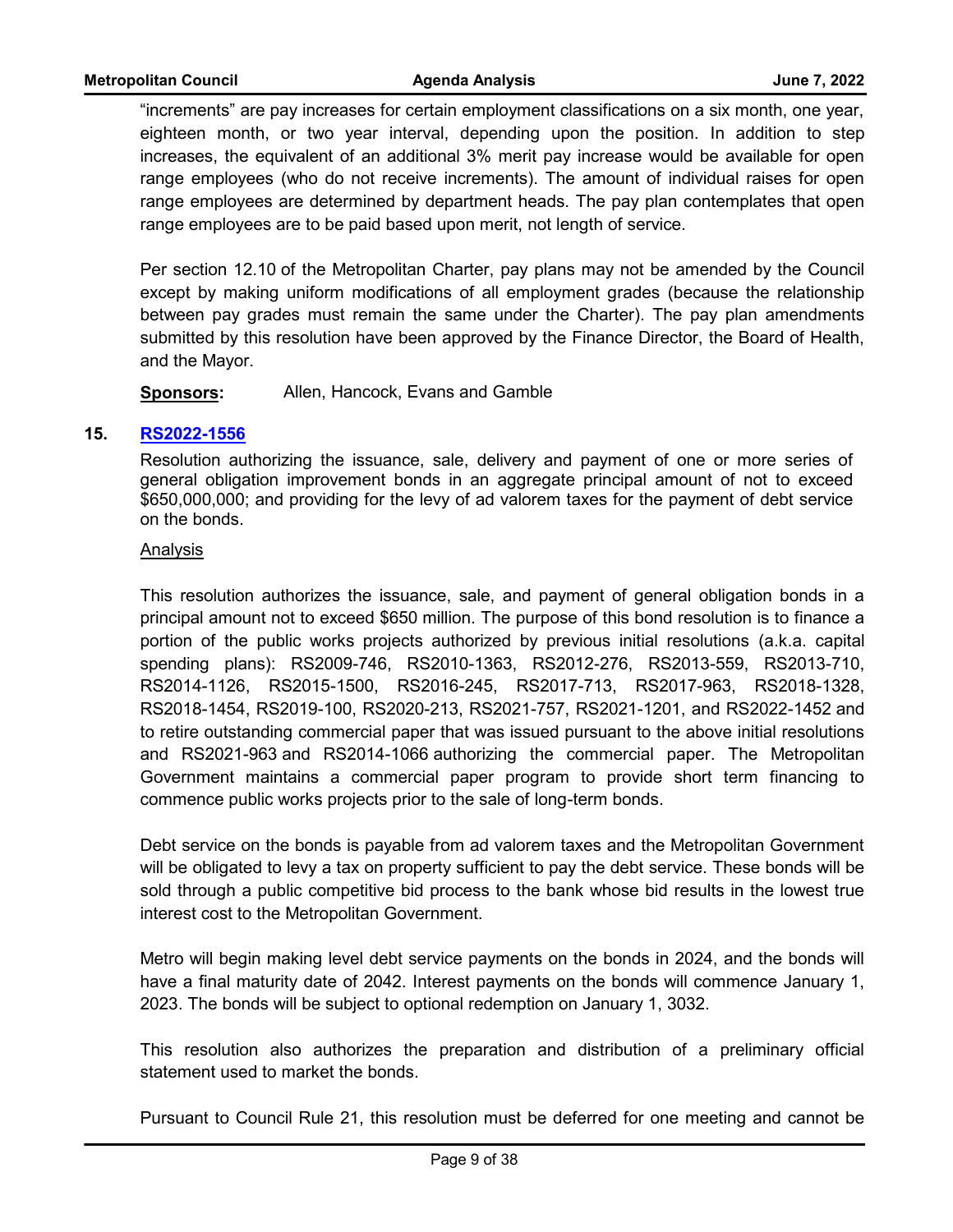considered until passage of the operating budget ordinance.

**Sponsors:** Allen

# **16. [RS2022-1557](http://nashville.legistar.com/gateway.aspx?m=l&id=/matter.aspx?key=14599)**

A resolution authorizing the issuance of not to exceed two hundred and ninety million (\$290,000,000) in aggregate principal amount of interfund tax anticipation notes of the Metropolitan Government of Nashville and Davidson County, Tennessee.

## Analysis

This resolution authorizes the issuance of up to \$290,000,000 in interfund tax anticipation notes (TANs) by the Metropolitan Government. These TANs would be issued pursuant to Tennessee Code Annotated § 9-21-101, et seq. for the purpose of meeting appropriations made for Fiscal Year 2023 in anticipation of the collection of taxes and revenues.

Money within Metro's various distinct funds is commingled and Metro has historically addressed temporary cash flow deficits by borrowing funds from the pooled cash account. This has the technical effect of one fund using money from another fund to pay for expenditures (until property tax receipts that fund each account are sufficient for the intended purpose).

In 2018, the Comptroller of the State of Tennessee advised that these transfers should be formalized by issuing interfund tax anticipation notes, as permitted under state law with the prior approval of the Comptroller's office. The Council authorized TANs for FY20, FY21, and FY22 in compliance with the Comptroller's request. The pending resolution would continue this practice in order to formalize Metro's regular practice of interfund borrowing.

The resolution identifies the following as "lending funds" for purposes of the TANs: Water & Sewerage Services Fund, Education Services Special Revenue Fund, Event and Marketing Fund, CBID Event and Marketing Fund, Farmers Market Non-Bonded Capital Project Fund, General Fund Reserve Fund, General Government Self Insurance Fund, Hotel Occupancy General Fund, Hotel Tourist Promotion Fund, Information Technology Services Fund, Injured on Duty Fund, Municipal Auditorium Fund, Office of Fleet Management Fund, Government Services Special Revenue Fund, School Self Insurance Fund, Solid Waste Operations Fund, Stormwater Operations Fund, and Surplus Property Auction Fund.

The Mayor would have the authority to approve the interest rate and maturity date for the notes. Approval of the state director of local finance in the comptroller's office would be required before such a sale could take place. These notes must be repaid not later than June 30, 2023.

Pursuant to Council Rule 21, this resolution must be deferred for one meeting and cannot be considered until passage of the operating budget ordinance.

**Sponsors:** Allen

**17. [RS2022-1558](http://nashville.legistar.com/gateway.aspx?m=l&id=/matter.aspx?key=14579)**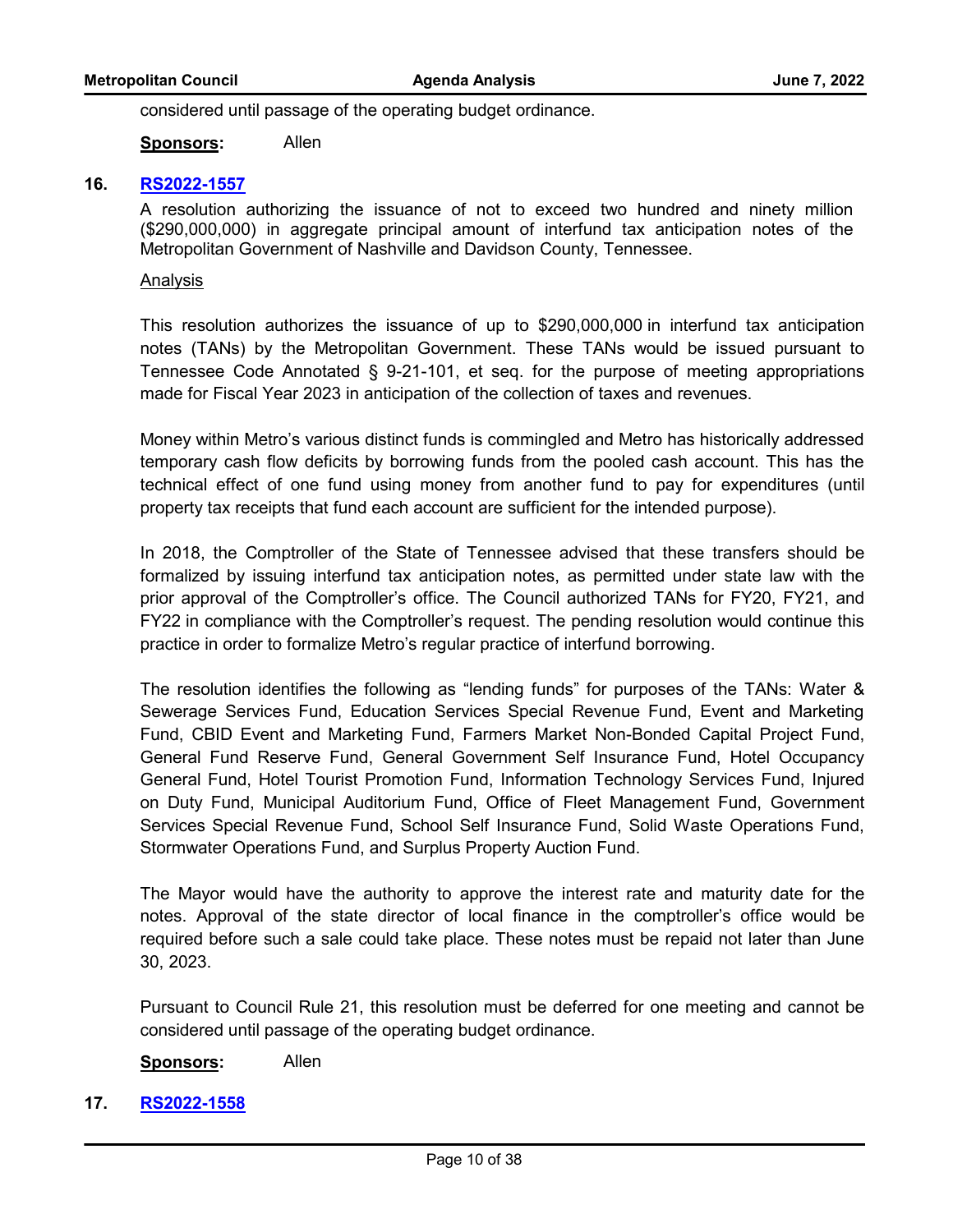A resolution appropriating \$398,000 in American Rescue Plan Act funds from Fund #30216 to offset Covid-19 Financial Oversight Committee and staff administrative expenses, and to expand the use of the existing American Rescue Plan Act funds currently allocated to public emergency response to include telework and information technology expenses.

# Analysis

This resolution appropriates \$398,000 in American Rescue Plan Act (ARP) funding to offset COVID-19 Financial Oversight Committee and staff administrative expenses and to expand the use of existing ARP funds currently allocated to public emergency response to include telework and information technology expenses.

The Metropolitan Government has spent funds on legal, staffing, bank fees, and other miscellaneous expenses such as parking. Metro also anticipates incurring additional expenses for consultants to assist with reporting, program management, and eligibility requirements.

The Council previously appropriated \$1,000,000.00 in ARP funds to various Metro departments to be used for vaccination and assessment centers, homeless emergency shelters, personal protective equipment, and sanitization and signage through RS2021-1206. The COVID-19 Financial Oversight Committee recommends the use of these funds be expanded to include telework and information technology needs, including but not limited to equipment and software among a variety of departments. This appropriation funds 87% of the proposed request, which can be found in Exhibit A to the resolution.

*Fiscal Note: This \$398,000 appropriation, along with the appropriations per Resolution No. RS2022-1559 and Resolution No. RS2022-1560 would be the 24th, 25th and 26th resolutions*  appropriating from the American Recovery Plan Act (ARP) Fund for a cumulative total of *\$110,508,686. The total grant award is \$259,810,600 and the first half of this amount was received in July 2021.*

**Sponsors:** Johnston, Gamble, Sepulveda and Welsch

# **18. [RS2022-1559](http://nashville.legistar.com/gateway.aspx?m=l&id=/matter.aspx?key=14578)**

A resolution appropriating \$2,600,851 in American Rescue Plan Act funds from Fund #30216 to provide legal representation to low and moderate-income Davidson County renters to defend against landlord eviction.

#### Analysis

This resolution appropriates \$2,600,851 in American Rescue Plan Act (ARP) funds to provide legal representation to low and moderate-income Davidson County renters to defend against landlord eviction.

This would provide funds to the Legal Aid Society of Middle Tennessee and the Cumberlands and Conexión Américas for a two year pilot program to provide outreach and education, pre-filing legal aid, direct legal representation, and program evaluation. This appropriation funds 87% of the proposed request, which can be found in Exhibit A to the resolution.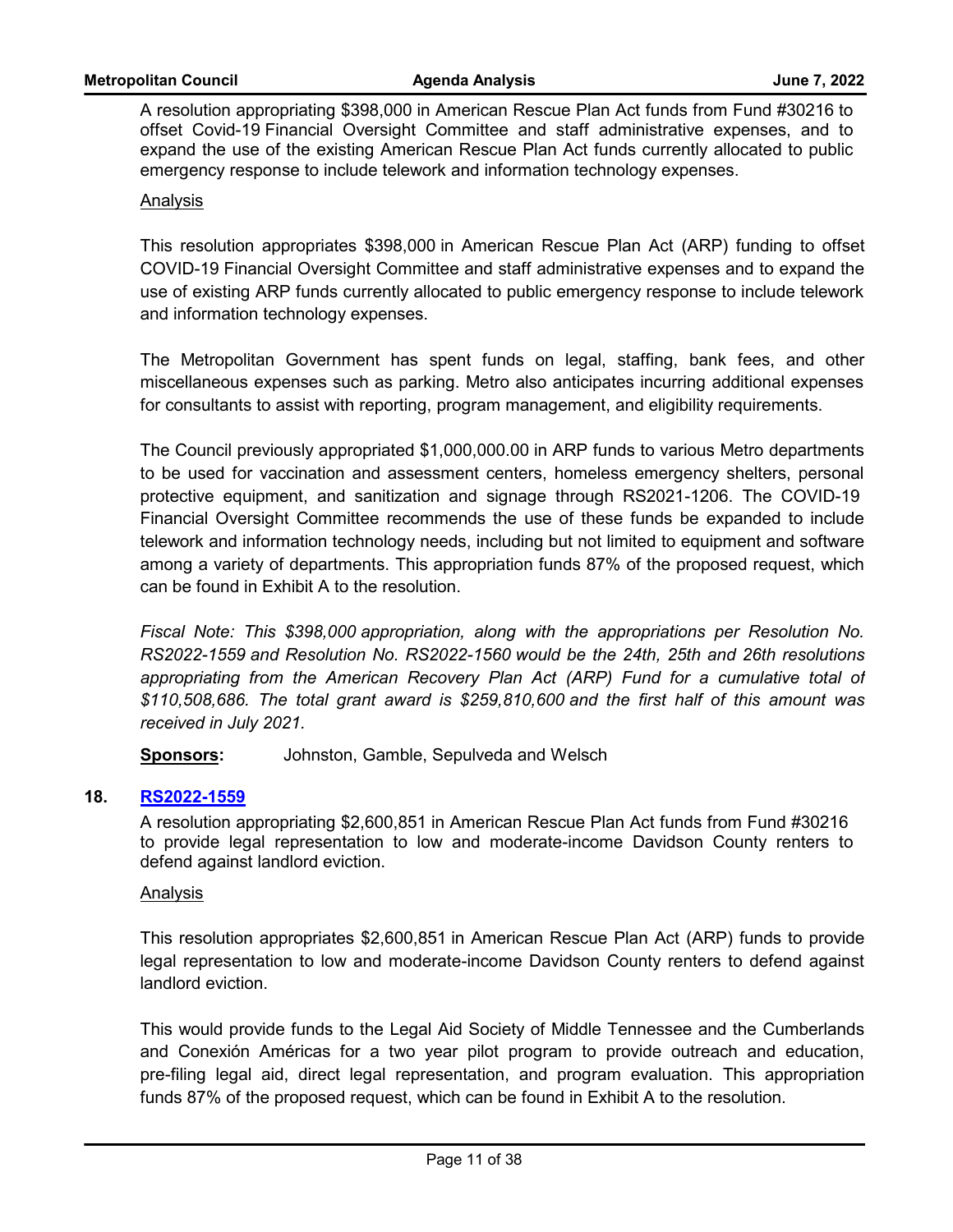The resolution appropriates \$1,924,292 in ARP funding to the Legal Aid Society of Middle Tennessee and the Cumberlands and \$676,559 in ARP funding to Conexión Américas to administer this program.

*Fiscal Note: This \$2,600,851 appropriation, along with the appropriations per Resolution No. RS2022-1558 and Resolution No. RS2022-1560 would be the 24th, 25th and 26th resolutions*  appropriating from the American Recovery Plan Act (ARP) Fund for a cumulative total of *\$110,508,686. The total grant award is \$259,810,600 and the first half of this amount was received in July 2021.*

**Sponsors:** Suara, Gamble, Johnston, Welsch and Allen

# **19. [RS2022-1560](http://nashville.legistar.com/gateway.aspx?m=l&id=/matter.aspx?key=14597)**

A resolution appropriating \$1,820,585 in American Rescue Plan Act funds from Fund #30216 to expand critical immigrant legal services in Davidson County.

#### Analysis

This resolution appropriates \$1,820,585 in American Rescue Plan Act (ARP) funds to expand critical immigration legal services in Davidson County. Davidson County is home to a diverse and vibrant immigrant population, many in need of immigrant legal services. Davidson County has six pro-bono organizations that offer limited services for immigrant cases in Nashville.

The Tennessee Immigrant & Refugee Rights Coalition ("TIRRC") is a statewide, immigrant and refugee-led collaboration. TIRRC has proposed a two-year pilot program to provide essential services to keep families united and increase access to opportunities, scale TIRRC's staff and program capacity, promote community education and legal services, and invest in the Tennessee Justice for Our Neighbors ("TNJFON") staff and program capacity. The program is described in further detail in Exhibit A, which is attached to the resolution.

This resolution appropriates \$1,820,585 in ARP funding to TIRRC to administer this program. This represents 87% of the proposed request.

*Fiscal Note: This \$1,820,585 appropriation, along with the appropriations per Resolution No. RS2022-1558 and Resolution No. RS2022-1559 would be the 24th, 25th and 26th resolutions*  appropriating from the American Recovery Plan Act (ARP) Fund for a cumulative total of *\$110,508,686. The total grant award is \$259,810,600 and the first half of this amount was received in July 2021.*

**Sponsors:** Sepulveda, Gamble, Johnston, Suara, Welsch, Allen, Toombs, Styles, Lee,

OConnell, Taylor, Benedict, Hausser, VanReece, Porterfield and Rutherford

# **20. [RS2022-1561](http://nashville.legistar.com/gateway.aspx?m=l&id=/matter.aspx?key=14593)**

A resolution approving amendment two to a grant from the Tennessee Emergency Management Agency to the Metropolitan Government, acting by and through the Department of Finance, to provide public assistance pursuant to Presidential Disaster Declaration number FEMA-4550-DR-TN for costs incurred for severe storms, straight-line winds, and flooding on March 3 - 4, 2020.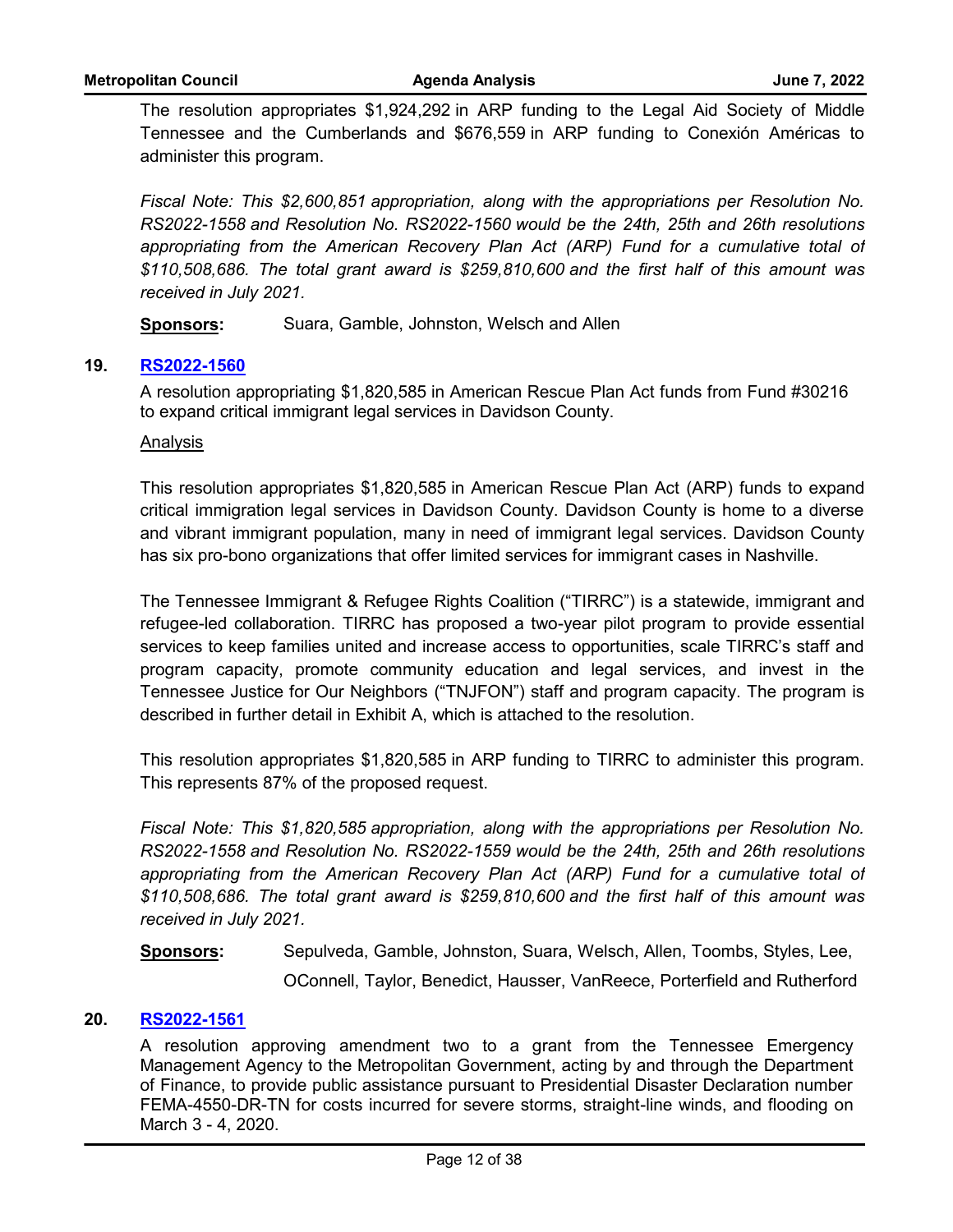# Analysis

This resolution approves the second amendment to a grant from the Tennessee Emergency Management Agency to the Department of Finance originally approved by Resolution No. RS2021-876. This amendment increases the amount of the grant by \$85,501.89, from \$1,054,523.07 to \$1,140,024.96 and decrease the local cash math by \$85,501.89, from \$142,503.10 to \$57,001.21. The effect of this amendment is to increase the funding from the federal government from 75% to 90%, which decreases the funding needed from TEMA and the Metropolitan Government. The grant budget and federal award identification worksheet would be replaced to reflect this change.

This grant is used to provide public assistance pursuant to Presidential Disaster Declaration number FEMA-4450-DR-TN for costs incurred for severe storms, straight-line winds, and flooding on March 2-4, 2020.

**Sponsors:** Allen

# **21. [RS2022-1562](http://nashville.legistar.com/gateway.aspx?m=l&id=/matter.aspx?key=14577)**

A resolution accepting the terms of a cooperative purchasing master agreement for plastic refuse and recycling containers with related technology solutions for the department of Water and Sewerage Services.

#### Analysis

This resolution accepts the terms of a cooperative purchasing master agreement for plastic refuse and recycling containers with related technology solutions for the Department of Water and Sewerage Services. This purchasing agreement is between Sourcewell, which is a state of Minnesota local governmental agency, and Toter LLC. The agreement is valid through May 28, 2025.

The Metropolitan Government had previously entered into a separate cooperative purchasing master agreement between the City of Tucson, Arizona and Toter pursuant to Resolution No. RS2020-324.

T.C.A. § 12-3-1205(b) authorizes local governments to participate in cooperative purchasing agreements with governmental entities outside of the state as long as the goods or services were competitively procured by the other governmental entity. T.C.A. § 12-3-1205(b) further provides that local governments may participate in a master agreement by adopting a resolution accepting the terms of the master agreement.

**Sponsors:** Allen, Young and Styles

#### **22. [RS2022-1563](http://nashville.legistar.com/gateway.aspx?m=l&id=/matter.aspx?key=14600)**

A resolution accepting the terms of a cooperative purchasing master agreement for a cloud-based solution for scalable computing and storage related to computer-aided dispatch for the Metropolitan Nashville Police Department.

#### Analysis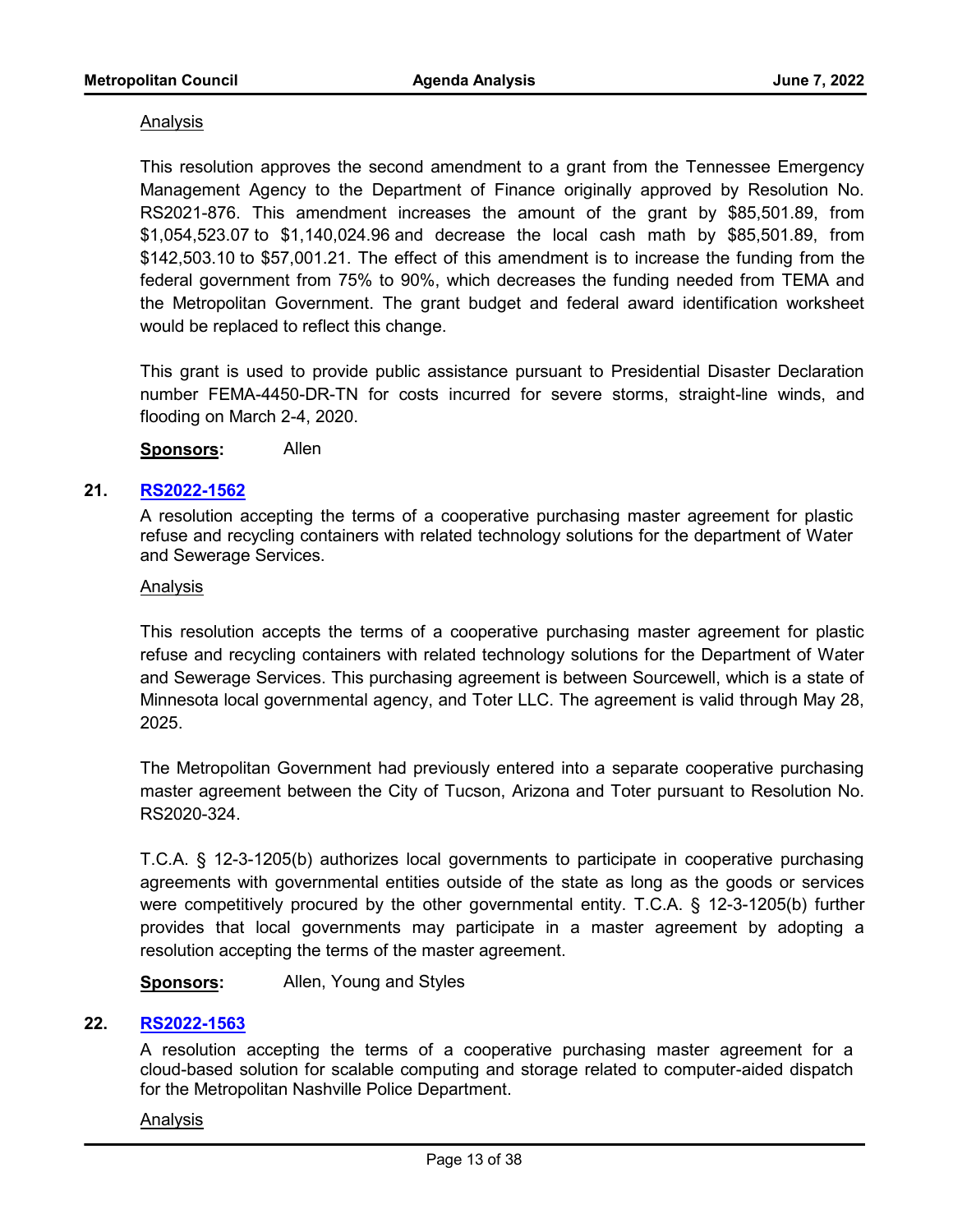This resolution accepts the terms of a cooperative purchasing master agreement for scalable computing and storage related to computer-aided dispatch for the Metropolitan Nashville Police Department. This purchasing agreement is between the County of Fairfax, Virginia and Insight Public Sector, Inc. The agreement is valid through April 30, 2023.

T.C.A. § 12-3-1205(b) authorizes local governments to participate in cooperative purchasing agreements with governmental entities outside of the state as long as the goods or services were competitively procured by the other governmental entity. T.C.A. § 12-3-1205(b) further provides that local governments may participate in a master agreement by adopting a resolution accepting the terms of the master agreement.

**Sponsors:** Allen, Evans and Styles

# **23. [RS2022-1564](http://nashville.legistar.com/gateway.aspx?m=l&id=/matter.aspx?key=14582)**

A resolution approving a contract between the Metropolitan Government of Nashville and Davidson County and The Library Corporation to provide software maintenance and support for the CarlX integrated library system.

#### Analysis

This resolution approves a sole source contract between the Metropolitan Government and The Library Corporation.

Sole source contracts may be awarded under the Metro procurement code when it is determined that there is only one source for the supply or services rendered. Section 4.12.060 of the Metro Code requires all sole source contracts having a total value in excess of \$250,000 to be approved by the Council by resolution.

This contract is for maintenance and support for the CarlX Integrated Library System. The estimated contract value is \$784,152. The contract term ends 60 months from the date of filing with the Metropolitan Clerk's Office.

According to the sole source justification form, the Nashville Public Library ("NPL") and Metropolitan Nashville Public Schools ("MNPS") both use The Library Corporation. This has allowed for consolidation of NPL and MNPS's Integrated Library System ("ILS"). The CarlX/Carl Connect ILS is used by NPL and MNPS libraries. The implementation of the ILS took considerable staff time, both from implementation by IT staff and non-IT staff learning to use the system. The Library Corporation developed the ILS to meet MNPS and NPL's requirements for use. The ILS is an enterprise software and a change to a new vendor or product would be untenable for MNPS and NPL to sustain. According to the Sole Source Review, this meets the requirements of maintenance of high-technology equipment and systems and a sole source was recommended.

*Fiscal Note: The estimated value of this contract is \$784,152 to be paid from Fund 10101 and Business Unit #3914083.*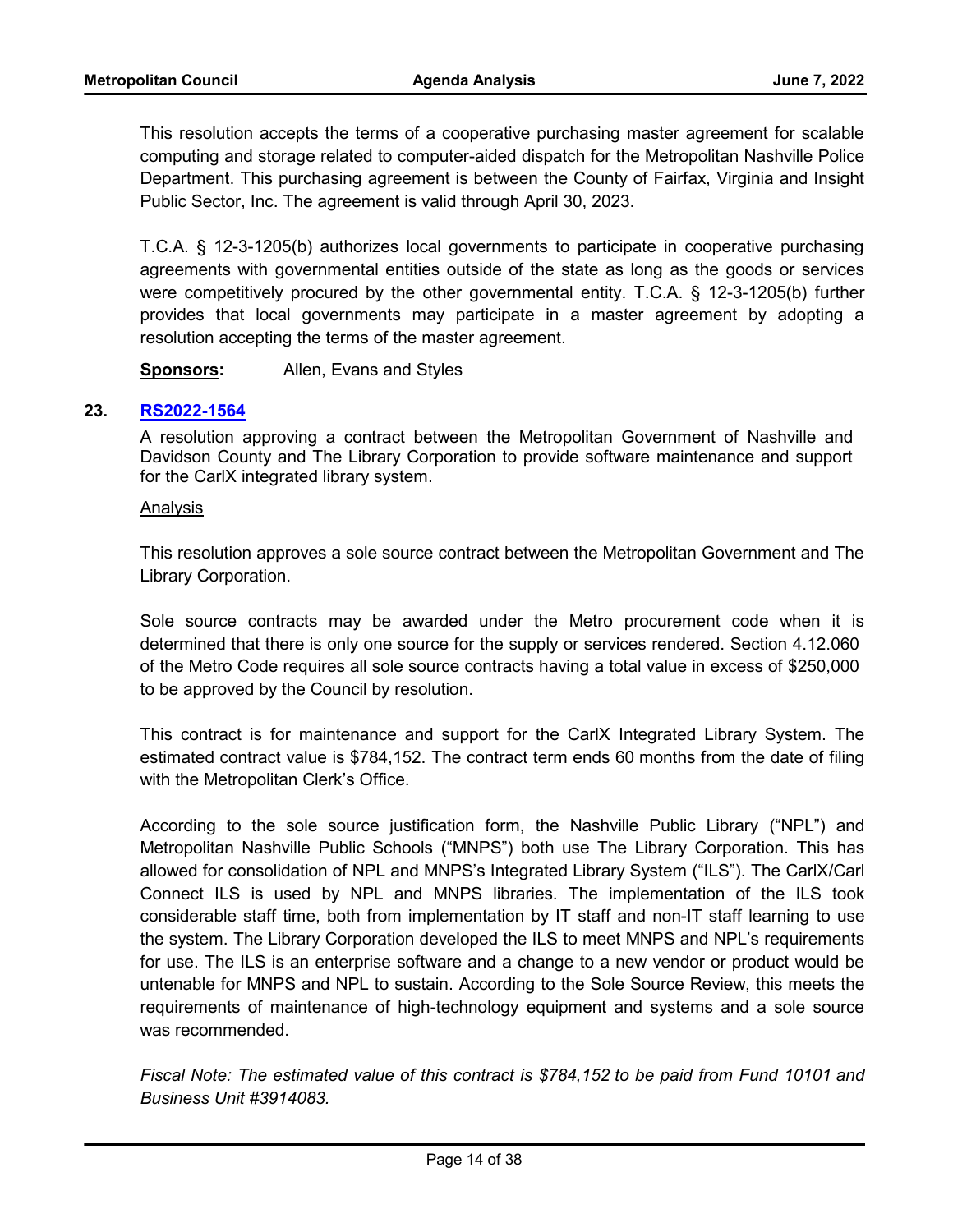**Sponsors:** Allen and Bradford

## **24. [RS2022-1565](http://nashville.legistar.com/gateway.aspx?m=l&id=/matter.aspx?key=14605)**

A resolution accepting the terms of a master agreement for rental cars for the Metropolitan Government of Nashville and Davidson County.

#### Analysis

This resolution accepts the terms of a master agreement for rental cars for the Metropolitan Government. The master agreement is between the State of Tennessee and EAN Services, LLC. The agreement is valid through May 19, 2023.

T.C.A. § 12-3-1201(b) allows local governments to purchase from contracts entered into by the State of Tennessee Central Procurement Office. Section 5.04.020 of the Metropolitan Code provides that all leases of automobiles shall be approved by resolution of the Metropolitan Council if the annual expenditure for the lease exceeds \$5,000.

This contract would be used to lease and/or rent vehicles for use by the Department of Codes Administration. This will exceed \$5,000.

**Sponsors:** Allen and Styles

#### **25. [RS2022-1566](http://nashville.legistar.com/gateway.aspx?m=l&id=/matter.aspx?key=14612)**

A resolution to appropriate grant funds from the Tennessee Housing Development Agency to the Metropolitan Government, acting by and through the Metropolitan Action Commission, for Low Income Home Water Assistance Program (LIHWAP) services targeted toward the elderly, disabled, veterans, and households with children under the age of six years.

#### Analysis

This resolution appropriates grant funds from the Tennessee Housing Development Agency to the Metropolitan Action Commission in an amount not to exceed \$2,475,385 with no local cash match required. These funds will be used for Low Income Home Water Assistance Program (LIHWAP) services targeted toward the elderly, disabled, veterans, and households with children under the age of six years. The term of this grant begins January 1, 2022 and ends September 30, 2023.

The Metropolitan Action Commission has accepted this grant pursuant to its authority under Metropolitan Code of Laws section 2.108.050.

**Sponsors:** Allen, Welsch, Suara and Styles

#### **26. [RS2022-1567](http://nashville.legistar.com/gateway.aspx?m=l&id=/matter.aspx?key=14610)**

A resolution approving a grant from the Community Foundation of Middle Tennessee to the Metropolitan Government, acting by and through the Metropolitan Action Commission, to provide a stipend for summer 2022 interns in the POWER Youth's High School Interns Program.

#### Analysis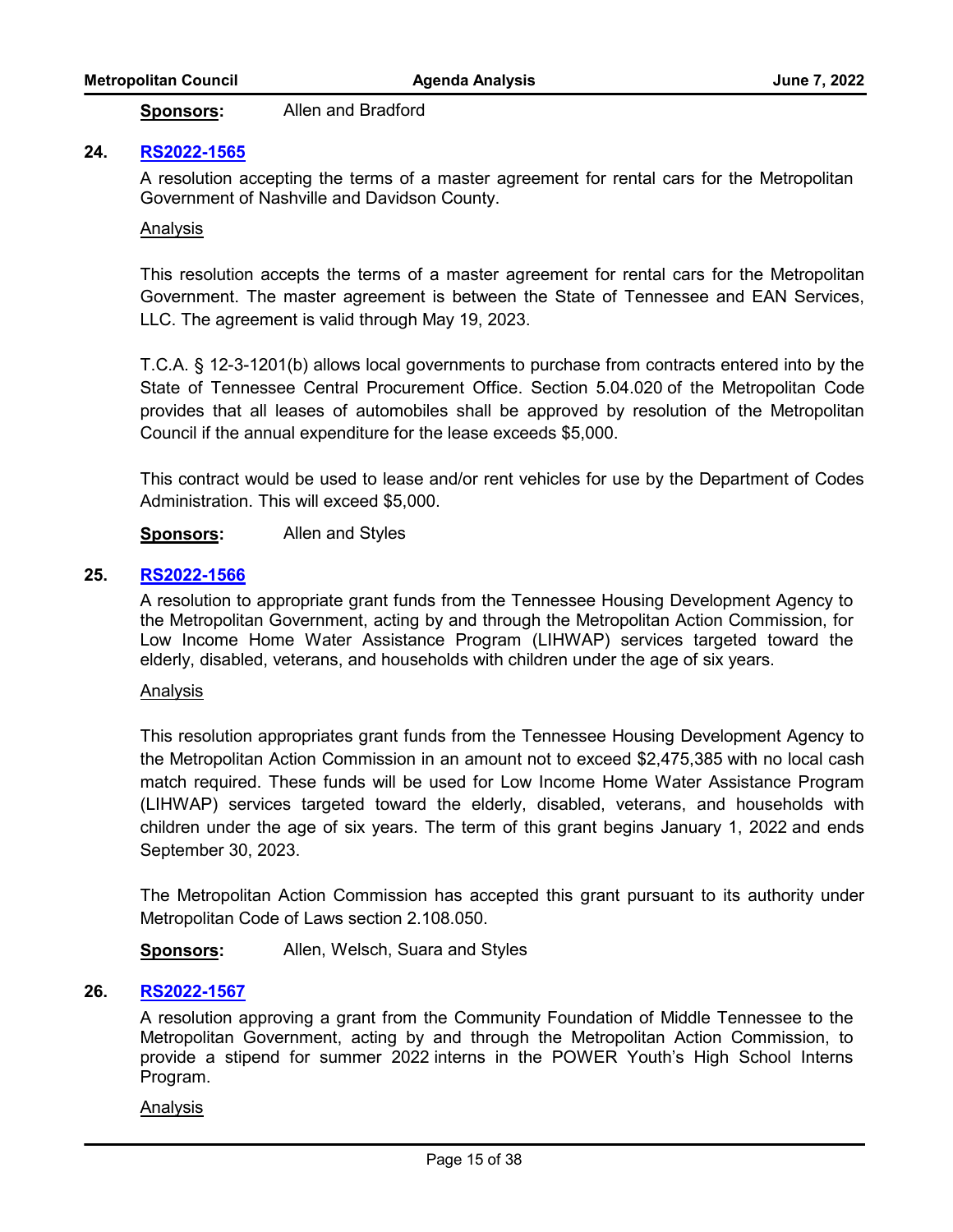This resolution approves a grant from the Community Foundation of Middle Tennessee to the Metropolitan Action Commission in an amount not to exceed \$30,000 with no local cash match required. This grant will be used to provide a stipend for summer 2022 interns in the POWER Youth's High School Interns Program.

The High School Interns Program is designed to empower Nashville's 16 through 18-year-olds while providing real chances for young people to learn work-related skills that will stimulate the next generation of growth in our economy - benefiting our youth, our businesses, and our city.

**Sponsors:** Allen, Welsch, Suara and Styles

# **27. [RS2022-1568](http://nashville.legistar.com/gateway.aspx?m=l&id=/matter.aspx?key=14586)**

A resolution accepting a donation of public safety service delivery equipment from the Nashville Downtown Partnership for the Nashville Fire Department ("NFD") and the Metropolitan Nashville Police Department ("MNPD") to enhance public safety.

#### Analysis

This resolution accepts a donation of public safety service delivery equipment from the Nashville Downtown Partnership. The Nashville Downtown Partnership would donate the following to the Nashville Fire Department with a total value of \$72,977.74:

- · Two Polaris UTV NorthStars @ \$26,538.87 each \$53,077.74
- Two FDH-203 firefighting rigs  $@$  \$7,300 each \$14,600
- · One 24' Trailer @ 5,300 each \$5,300

The Nashville Downtown Partnership would donate the following to the Metropolitan Nashville Police Department with a total value of \$97,099:

- One Polaris Ranger Crew XP 1000 NorthStar Premium \$27,099
- · Two Solar Panel SkyCops @ \$35,000 each \$70,000

Metropolitan Code Section 5.04.120.B allows donations exceeding \$5,000 to be accepted upon approval of a resolution of the Council.

*Fiscal Note: The total value of the donation to the Nashville Fire Department and the Metropolitan Nashville Police Department is \$170,076.74.* 

**Sponsors:** Allen, Evans and Styles

#### **28. [RS2022-1569](http://nashville.legistar.com/gateway.aspx?m=l&id=/matter.aspx?key=14595)**

A resolution approving amendment two to a Victims of Crime Act (VOCA) grant from the Tennessee Department of Finance and Administration, Office of Criminal Justice Programs, to the Metropolitan Government, acting by and through the Metropolitan Nashville Police Department, to fund the position of a VOCA Law Enforcement Victim Coordinator.

#### Analysis

This resolution approves the second amendment to a Victims of Crime Act (VOCA) grant from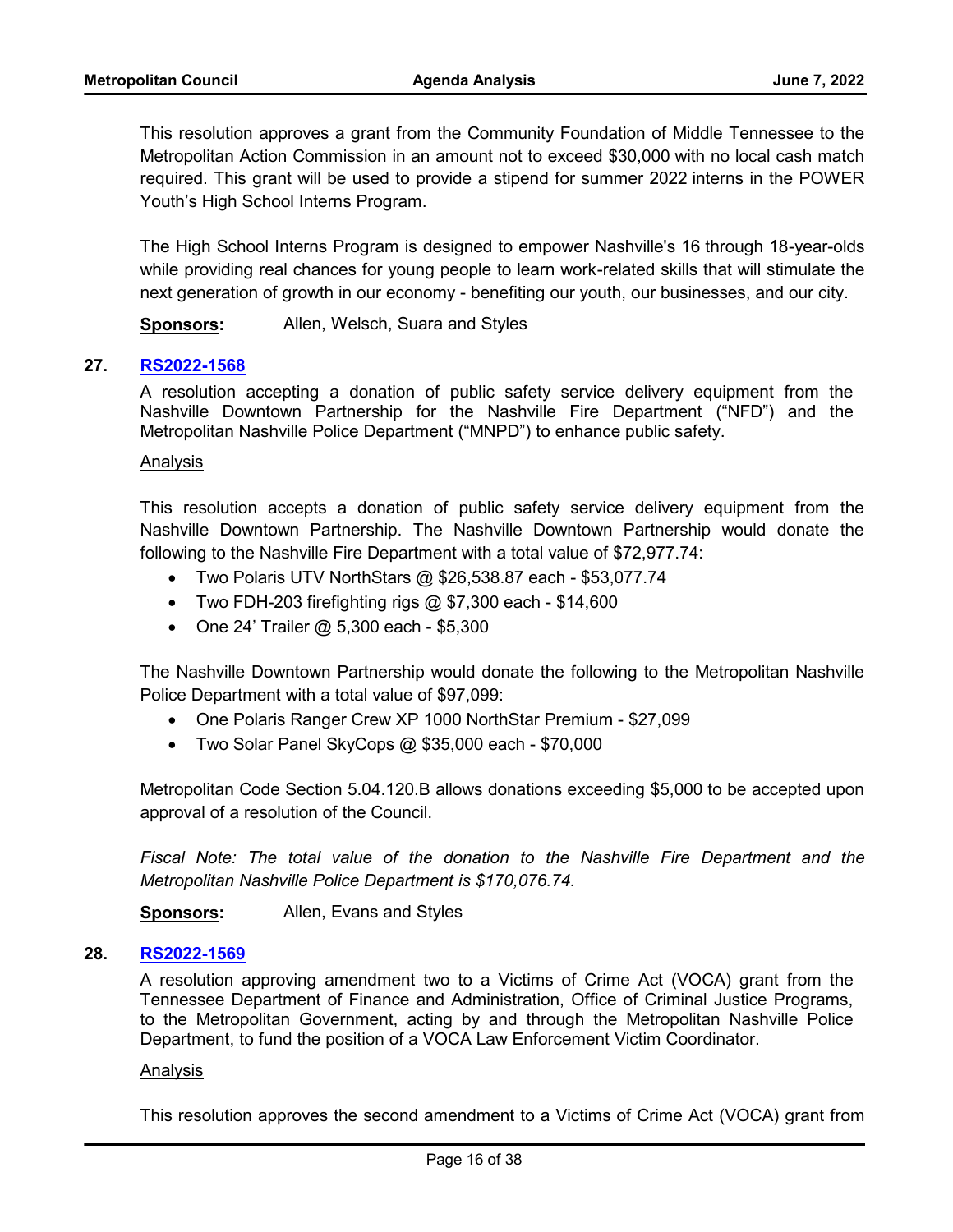the Tennessee Department of Finance and Administration, Office of Criminal Justice Programs, to the Metropolitan Nashville Police Department, originally approved by Resolution No. RS2019-88 and amended by Resolution No. RS2021-1097. This amendment increases the grant amount by \$80,000, from \$240,000 to \$320,000, and extends the end date from June 30, 2022 to June 30, 2023. The grant contract attachments would be updated to reflect these changes.

This grant is used to fund the position of a VOCA Law Enforcement Victim Coordinator.

**Sponsors:** Allen, Evans, Suara, Welsch and Styles

# **29. [RS2022-1570](http://nashville.legistar.com/gateway.aspx?m=l&id=/matter.aspx?key=14596)**

A resolution approving amendment two to a Victims of Crime Act (VOCA) grant from the Tennessee Department of Finance and Administration, Office of Criminal Justice Programs, to the Metropolitan Government, acting by and through the Metropolitan Nashville Police Department, to fund counselor and victim advocate positions to provide mental health services, support services, and criminal justice system advocacy.

#### Analysis

This resolution approves the second amendment to a Victims of Crime Act (VOCA) grant from the Tennessee Department of Finance and Administration, Office of Criminal Justice Programs, to the Metropolitan Nashville Police Department, originally approved by Resolution No. RS2020-368 and amended by Resolution No. RS2021-1098. This amendment increases the grant amount by \$525,940, from \$1,079,201 to \$1,605,141, and extends the end date from June 30, 2022 to June 30, 2023. The grant contract attachments would be updated to reflect these changes.

This grant is used to fund counselor and victim advocate positions to provide mental health services, support services, and criminal justice advocacy.

**Sponsors:** Allen, Evans, Suara and Welsch

# **30. [RS2022-1571](http://nashville.legistar.com/gateway.aspx?m=l&id=/matter.aspx?key=14542)**

A resolution accepting a grant from the Tennessee State Library and Archives to the Metropolitan Government, acting by and through the Nashville Public Library, to provide access to and circulation of special materials formatted for individuals who are hearing impaired.

#### Analysis

This resolution accepts a grant from the Tennessee State Library and Archives to the Nashville Public Library in an amount not to exceed \$88,000 with no local cash match required. This grant will be used to provide access to and circulation of special materials formatted for individuals who are hearing impaired, provide programming to the deaf and hard of hearing, and to promote general support of library patrons who are aurally challenged. The term of this grant contract begins July 1, 2022 and ends June 30, 2023.

**Sponsors:** Allen, Bradford, Suara, Welsch and Styles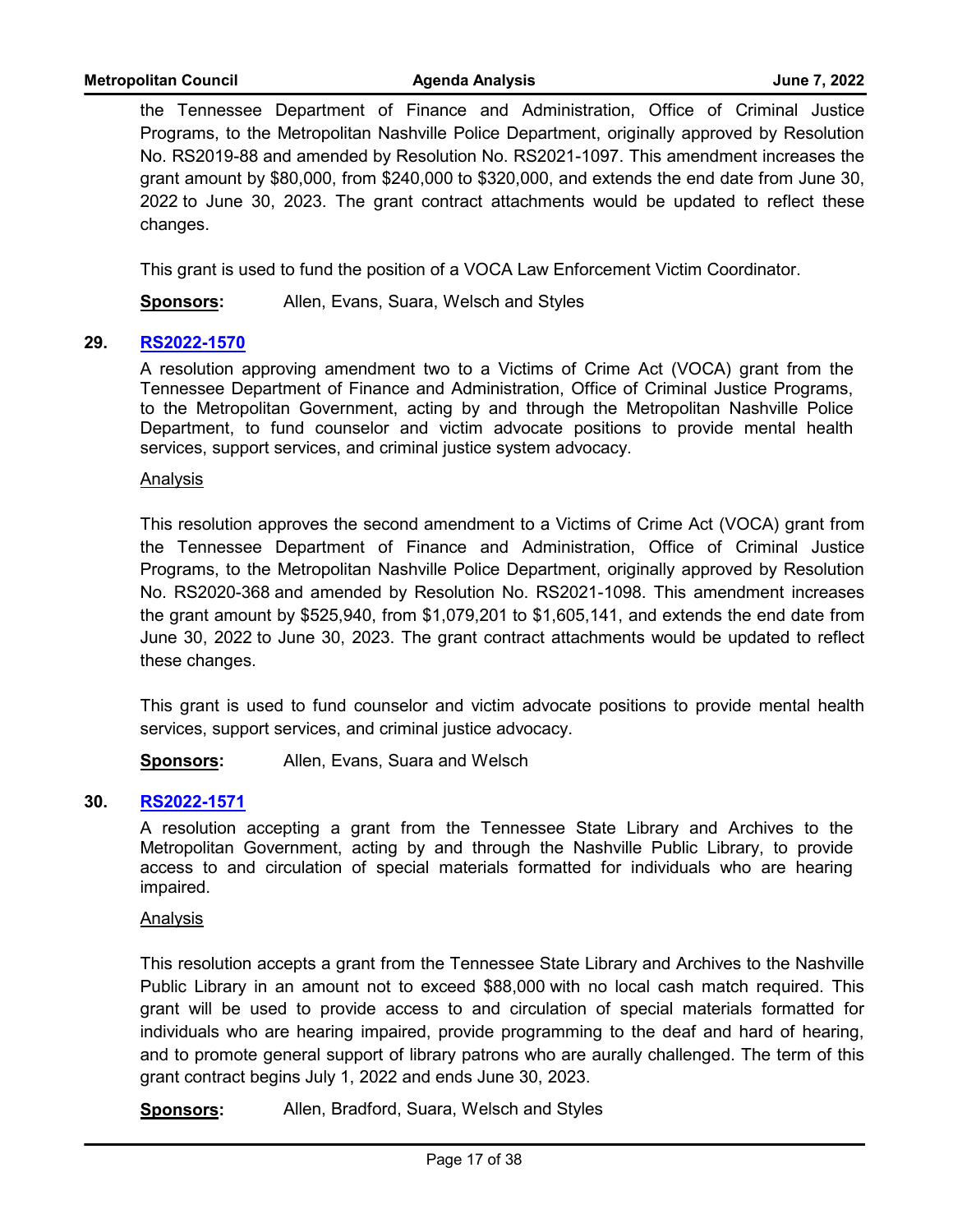# **31. [RS2022-1572](http://nashville.legistar.com/gateway.aspx?m=l&id=/matter.aspx?key=14543)**

A resolution approving amendment one to a grant from the Tennessee State Library and Archives to the Metropolitan Government, acting by and through the Nashville Public Library, to provide access to and circulation of special materials formatted for individuals who are hearing impaired.

## Analysis

This resolution approves the first amendment to a grant from the Tennessee State Library and Archives to the Nashville Public Library, originally approved by Resolution No. RS2021-855. This amendment deletes Attachment One, which contains the grant budget, and replaces it with a new Attachment One. No other changes would be made to the grant.

RS2021-855 accepted a grant not to exceed \$88,000 with no local cash match required to provide access to and circulation of special materials formatted for individuals who are hearing impaired. The term of the agreement ends June 30, 2022.

**Sponsors:** Allen, Bradford, Suara and Welsch

# **32. [RS2022-1573](http://nashville.legistar.com/gateway.aspx?m=l&id=/matter.aspx?key=14591)**

A resolution accepting a grant from the Tennessee Department of Health to the Metropolitan Government, acting by and through the Metropolitan Board of Health, to provide the Tennessee Breast and Cervical Screening Program to offer individualized assistance to clients and to facilitate timely access to quality screening and diagnostics.

#### Analysis

This resolution accepts a grant from the Tennessee Department of Health to the Metropolitan Board of Health in an amount not to exceed \$268,400 with no local cash match required. This grant is to be used to provide the Tennessee Breast and Cervical Screening Program to offer individualized assistance to clients and to facilitate timely access to quality screening and diagnostics. The term of this grant begins August 1, 2022 and ends June 30, 2023.

**Sponsors:** Allen, Evans, Suara and Welsch

# **33. [RS2022-1574](http://nashville.legistar.com/gateway.aspx?m=l&id=/matter.aspx?key=14552)**

A resolution approving a grant contract between the Metropolitan Government, acting by and through the Metropolitan Board of Health, and the Mental Health Cooperative to provide expertise and staff in emergency behavioral health care to support the launch and pilot year of the Metropolitan Nashville Police Department's (MNPD) co-response model, Nashville Partners in Care.

#### Analysis

This resolution approves a grant contract between the Metropolitan Board of Health and the Mental Health Cooperative (MHC) related to the co-response model with the Metropolitan Nashville Police Department (MNPD), also known as Nashville Partners in Care, to provide expertise and staff in emergency behavioral health care during the pilot year.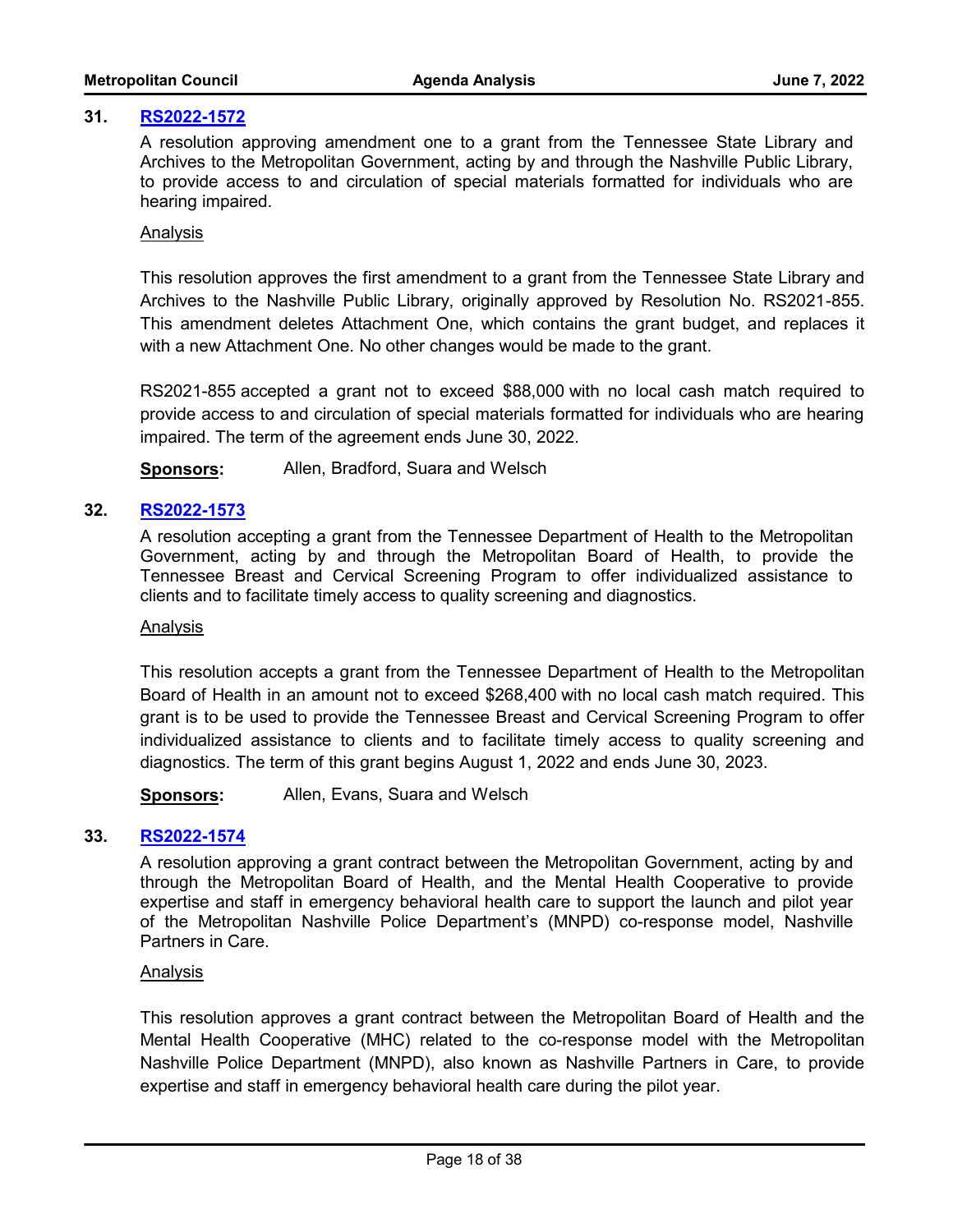The Metropolitan Government will provide \$82,284 to the MHC. MHC will provide master's level clinicians for mental health crisis response and assign to specific police details throughout the county, as well as coordinate with relevant Metro departments like MNPD, the Metropolitan Public Health Department, and Mayor's Office.

The term of this contract is three months, commencing April 1, 2022 and ending June 30, 2022.

*Fiscal Note: The Metropolitan Government will provide \$82,284 to the Mental Health Cooperative for the provision of expertise and staff in emergency behavioral health care to support the launch and pilot year of the Metropolitan Nashville Police Department co-response model, also known as Nashville Partners in Care.* 

**Sponsors:** Allen, Evans, Suara and Welsch

# **34. [RS2022-1575](http://nashville.legistar.com/gateway.aspx?m=l&id=/matter.aspx?key=14613)**

A resolution approving amendment one to a grant contract between the Metropolitan Government, acting by and through the Metropolitan Board of Health, and STARS Nashville to fund an epidemiologist position to study data regarding cigarette smoking, vaping, and e-cigarette use with the primary focus on children and young adults.

#### Analysis

This resolution approves the first amendment to a grant contract between the Metropolitan Board of Health and STARS Nashville previously approved by Resolution No. RS2020-679. This amendment increases the amount of the grant by \$36,000, from \$379,071 to \$415,071. The term of the contract ends August 30, 2025.

Under the terms of the contract, STARS leads the Nashville Strategic Prevention Framework-Partnerships for Success e-cigarette and substance misuse capacity building, prevention, and messaging campaign. Metro provides a full-time epidemiologist with expertise in substance abuse, research, and evaluation. Further, Metro is responsible for all data collection and reporting for this project, provide education to 500 students annually, and serve on the Inter-agency Advisory Board.

**Sponsors:** Allen and Evans

# **35. [RS2022-1576](http://nashville.legistar.com/gateway.aspx?m=l&id=/matter.aspx?key=14584)**

A resolution approving a subrecipient grant agreement by and between the Metropolitan Development and Housing Agency (MDHA) and the Metropolitan Government, acting by and through Metropolitan Social Services, for one-time payments of first month's rent and security/utility deposits on behalf of homeless persons obtaining housing through various campaigns.

#### Analysis

This resolution approves a subrecipient grant agreement in the amount of \$232,545 from the Metropolitan Development and Housing Agency (MDHA) to Metro Social Services for one-time payments of the first month's rent and security/utility deposits on behalf of persons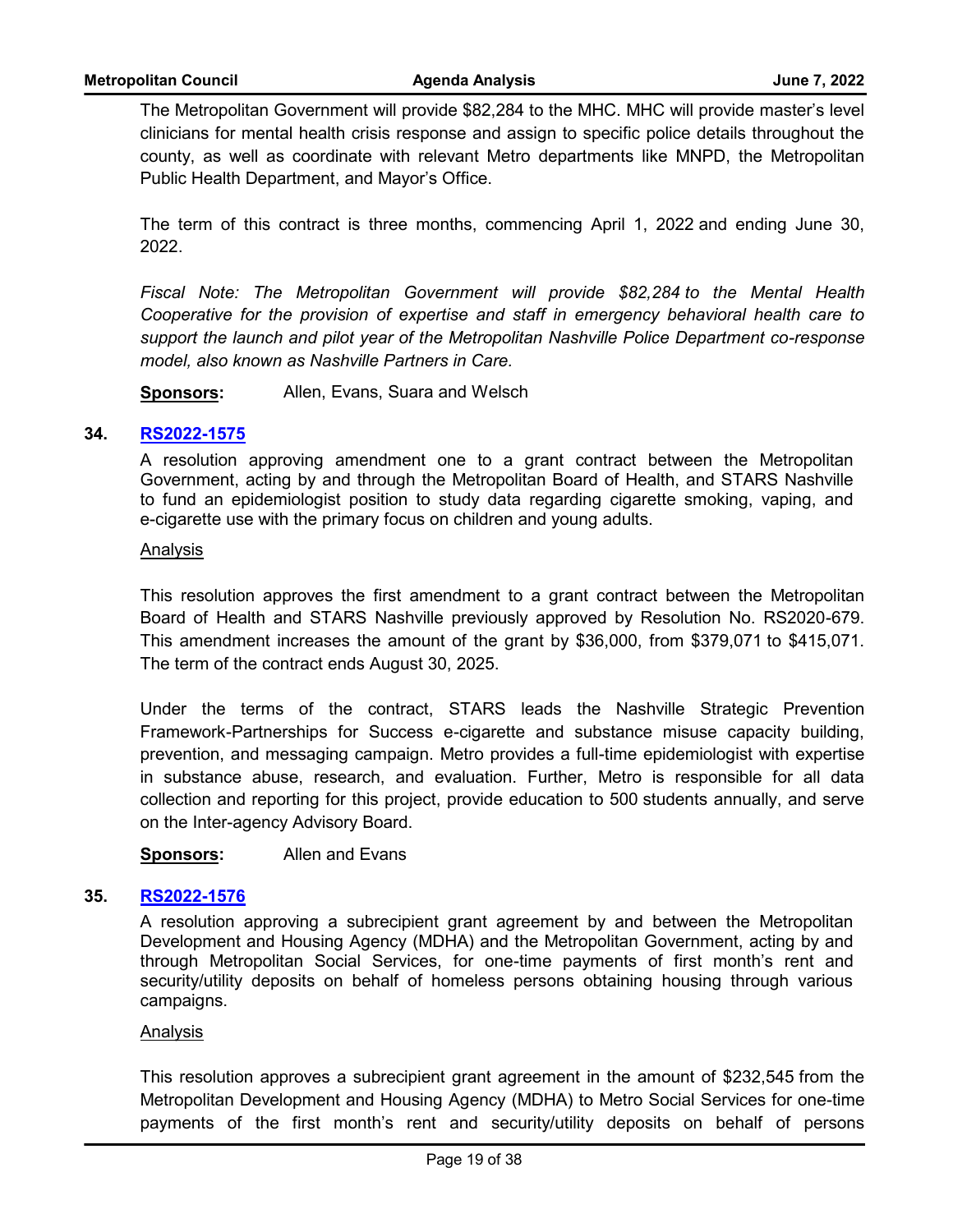experiencing homelessness. MDHA has allocated this funding from its federal community development block grant (CDBG) funds.

This is a continuation of the current CDBG grant Metro Social Services has with MDHA. The total payment for each client is not to exceed \$1,000. The term of the grant is from May 1, 2022 through March 31, 2023.

**Sponsors:** Parker, Allen, Welsch, Suara and Styles

# **36. [RS2022-1577](http://nashville.legistar.com/gateway.aspx?m=l&id=/matter.aspx?key=14585)**

A resolution accepting a Federal COVID Relief Funds for Transportation Improvements grant from the Tennessee Department of Transportation to the Metropolitan Government, acting by and through the Nashville Department of Transportation and Multimodal Infrastructure, for pedestrian safety and multimodal intersection improvements at various locations.

#### Analysis

This resolution accepts a Federal COVID Relief Funds for Transportation Improvements grant from the Tennessee Department of Transportation to the Nashville Department of Transportation and Multimodal Infrastructure in an amount not to exceed \$1,145,000 with a required cash match of \$304,020. The grant funds will be used for pedestrian safety and multimodal infrastructure improvements at various locations.

This would provide for pedestrian improvements at Dickerson Pike and Hart Lane; Dickerson Pike and Lucile Street; Rosa L Parks Boulevard and Hume Street; and Rosa L Parks Boulevard and Taylor Street.

**Sponsors:** Allen, Young, Suara, Welsch and Gamble

# **37. [RS2022-1578](http://nashville.legistar.com/gateway.aspx?m=l&id=/matter.aspx?key=14598)**

A resolution approving a participation agreement between the Metropolitan Government of Nashville and Davidson County, acting by and through the Metropolitan Department of Water and Sewerage Services, and 1302 Pillow Street, LLC, to provide public water service improvements for Pillow Street's proposed development, as well as other existing properties in the area (MWS Project No. 20-WL-0142 and Proposal No. 2022M-021AG-001).

#### Analysis

This resolution approves a participation agreement between the Metropolitan Department of Water and Sewerage Services ("MWS") and 1302 Pillow Street, LLC ("Pillow Street"), to provide public water service improvements for Pillow Street's proposed development as well as other developments in the area.

Pursuant to the agreement, Pillow Street agrees to contract and oversee the construction of approximately 998 linear feet of eight inch water main and one fire hydrant assembly on Pillow Street. Metro will inspect the construction and, upon acceptance, will be responsible for ongoing operation and maintenance. Metro will pay 50% of the actual project costs, not to exceed \$64,774. Pillow Street will further agree to improve the public water main to Merritt Avenue and will be reimbursed by Metro not to exceed \$239,850. Metro's total contribution to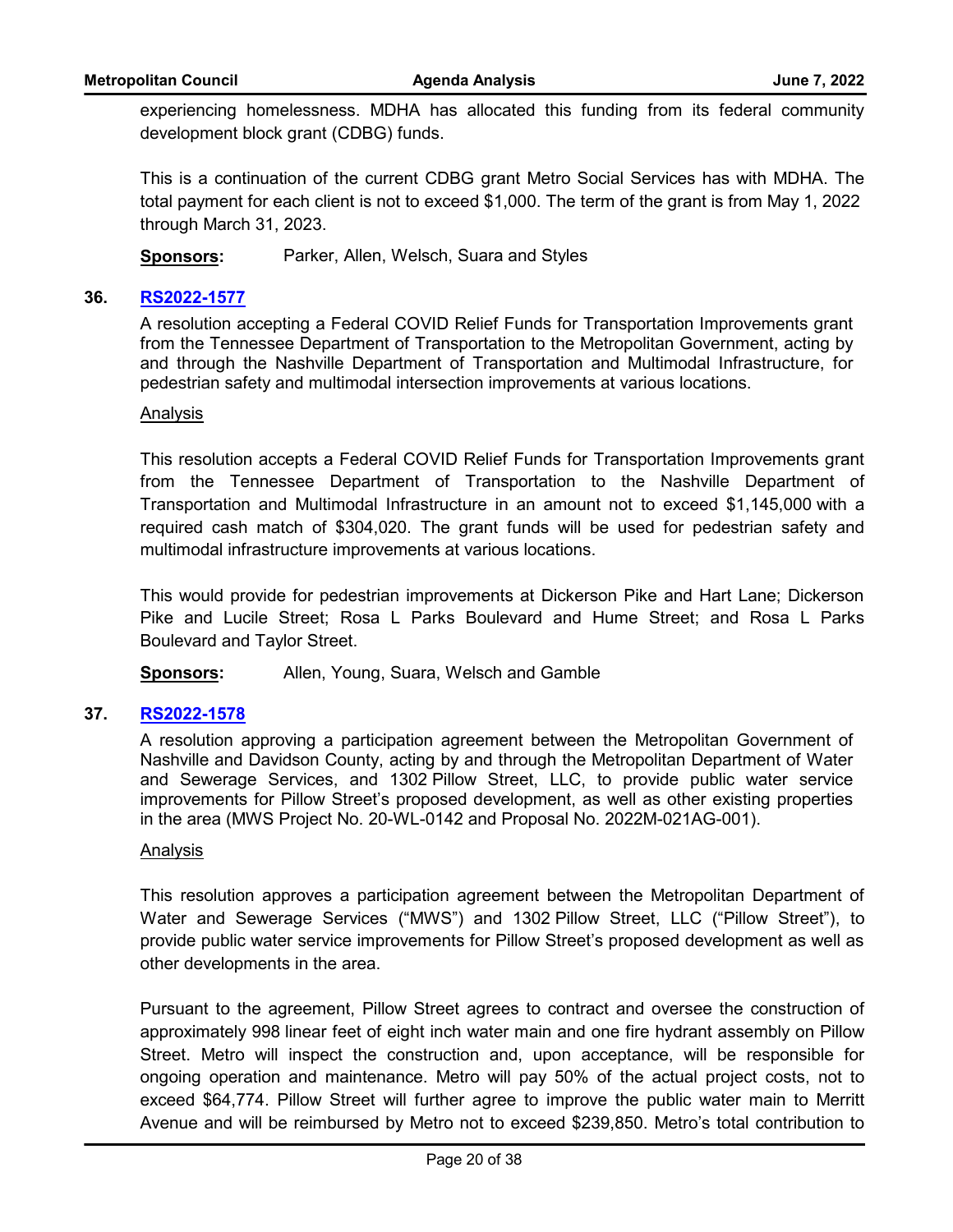the project will be \$304,624.

Ordinance No. BL2022-1214 authorizes NWS to enter into participation agreements funding infrastructure with developers by resolution of the Metropolitan Council.

*Fiscal Note: The Metropolitan Department of Water and Sewerage Services will pay 50% of the actual project costs of the water main and fire hydrant assembly on Pillow Street up to \$64,774 and will reimburse the developer for the public water main to Merritt Avenue up to \$239,850. Metro's total contribution will not exceed \$304,624.* 

**Sponsors:** Sledge, Allen, Withers and Young

# **I. Bills on Second Reading**

# **101. [BL2021-971](http://nashville.legistar.com/gateway.aspx?m=l&id=/matter.aspx?key=13734)**

An ordinance to amend Title 2 of the Metropolitan Code of Laws to create an Office Homeless Services.

# Analysis

This ordinance creates an office of housing and homelessness in the Metropolitan Government. This office would consist of a director and any other officers and employees as may be necessary. The director would be appointed by the mayor and would be an unclassified service employee.

The duties of this office would be:

- (1) the promotion of affordable housing in Nashville and Davidson County;
- (2) providing expertise and coordinate a community response to homelessness;
- (3) providing resources regarding affordable housing and homelessness throughout Nashville and Davidson County;
- (4) providing staff and resources for the Metropolitan Homelessness Commission and the Nashville Davidson County Continuum of Care Homelessness Planning Council; and
- (5) assisting with the administration of the Metropolitan Housing Trust Fund Commission and the Barnes Fund for Affordable Housing.

This ordinance would also transfer the homeless impact division from metro social services to the office of housing and homelessness. The affordable housing program manager and director of housing programs would also be transferred to this office.

**Sponsors:** OConnell, Evans, Suara, Sepulveda, Sledge, Welsch, Roberts, Allen, Porterfield, Rosenberg, Johnston, Parker, Druffel, Bradford, Benedict, Taylor, Styles, Hausser and Toombs

#### **102. [BL2022-1169](http://nashville.legistar.com/gateway.aspx?m=l&id=/matter.aspx?key=14261)**

An ordinance approving a Lease Agreement by and between the Metropolitan Government of Nashville and Davidson County acting by and through the Metropolitan Board of Education and East End Prep (Proposal No. 2021M-012PR-001).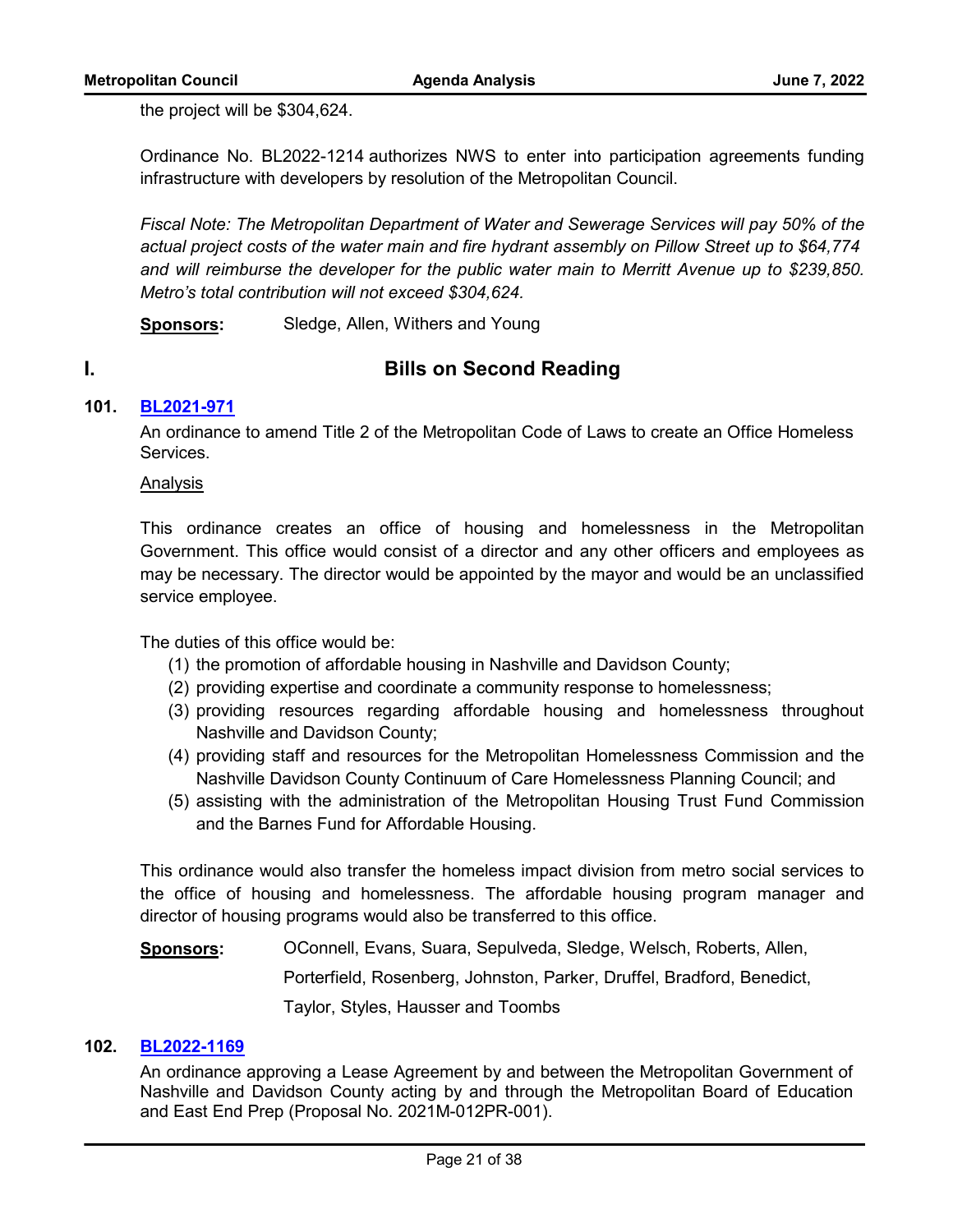#### Analysis

This ordinance approves a lease agreement between the Metropolitan Board of Education and East End Prep for use of property at 1460 McGavock Pike as a charter school. The property includes approximately 91,970 square feet of the building.

The term of the lease begins July 14, 2021 and ends June 30, 2031. Upon termination of the lease, the property will revert to MNPS. For the first year, the lease payment will be \$30,656.67 per month, which represents a rate of \$4.00 per square foot. The lease includes the cost of grounds maintenance, preventative maintenance, and refuse removal provided by MNPS's contracted providers, as well as major building systems components and capital repairs. The lease payment will increase from \$4.00 per square foot in Year 1 to \$5.00 per square foot in Year 2, and then increase 3% each year throughout the term of the lease.

MNPS is responsible for the major building system components and their capital repairs. This includes the building's roof, foundation, structural members of exterior walls, HVAC system components, and more. MNPS is also responsible for the refuse collection and ground maintenance, the cost of which is included in the lease payment. East End Prep is responsible for custodial services, utilities, routine maintenance of the premises, and ADA compliance, building, fire, and zoning codes and regulations. East End Prep must maintain commercial general liability insurance of not less than \$1,000,000 per occurrence.

*Fiscal Note: The basic lease per square foot price is \$4.00/square foot or \$30,656.67 per month for the approximate square footage of 91,970 during year 1. The basic lease per square foot includes the cost of grounds maintenance preventive maintenance, refuse removal, major building systems components and capital repairs. The lease rate will increase by 3% each year beginning in Year 2 and throughout the term of the lease.* 

**Sponsors:** Benedict, Allen and Withers

# **104. [BL2022-1249](http://nashville.legistar.com/gateway.aspx?m=l&id=/matter.aspx?key=14438)**

An ordinance establishing the tax levy in the General Services District for the fiscal year 2022-2023, and declaring the amount required for the annual operating budget of the Urban Services District, pursuant to section 6.07 of the Metropolitan Charter.

**Sponsors:** Allen and Suara

# **105. [BL2022-1250](http://nashville.legistar.com/gateway.aspx?m=l&id=/matter.aspx?key=14483)**

An Ordinance to amend Title 2 of the Metropolitan Code of Laws to create the Nashville Entertainment Commission.

#### Analysis

This ordinance establishes the Nashville Entertainment Commission ("NEC"). The NEC would promote the production of music, film, television, commercials, documentaries, music videos, and video games in Nashville and Davidson County, as well as market Nashville and Davidson County for regional, national, and international opportunities and promote job creation,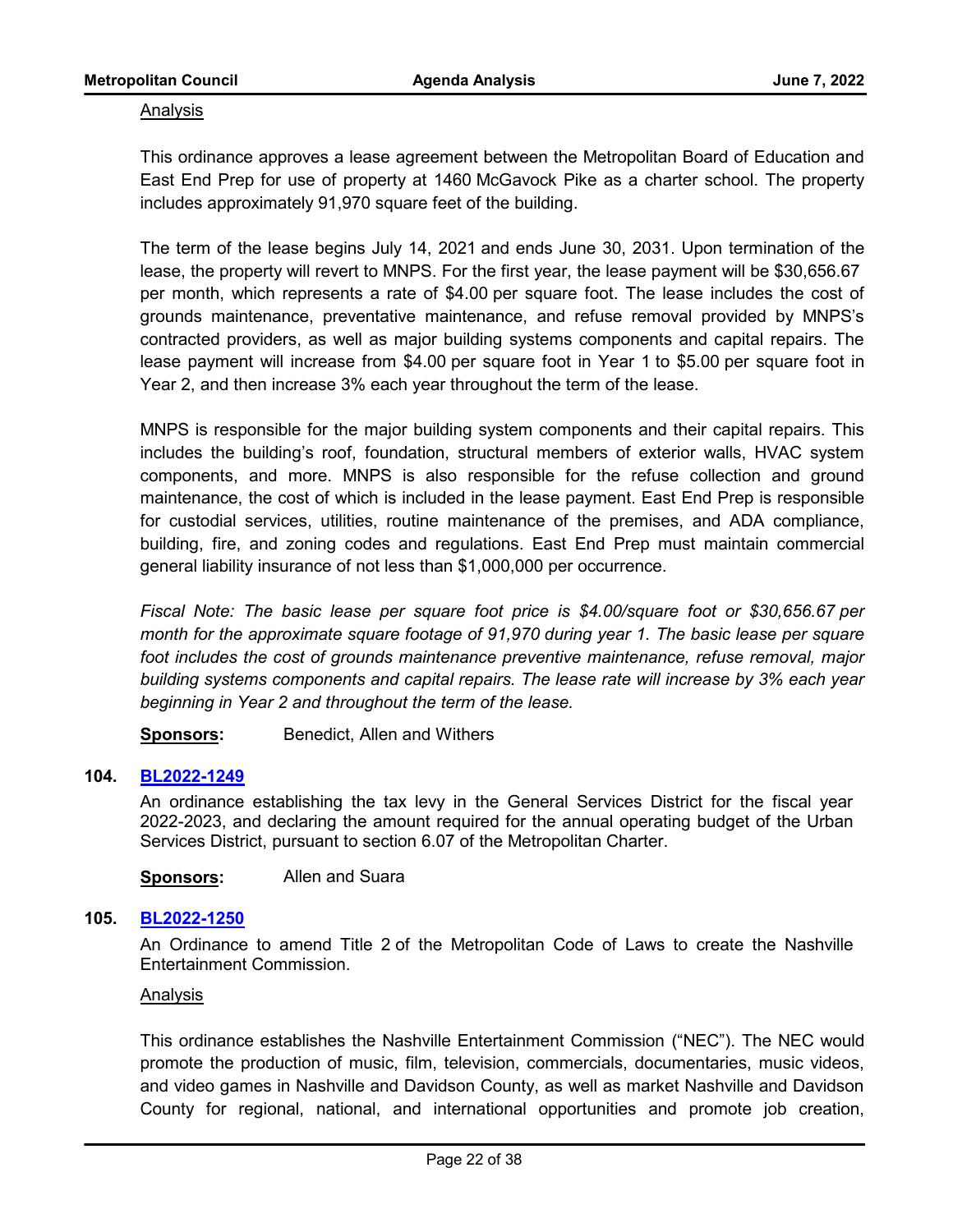economic development, and general and racial equity in the entertainment industry.

The NEC would be composed of 15 members. Six would be appointed by the council, four appointed by the mayor, and five nominated by members of the public and selected by the council. All members would be required to hold occupation in the film industry, music industry, and/or entertainment industry. One member would be required to be a member of an entertainment industry union, five members would be representatives of the music industry, five members would be representatives of the film industry, and four members would be representatives of the entertainment industry. Members would serve staggered five-year terms.

The director of the mayor's office of economic and community development would serve as the executive director of the NEC.

*Fiscal Note: The administrative costs to support the new commission has not yet been determined. Although not directly related to this legislation, the amount of \$100,000 is included in the Mayor's Proposed FY23 Budget for a new Director of Music, Film and Entertainment position. This one position will work to coordinate between the private and public sectors on Music, Film and Entertainment opportunities and issues.*

**Sponsors:** Styles, Welsch, Toombs, Swope, VanReece, Porterfield, Sepulveda and Hausser

## **106. [BL2022-1251](http://nashville.legistar.com/gateway.aspx?m=l&id=/matter.aspx?key=14484)**

An ordinance amending Section 5.04.120 of the Metropolitan Code of Laws to increase the threshold of donations that Metropolitan Government departments, boards, and commissions may accept and expend and to require certain information be included in the resolution accepting a donation.

#### Analysis

This ordinance amends Section 5.04.120 of the Metropolitan Code of Laws to increase the threshold for donations, exclusive of donations of real property, that Metropolitan Government departments, boards, and commissions may accept and expend. It would also require certain information be included in the resolution that accepts the donation.

Pursuant to the current Metropolitan Code, departments may accept donations with a value of less than \$5,000. Donations of over \$5,000 require approval of the metropolitan council by resolution.

This ordinance would increase the threshold from \$5,000 to \$7,500. It would further require certain information be included in the resolution filed with the council for the approval of the donation. The information required would be:

- 1. If a donation from an individual, the name of the individual or individuals.
- 2. If a donation from a group or legal entity:
	- a. The legal name of the entity;
	- b. The names of any officers of the organization;
	- c. A description of the organization and its mission; and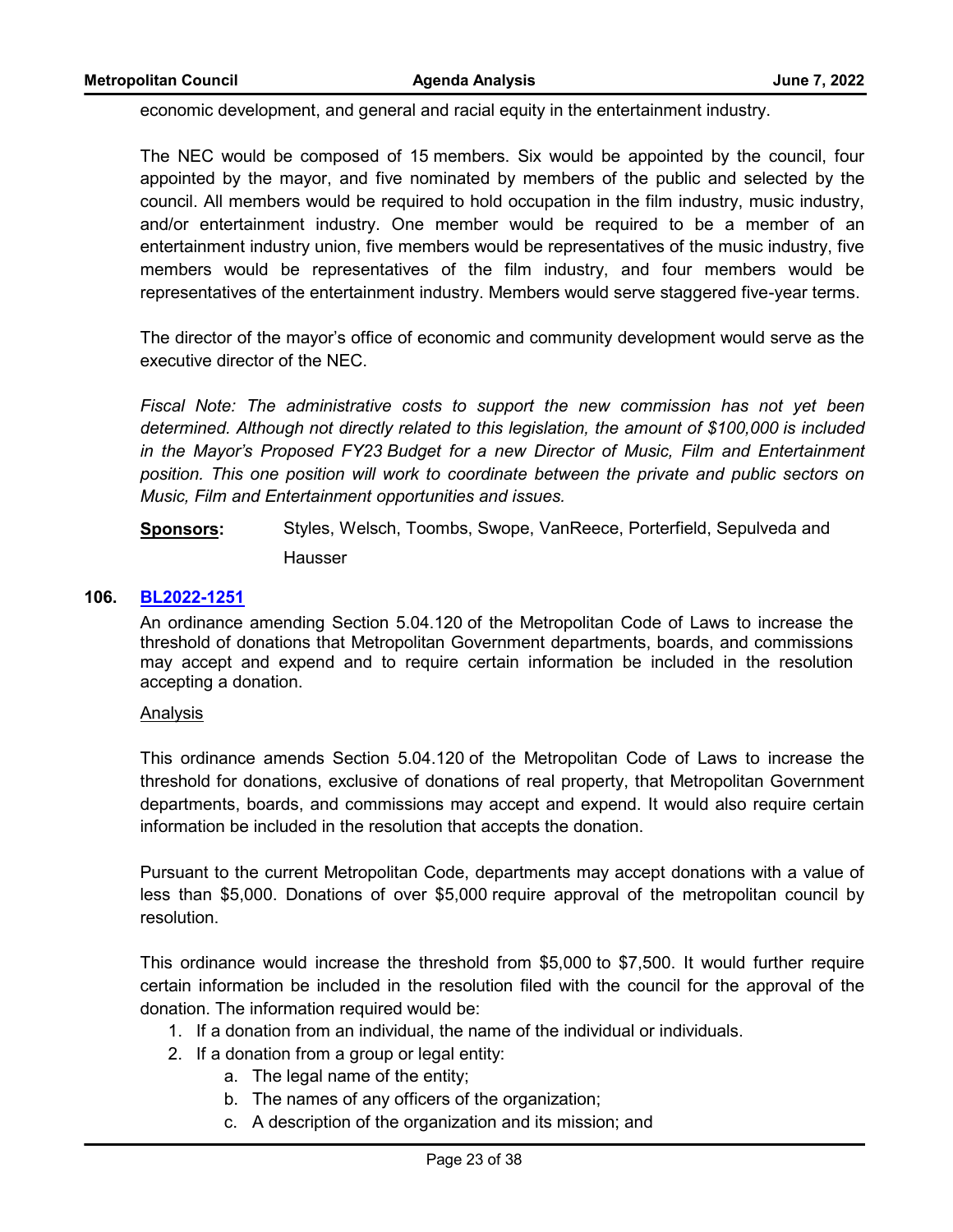d. The organization's website, if applicable.

**Sponsors:** Allen and Evans

# **107. [BL2022-1252](http://nashville.legistar.com/gateway.aspx?m=l&id=/matter.aspx?key=14482)**

An Ordinance to amend Title 8 of the Metropolitan Code of Laws relative to animals.

# Analysis

This ordinance amends Title 8 of the Metropolitan Code of Laws relative to animals to rewrite the existing Animal Code.

Many existing regulations in Title 8 would be reorganized and reworded, but largely retained in the ordinance, such as regulations on animals running at large, animals creating a nuisance, guard dogs, restrictions on owning wild or exotic animals, and restrictions related to rabies.

There would also be new definitions like community cat. A new restriction on the number of animals allowed per acre would be implemented, with 6 or more cats and dogs prohibited on less than one acre

One large change from the current Title 8 is a restructuring of Chapter 8.08, which currently regulates what is termed "Vicious Dogs". This ordinance would create a new, two-tiered designation of "Dangerous Dogs" that defines level one and level two dangerous dogs and the restrictions for these dogs.

A level one dangerous dog is one that has attacked a person on the property of its owner on two or more occasions in 24 months; engaged in any behavior when unprovoked and off the property of its owner that would have required a person to take a defensive action to prevent bodily harm within a 24 month period; or, when unprovoked while off the property of its owner, has charged, bitten, or attempted to bit a person. General sessions court is authorized to declare a dog a level one dangerous dog and impose certain restrictions, such as requiring the dog to be confined indoors or behind a fence, be spayed or neutered, be microchipped, have the owner and dog attend obedience training, among other restrictions.

A level two dangerous dog is one that has attacked a person on the property of its owner three or more times during a 24 month period; on two or more occasions, engaged in any behavior when unprovoked and off the property of its owner that would have required a person to take a defensive action to prevent bodily harm within a 24 month period; when unprovoked, bitten a person or domestic animal causing a severe injury; has been declared a level one dangerous dog but not kept in compliance with a restriction imposed by the general sessions court; or has been kept, trained, or used in violation of T.C.A. § 39-14-203, which governs animal fighting. General sessions court is authorized to declare a dog a level two dangerous dog and impose certain restrictions, including requiring that the dog be kept in a securely enclosed and locked enclosure; the posting of signage warning of a dangerous dog; the attendance of a class designed to manage problem behavior; or the maintenance of liability insurance for claims arising from the conduct of the dog.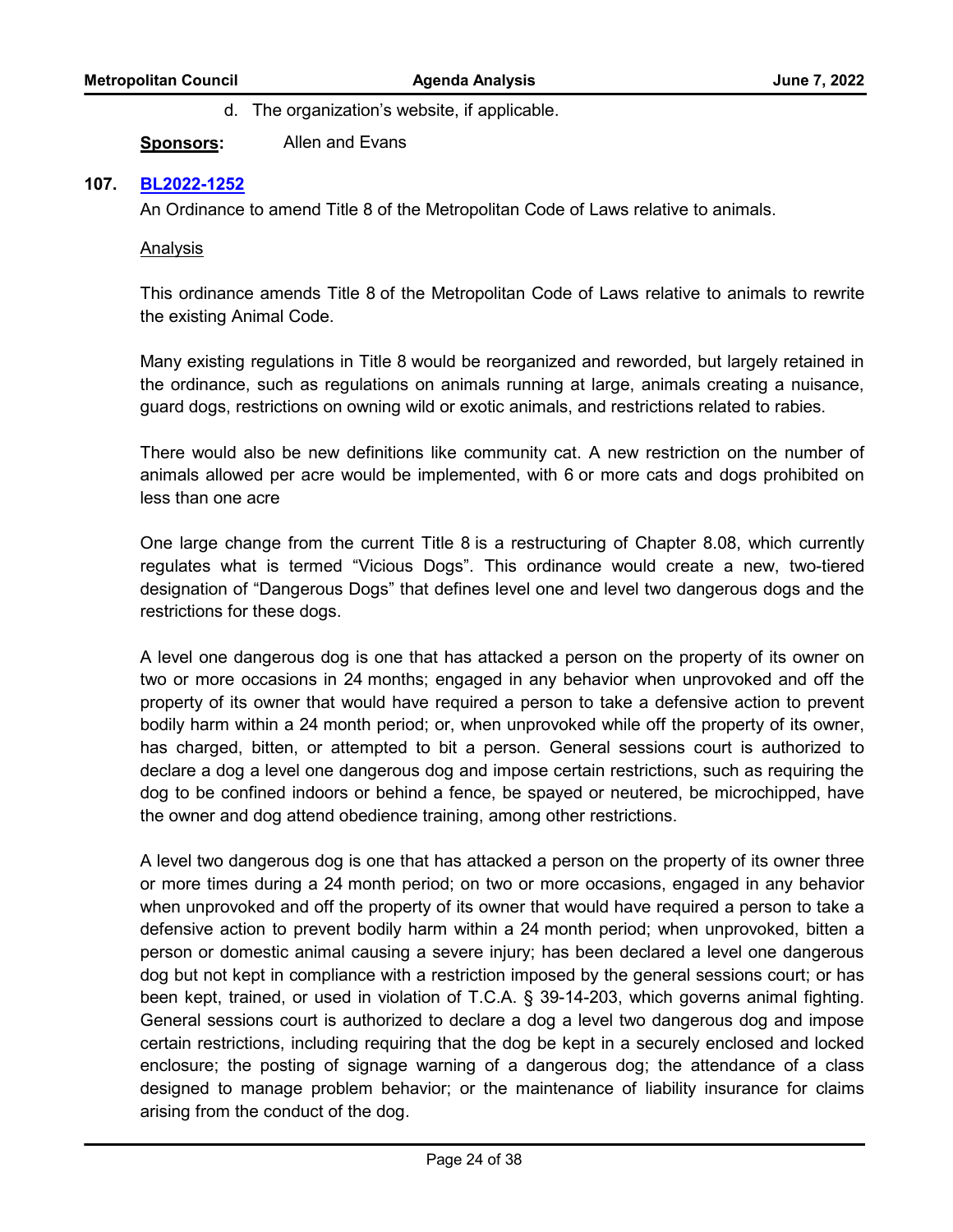There are procedures that would reduce the designation of a dangerous dog from a level two to a level one dangerous dog, and from a level one dangerous dog to a removal of the designation.

In addition, existing provisions that conflict with or are duplicative of the new provisions in this ordinance, as well as outdated provisions, would be deleted.

*Fiscal Note: The Metropolitan Department of Health estimates this proposal will cost \$8,698,280, which includes funding for 25 additional FTEs, new vans and equipment for Animal Care and Control staff, and a new facility for housing animals.* 

**Sponsors:** Styles, Gamble, Bradford and Porterfield

#### **108. [BL2022-1253](http://nashville.legistar.com/gateway.aspx?m=l&id=/matter.aspx?key=14459)**

An ordinance creating the positions of Apprentice, Compliance Monitor - Senior, Compliance Monitor, Fire Logistics and Inventory Clerk, Human Resources Specialist, Safety Specialist, Short Term Rental Inspection Chief, Short Term Rental Inspector, Treasury Analyst - Senior, and Treasury Analyst.

#### Analysis

This ordinance creates ten new positions within the Metropolitan Government. Section 12.10 of the Metropolitan Charter provides that newly created positions within the Metropolitan Government must be approved by ordinance.

The Civil Service Commission, upon the recommendation of the Director of Human Resources, has created the following new positions:

- · Apprentice
- · Compliance Monitor Senior
- · Compliance Monitor
- Fire Logistics & Inventory Clerk
- · Human Resources Specialist
- Safety Specialist
- Short Term Rental Inspection Chief
- · Short Term Rental Inspector
- · Treasury Analyst Senior
- · Treasury Analyst

A job description for each is attached to the ordinance.

#### **Sponsors:** Allen and Hancock

#### **109. [BL2022-1254](http://nashville.legistar.com/gateway.aspx?m=l&id=/matter.aspx?key=14478)**

An ordinance authorizing a technology fee to fund the technology required by the community development and regulation processes and establishing the ITS Technology Fund.

#### Analysis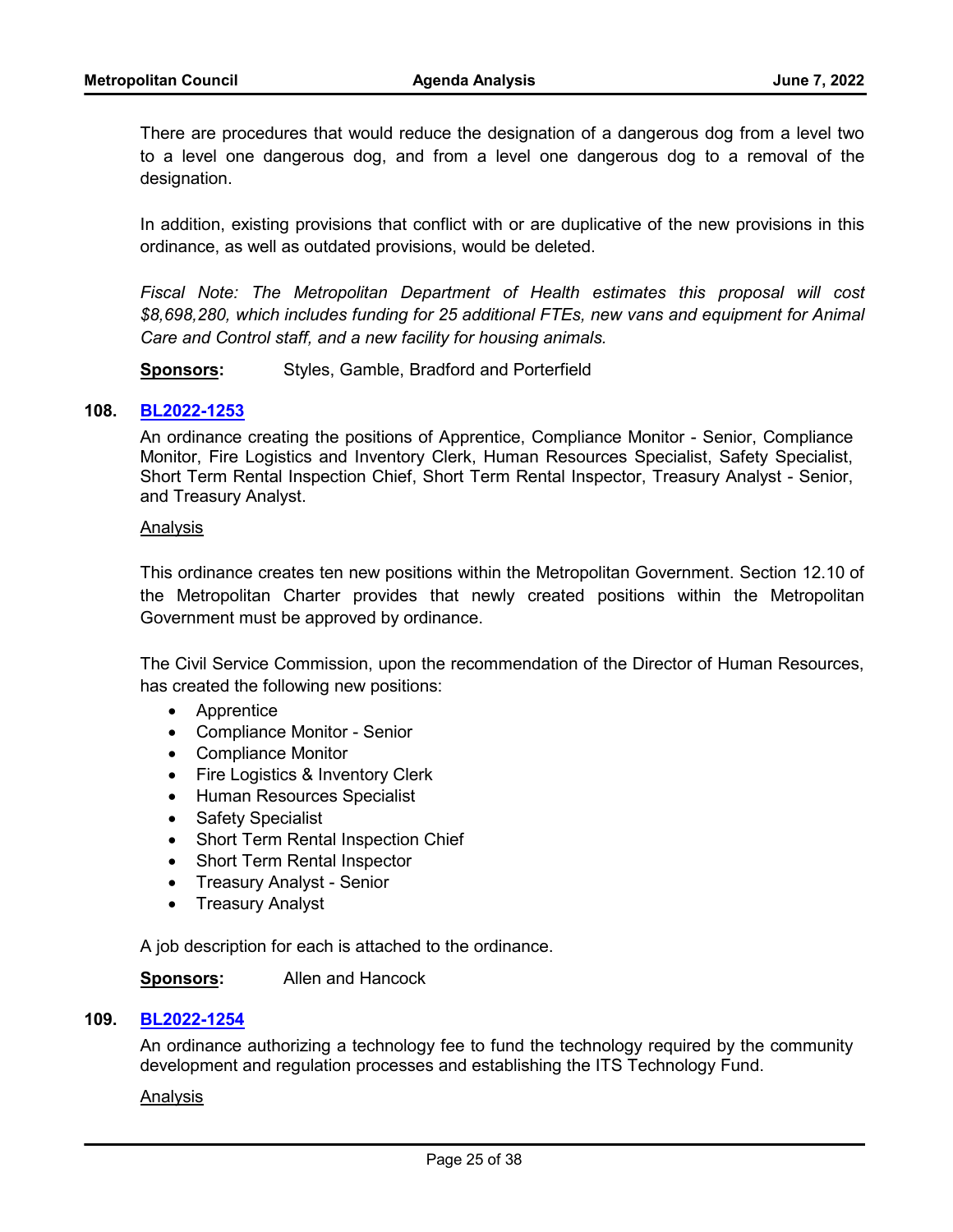This ordinance creates a 10% technology fee that will be assessed on top of applicable permit fees assessed by the Department of Codes and applicable permit fees and services from the Metro Water Services. The technology fee may be adjusted annually to ensure cost recovery after review and approval by the Department of Finance.

All fees collected must be used for the purpose of providing the technology required by the community development and regulation processes, including future maintenance and upgrades.

Future amendments to this ordinance may be approved by resolution.

**Sponsors:** Allen, Hancock and Young

# **110. [BL2022-1255](http://nashville.legistar.com/gateway.aspx?m=l&id=/matter.aspx?key=14461)**

An ordinance approving an agreement for a greenway conservation easement by and between PRII/SH Peabody Union Apartments Owner, LLC and the Metropolitan Government. (Proposal No. 2022M-023AG-001).

#### Analysis

This ordinance approves an agreement for a greenway conservation easement between the PRII/SH Peabody Union Apartments Owner, LLC ("Grantor") and the Metropolitan Government.

Pursuant to Tenn. Code Ann. § 66-9-305 and Metropolitan Charter § 2.01, the Metropolitan Government may accept donations of property interests for the purpose of establishing greenways and providing the public with recreational opportunities in natural areas.

The Grantor proposes to donate a conservation greenway easement for use as a pathway for pedestrian or bicycle travel and nature trail. The Metropolitan Government would make this pathway available for all members of the general public, adopt rules and regulations governing the use of the easement area.

**Sponsors:** OConnell, Allen, Withers and Bradford

#### **111. [BL2022-1256](http://nashville.legistar.com/gateway.aspx?m=l&id=/matter.aspx?key=14442)**

An ordinance to amend the Geographic Information Systems Street and Alley Centerline Layer for the Metropolitan Government of Nashville and Davidson County, by naming the private roadway that runs between Two Rivers Golf Course and McGavock High School, "Two Rivers Lane". (Proposal Number 2022M-002SR-001).

#### Analysis

This ordinance amends the Metropolitan Government geographical information systems map to name the private road that runs between Two Rivers Golf Course and McGavock High School as "Two Rivers Lane". This name change has been requested by the Metropolitan Parks Department and will assist citizens and others, especially Emergency Services, in locating buildings along this roadway.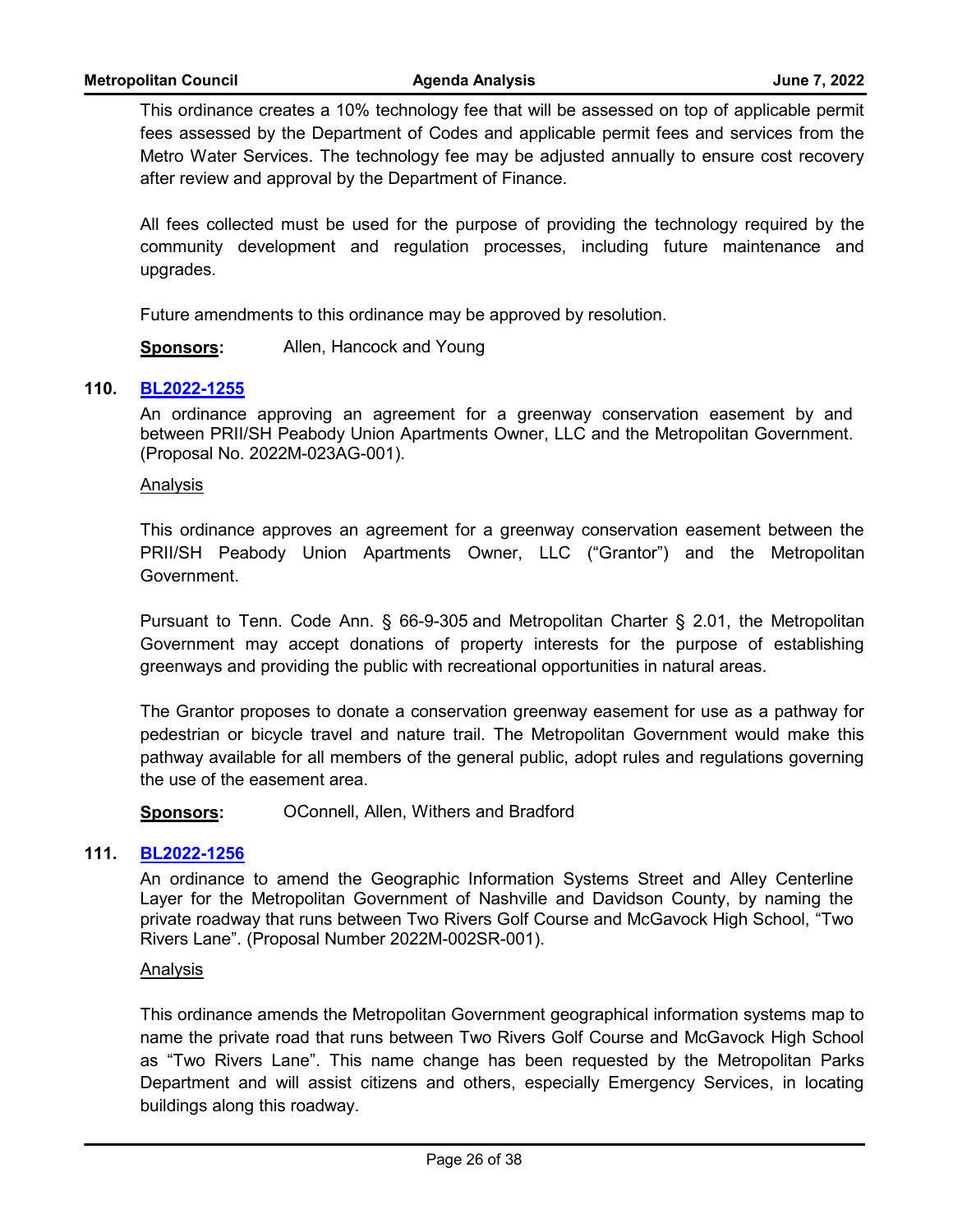Private streets and roads are named and included on Metro maps for purposes of providing emergency services, although the roadways are not maintained by the Metropolitan Government. This ordinance has been approved by the Planning Commission and the Emergency Communications District Board.

**Sponsors:** Syracuse, Withers and Young

#### **112. [BL2022-1257](http://nashville.legistar.com/gateway.aspx?m=l&id=/matter.aspx?key=14464)**

An ordinance authorizing Fourth and Broad, L.P., to install, construct and maintain underground encroachments in the right of way located 405 Broadway. (Proposal No. 2022M-009EN-001)

#### Analysis

This resolution authorizes Fourth and Broad, L.P., to install and maintain underground encroachments in the right of way located at 405 Broadway. The applicant must indemnify the Metropolitan Government from all claims in connection with the construction and maintenance of the signs, and is required to post a certificate of public liability insurance in the amount of \$2,000,000 with the Metropolitan Clerk naming the Metropolitan Government as an insured party.

This ordinance has been approved by the Planning Commission.

**Sponsors: OConnell, Withers and Young** 

#### **113. [BL2022-1258](http://nashville.legistar.com/gateway.aspx?m=l&id=/matter.aspx?key=14465)**

An ordinance authorizing Propco 609 Merritt LLC to install, construct and maintain underground encroachments in the right of way located 609 Merritt Avenue. (Proposal No. 2022M-010EN-001)

#### Analysis

This resolution authorizes Propco 609 Merritt LLC to install and maintain underground encroachments located at 609 Merritt Avenue. The applicant must indemnify the Metropolitan Government from all claims in connection with the construction and maintenance of the signs, and is required to post a certificate of public liability insurance in the amount of \$2,000,000 with the Metropolitan Clerk naming the Metropolitan Government as an insured party.

This ordinance has been approved by the Planning Commission.

**Sponsors:** Sledge, Withers and Young

#### **114. [BL2022-1259](http://nashville.legistar.com/gateway.aspx?m=l&id=/matter.aspx?key=14446)**

An ordinance authorizing The Metropolitan Government of Nashville and Davidson County to abandon existing electrical easement rights, for property located at 1000 Church Street (Proposal No. 2022M-067ES-001).

#### Analysis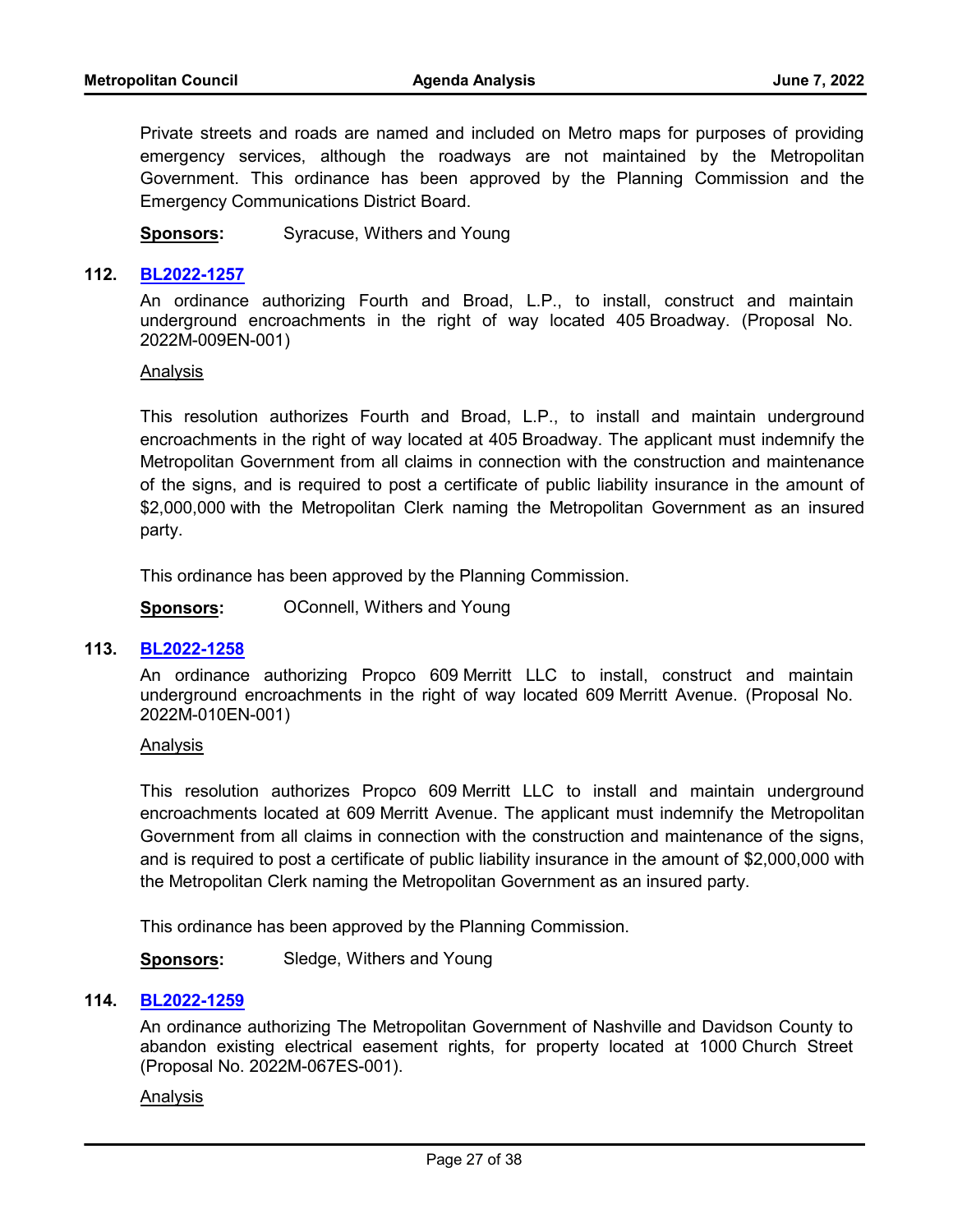This ordinance abandons easement rights for an existing Permanent Electrical Easement conveyed unto the Electric Power Board of the Metropolitan Government of Nashville and Davidson County in Instrument Number 20080107-0001693, R.O.D.C., TN (Davidson County Register of Deeds), for property located at 1000 Church Street.

This ordinance has been approved by the Planning Commission. Future amendments to this ordinance may be approved by resolution.

*Fiscal Note: This ordinance has no cost to Metro. Abandoned easements have no market value according to the Department of Water Services.*

**Sponsors: OConnell, Withers and Young** 

# **115. [BL2022-1260](http://nashville.legistar.com/gateway.aspx?m=l&id=/matter.aspx?key=14469)**

An ordinance authorizing The Metropolitan Government of Nashville and Davidson County to abandon existing public water main, and to accept new public water main, fire hydrant assemblies and sanitary sewer manhole, for property located at 2000 Church Street, also known as the Mid-State Medical Office Building (MWS Project Nos. 21-WL-87 and 21-SL-237 and Proposal No. 2022M-068ES-001).

# Analysis

This ordinance abandons approximately 167 linear feet of existing six inch water main and accepts approximately 167 linear feet of new eight inch water main (DIP), two fire hydrant assemblies and one sanitary sewer manhole, for property located at 2000 Church Street, also known as the Mid-State Medical Office Building.

This ordinance has been approved by the Planning Commission. Future amendments to this ordinance may be approved by resolution.

*Fiscal Note: This ordinance has no cost to Metro. Abandoned and donated easements have no market value according to the Department of Water Services.*

**Sponsors:** Taylor, Withers and Young

# **116. [BL2022-1261](http://nashville.legistar.com/gateway.aspx?m=l&id=/matter.aspx?key=14470)**

An ordinance authorizing The Metropolitan Government of Nashville and Davidson County to accept new sanitary sewer main, sanitary sewer manhole and easements, for property located at 454 Elysian Fields Road, also known as Elysian Flats (MWS Project Nos. 21-SL-175 and Proposal No. 2022M-064ES-001).

#### Analysis

This ordinance accepts approximately 225 linear feet of new eight inch sanitary sewer main (DIP), one sanitary sewer manhole and easements for property located at 454 Elysian Fields Road, also known as Elysian Flats.

This ordinance has been approved by the Planning Commission. Future amendments to this ordinance may be approved by resolution.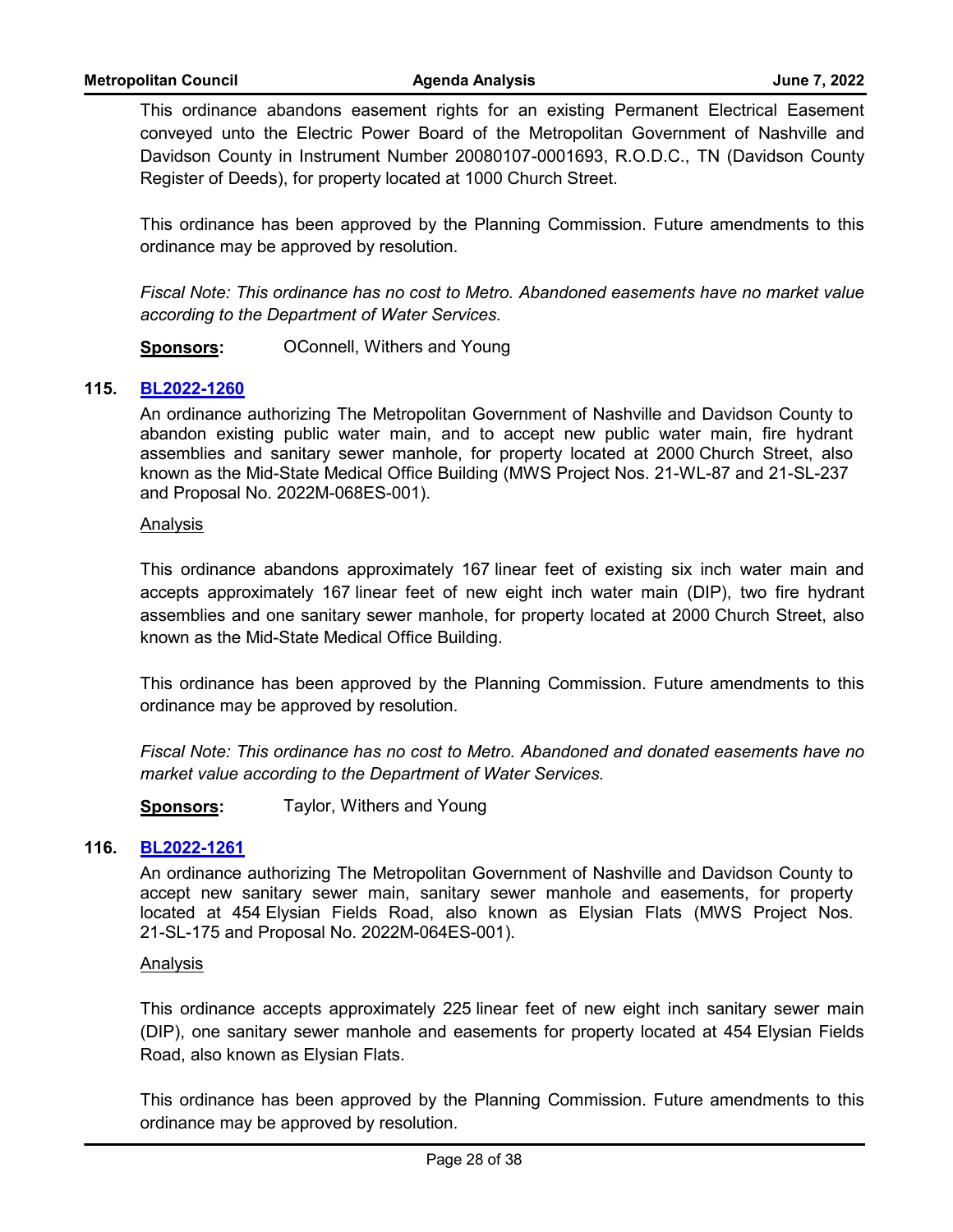*Fiscal Note: This ordinance has no cost to Metro. Abandoned and donated easements have no market value according to the Department of Water Services.*

**Sponsors:** Johnston, Withers and Young

## **117. [BL2022-1262](http://nashville.legistar.com/gateway.aspx?m=l&id=/matter.aspx?key=14471)**

An ordinance authorizing The Metropolitan Government of Nashville and Davidson County to abandon existing public water main and easement, to relocate a public fire hydrant assembly, and to accept a permanent easement, for property located at 433 Opry Mills Drive, also known as Olive Garden restaurant (MWS Project No. 21-WL-120 and Proposal No. 2022M-053ES-001).

#### Analysis

This ordinance abandons approximately 222 linear feet of existing public eight inch water main and easement, relocates one public fire hydrant assembly, and accepts a permanent easement, for property located at 433 Opry Mills Drive, also known as Olive Garden restaurant.

This ordinance has been approved by the Planning Commission. Future amendments to this ordinance may be approved by resolution.

*Fiscal Note: This ordinance has no cost to Metro. Abandoned and donated easements have no market value according to the Department of Water Services.*

**Sponsors:** Syracuse, Withers and Young

#### **118. [BL2022-1263](http://nashville.legistar.com/gateway.aspx?m=l&id=/matter.aspx?key=14472)**

An ordinance authorizing The Metropolitan Government of Nashville and Davidson County to accept new public sanitary sewer mains, sanitary sewer manholes, and easements and to adjust three sanitary sewer manholes, for property located at 9828 Split Log Road in Williamson County, also known as Rosebrooke Phase 2 (MWS Project No. 21-SL-224 and Proposal No. 2022M-069ES-001).

#### Analysis

This ordinance accepts approximately 1,844 linear feet of new eight inch sanitary sewer main (DIP), approximately 3,793 linear feet of new eight inch sanitary sewer main (PVC), 34 sanitary sewer manholes and easements and adjusts three sanitary sewer manholes for property located at 9828 Split Log Road in Williamson County, also known as Rosebrooke Section 2.

This ordinance has been approved by the Planning Commission. Future amendments to this ordinance may be approved by resolution.

*Fiscal Note: This ordinance has no cost to Metro. Donated easements have no market value according to the Department of Water Services.*

**Sponsors:** Withers and Young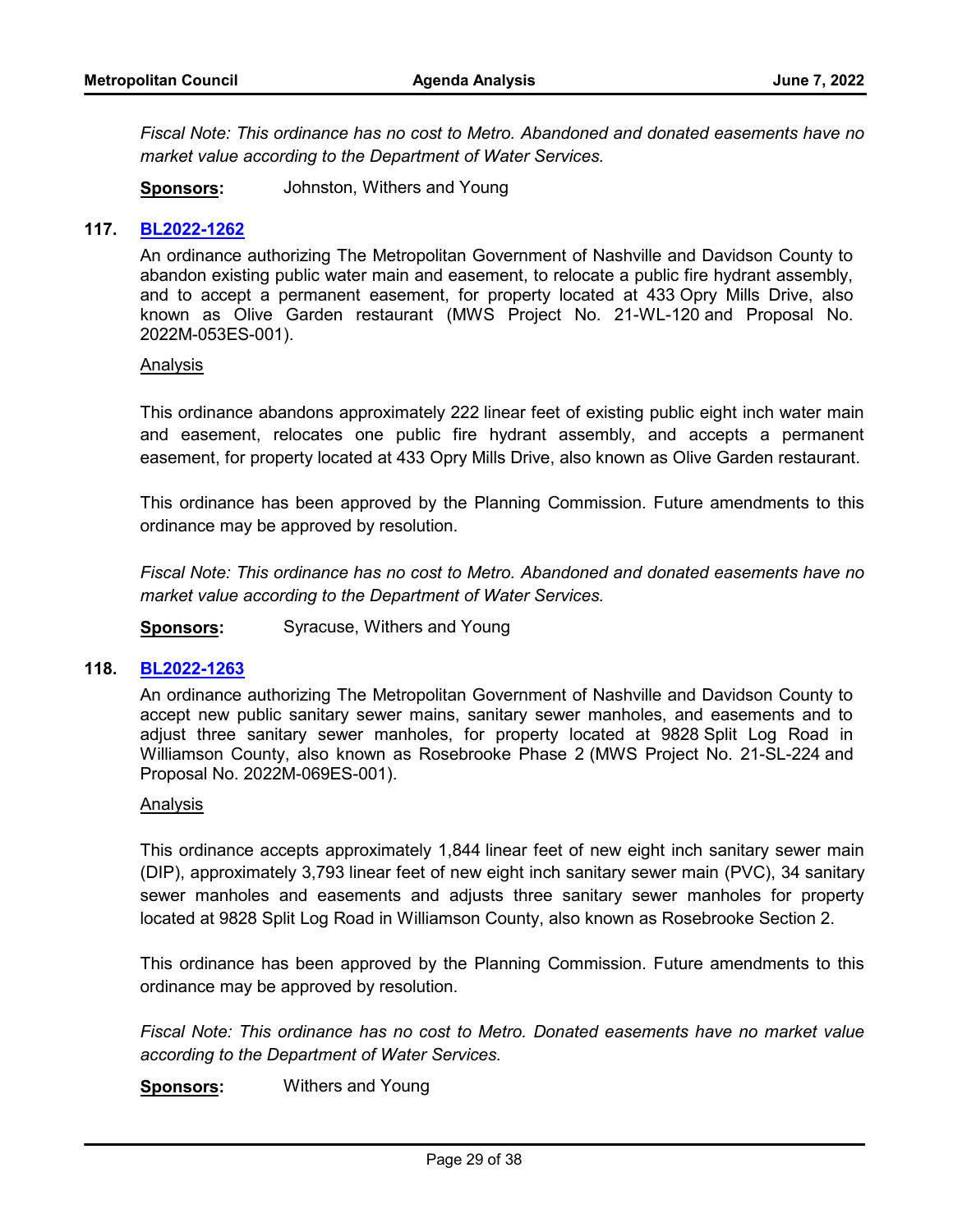#### **119. [BL2022-1264](http://nashville.legistar.com/gateway.aspx?m=l&id=/matter.aspx?key=14473)**

An ordinance authorizing The Metropolitan Government of Nashville and Davidson County to accept a new fire hydrant assembly and easement, for property located at 5738 Cane Ridge Road, also known as the Nashville Chin Baptist Church (MWS Project No. 22-WL-04 and Proposal No. 2022M-054ES-001).

#### Analysis

This ordinance accepts one new fire hydrant assembly and easement for property located at 5738 Cane Ridge Road, also known as the Nashville Chin Baptist Church.

This ordinance has been approved by the Planning Commission. Future amendments to this ordinance may be approved by resolution.

*Fiscal Note: This ordinance has no cost to Metro. Donated easements have no market value according to the Department of Water Services.*

**Sponsors:** Withers and Young

#### **120. [BL2022-1265](http://nashville.legistar.com/gateway.aspx?m=l&id=/matter.aspx?key=14474)**

An ordinance authorizing The Metropolitan Government of Nashville and Davidson County to accept a sanitary sewer manhole, for three properties located at 1212, 1214 and 1218 McGavock Street, also known as Modera McGavock (MWS Project No. 21-SL-287 and Proposal No. 2022M-065ES-001).

#### Analysis

This ordinance accepts one sanitary sewer manhole for three properties located at 1212, 1214 and 1218 McGavock Street, also known as Modera McGavock.

This ordinance has been approved by the Planning Commission. Future amendments to this ordinance may be approved by resolution.

*Fiscal Note: This ordinance has no cost to Metro. Donated easements have no market value according to the Department of Water Services.*

**Sponsors: OConnell, Withers and Young** 

#### **121. [BL2022-1266](http://nashville.legistar.com/gateway.aspx?m=l&id=/matter.aspx?key=14475)**

An ordinance authorizing The Metropolitan Government of Nashville and Davidson County to abandon existing public sanitary sewer main and easement, and to accept new public sanitary sewer mains, sanitary sewer manholes and easement, for property located at 3104 Gallatin Pike (MWS Project No. 22-SL-24 and Proposal No. 2022M-061ES-001).

#### Analysis

This ordinance abandons approximately 62 linear feet of existing eight inch sanitary sewer main and easement, and accepts approximately 106 linear feet of new eight inch sanitary sewer main (DIP), three sanitary sewer manholes and easement for property located at 3104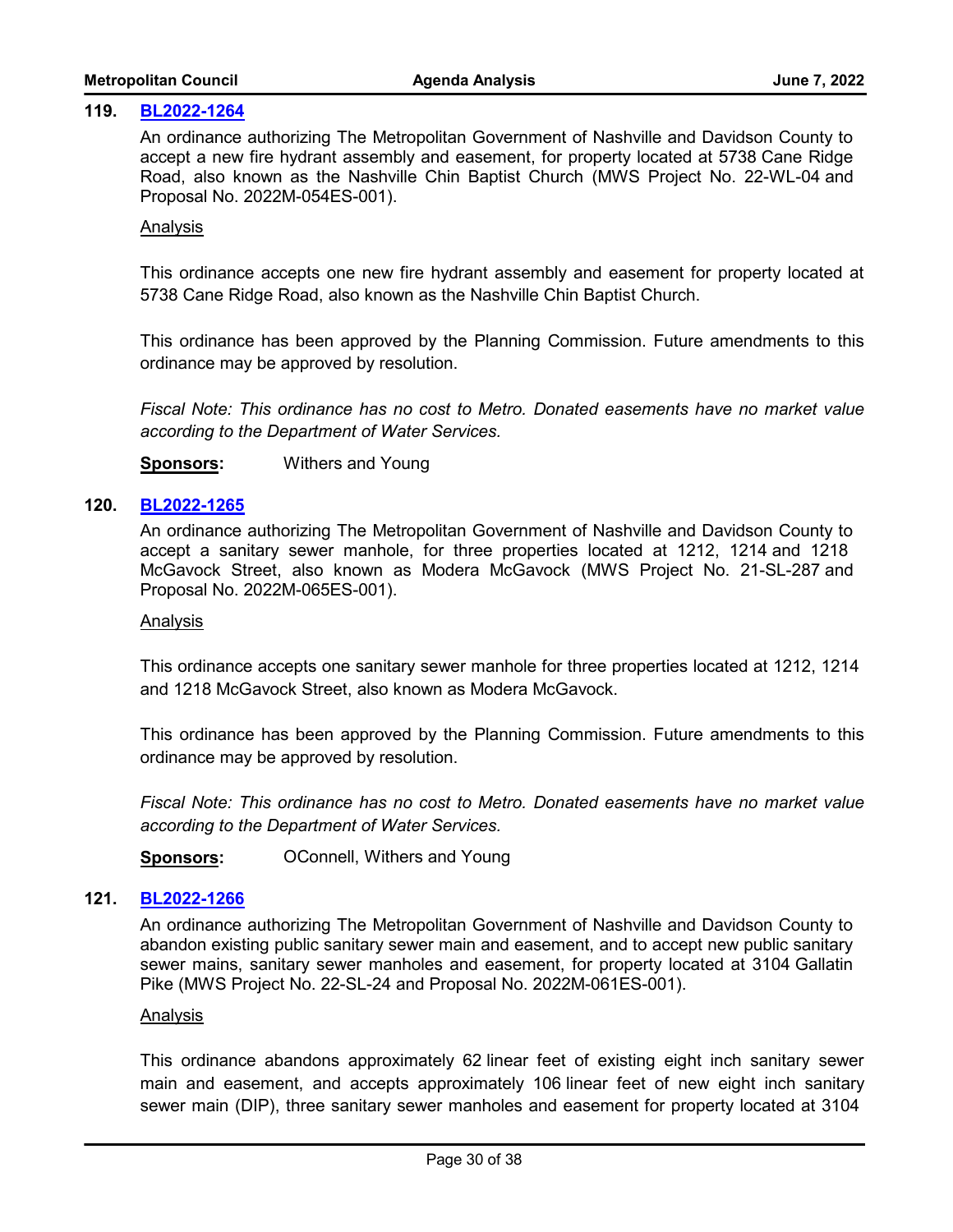Gallatin Pike.

This ordinance has been approved by the Planning Commission. Future amendments to this ordinance may be approved by resolution.

*Fiscal Note: This ordinance has no cost to Metro. Abandoned and donated easements have no market value according to the Department of Water Services.*

**Sponsors:** Benedict, Withers and Young

# **122. [BL2022-1267](http://nashville.legistar.com/gateway.aspx?m=l&id=/matter.aspx?key=14476)**

An ordinance authorizing The Metropolitan Government of Nashville and Davidson County to accept new water and sanitary sewer mains, fire hydrant assembly, sanitary sewer manholes and easements, for property located 121 Hart Lane, (MWS Project Nos. 21-WL-118 and 21-SL-279 and Proposal No. 2022M-066ES-001).

#### Analysis

This ordinance accepts approximately 321 linear feet of new eight inch water main (DIP), approximately 317 linear feet of new eight inch sanitary sewer main (PVC and DIP), one fire hydrant assembly, two sanitary sewer manholes and easements for property located at 121 Hart Lane.

This ordinance has been approved by the Planning Commission. Future amendments to this ordinance may be approved by resolution.

*Fiscal Note: This ordinance has no cost to Metro. Abandoned and donated easements have no market value according to the Department of Water Services.*

**Sponsors:** VanReece, Withers and Young

# **J. Bills on Third Reading**

# **123. [BL2022-1189](http://nashville.legistar.com/gateway.aspx?m=l&id=/matter.aspx?key=14282)**

An ordinance authorizing The Metropolitan Government of Nashville and Davidson County to abandon existing public sanitary sewer main, sanitary sewer manhole and easement, and to accept new sanitary sewer main, sanitary sewer manhole and easement, for property located at 3800 Charlotte Avenue (MWS Project No. 22-SL-02 and Proposal No. 2022M-034ES-001).

#### Analysis

This ordinance abandons approximately 217 linear feet of existing eight inch sanitary sewer main (concrete), one sanitary sewer manhole and easement, and to accept approximately 227 linear feet of new eight inch sanitary sewer main (DIP), one sanitary sewer manhole and easement for property located at 3800 Charlotte Avenue.

This has been approved by the Planning Commission. Future amendments to this legislation may be approved by resolution.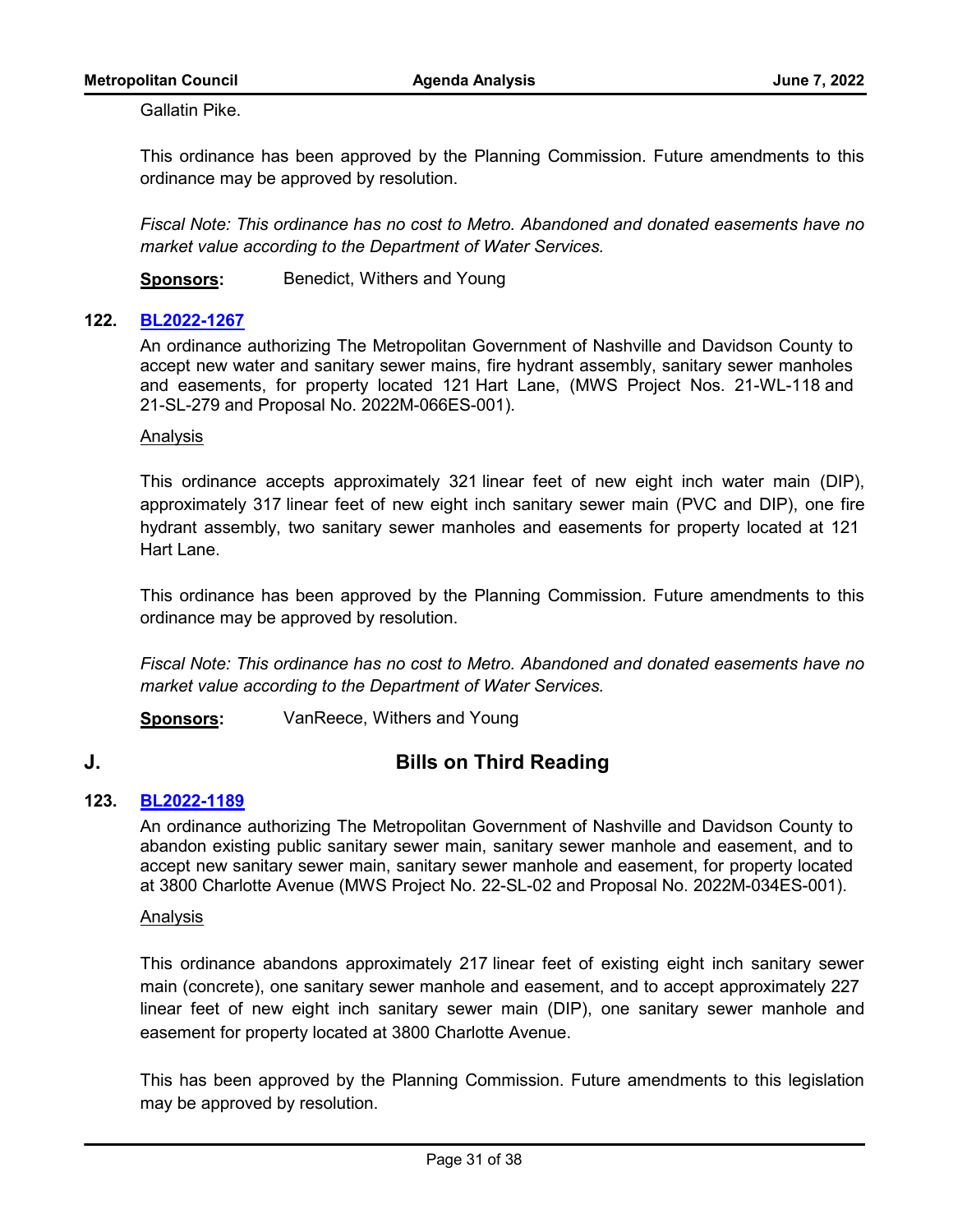*Fiscal Note: This ordinance has no cost to Metro. Abandoned and donated easements have no market value according to the Department of Water Services.*

**Sponsors:** Murphy, Withers and Young

# **124. [BL2022-1234](http://nashville.legistar.com/gateway.aspx?m=l&id=/matter.aspx?key=14433)**

An ordinance to provide for the designation of public property within specified areas of downtown Nashville as a temporary "Special Event Zone" during the time period beginning at nine o'clock (9:00) p.m. on July 2, 2022, and ending at eleven fifty-nine (11:59) p.m. on July 5, 2022, relative to the use of these areas in conjunction with the 2022 July 4th Celebration and related activities and events.

#### Analysis

This ordinance approves a temporary "Special Event Zone" within portions of the downtown area, in conjunction with the 2022 July 4th Celebration and related activities and events from July 2, 2022 until July 5, 2022. A map of the Special Event Zone areas established under this ordinance is attached to the ordinance. Activity restrictions within the Special Event Zone would begin at 9:00 p.m. on Saturday, July 2, 2022, and end at 11:59 p.m. on Tuesday, July 5, 2022. Activities on public property or in the public right-of-way within the Special Event Zone are regulated as follows:

- · The sale of any food, beverages, goods, or merchandise would be prohibited, unless street vendors obtain a "Special Event Zone" permit from the Nashville Convention and Visitors Corporation (CVC) in order to sell within the geographic area listed above.
- · The sale, provision, or serving of alcoholic beverages are prohibited, except as authorized.
- · The sale or distribution of merchandise pertaining to the July 4th Celebration not licensed by the CVC is be prohibited.
- The distribution, promotional give-away activity, or provision of free products, services, or coupons by persons or entities that are not event sponsors is prohibited, except within any Public Participation Area.
- · Vehicles shall be allowed only as directed by Metropolitan Nashville Police.
- · No shared urban mobility devices, as defined by Metropolitan Code of Laws Section 12.62.010, are permitted within the Special Event Zone.
- · No handguns, rifles, or firearms are permitted (Tennessee Code Annotated § 39-17- 1359).
- · No knives, swords or other fighting devices are permitted.
- · No fireworks, firecrackers, or explosive devices are permitted, except event-related exhibitions permitted by the CVC.
- The Special Event Zone will be a "no fly zone."

This ordinance requires at least one Public Participation Area within the Special Event Zone while the zone is in effect. This Area would allow for the reasonable expression by the public in a manner that is not disruptive to the July 4th Celebration activities, and events.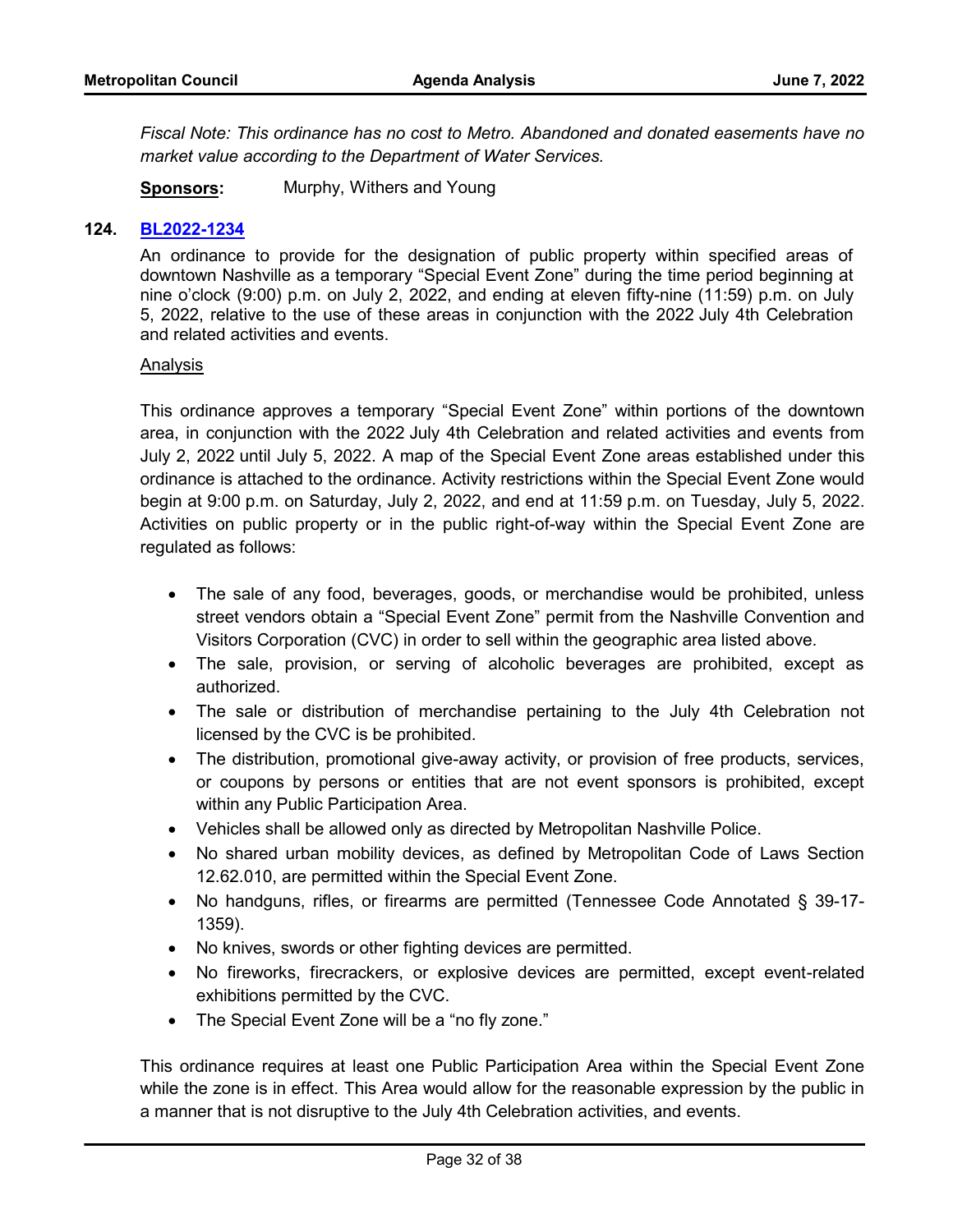*Fiscal Note: This ordinance places restrictions on the activities that would be allowed to take place within the special event zone during the 2022 July 4th Celebration. However, no additional Metro personnel or overtime would be required just for the enforcement of these restrictions.*

**Sponsors:** OConnell

#### **125. [BL2022-1235](http://nashville.legistar.com/gateway.aspx?m=l&id=/matter.aspx?key=14406)**

An ordinance authorizing The Metropolitan Government of Nashville and Davidson County to accept new public sanitary sewer mains, sanitary sewer manholes and easements, for property located at 9828 Split Log Road in Williamson County, also known as Rosebrooke Phase 3 (MWS Project No. 22-SL-35 and Proposal No. 2022M-047ES-001).

#### Analysis

This ordinance accepts approximately 395 linear feet of new eight inch sanitary sewer main (DIP), approximately 723 linear feet of new eight inch sanitary sewer main (PVC), six sanitary sewer manholes and easements for property located at 9828 Split Log Road in Williamson County, also known as Rosebrooke Phase 3. Future amendments to this ordinance may be approved by resolution.

This ordinance has been approved by the Planning Commission.

*Fiscal Note: This ordinance has no cost to Metro. Donated easements have no market value according to the Department of Water Services.*

**Sponsors:** Withers and Young

#### **126. [BL2022-1236](http://nashville.legistar.com/gateway.aspx?m=l&id=/matter.aspx?key=14407)**

An ordinance authorizing The Metropolitan Government of Nashville and Davidson County to abandon existing public water mains, and to accept new public water mains and fire hydrant assemblies, for property located at 39th Avenue North (unnumbered) (MWS Project No. 22-WL-08 and Proposal No. 2022M-051ES-001).

#### Analysis

This ordinance abandons approximately 1,250 linear feet of existing two inch water main and approximately 40 linear feet of existing six inch water main, and accepts approximately 838 linear feet of new eight inch water main (DIP), approximately seven linear feet of new six inch water main (DIP) and two fire hydrant assemblies for property located at 39th Avenue North (unnumbered). Future amendments to this ordinance may be approved by resolution.

This ordinance has been approved by the Planning Commission.

*Fiscal Note: This ordinance has no cost to Metro. Abandoned and donated easements have no market value according to the Department of Water Services.*

**Sponsors:** Taylor, Withers and Young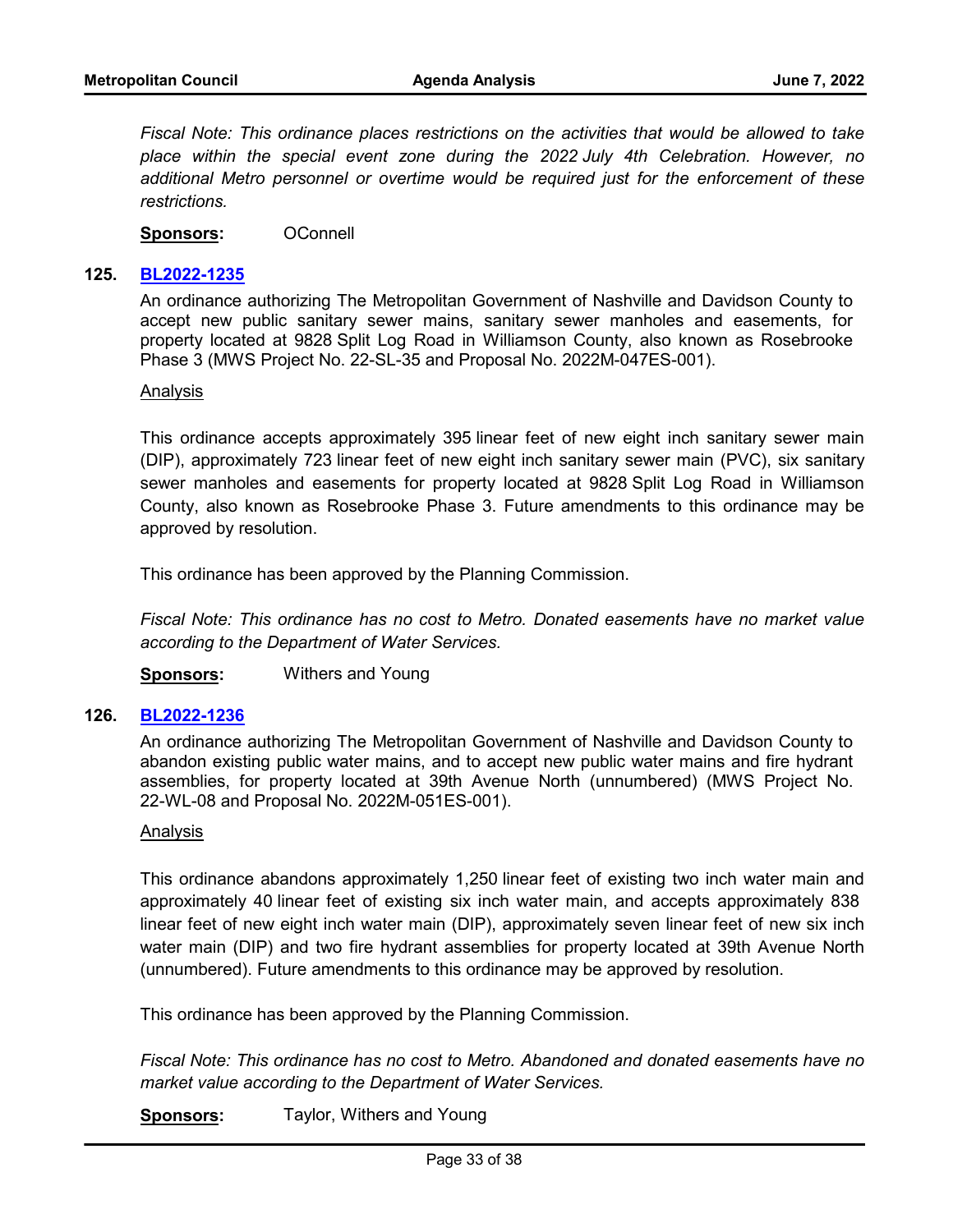# **127. [BL2022-1237](http://nashville.legistar.com/gateway.aspx?m=l&id=/matter.aspx?key=14408)**

An ordinance authorizing The Metropolitan Government of Nashville and Davidson County to abandon existing fire hydrant assemblies and easements, and to accept new water and sanitary sewer mains, fire hydrant assemblies, sanitary sewer manholes and easements, for property located at 1501 Hillside Avenue, also known as The Reservoir Zone 7 (MWS Project Nos. 21-WL-82 and 21-SL-195 and Proposal No. 2022M-050ES-001).

#### Analysis

This ordinance abandons four existing fire hydrant assemblies and easements, and accepts approximately 1,212 linear feet of new eight inch water main (DIP), approximately 556 linear feet of new eight inch sanitary sewer main (PVC), four fire hydrant assemblies, five sanitary sewer manholes and easements for property located at 1501 Hillside Avenue, also known as The Reservoir Zone 7. Future amendments to this ordinance may be approved by resolution.

This ordinance has been approved by the Planning Commission.

*Fiscal Note: This ordinance has no cost to Metro. Abandoned and donated easements have no market value according to the Department of Water Services.*

**Sponsors:** Sledge, Withers and Young

# **128. [BL2022-1238](http://nashville.legistar.com/gateway.aspx?m=l&id=/matter.aspx?key=14413)**

An ordinance authorizing The Metropolitan Government of Nashville and Davidson County to abandon existing sanitary sewer main and easement, and to accept new sanitary sewer main, sanitary sewer manhole and easement, for property located at 7131 Centennial Boulevard, (MWS Project No. 21-SL-212 and Proposal No. 2022M-063ES-001).

#### Analysis

This ordinance abandons approximately 153 linear feet of existing 12 inch sanitary sewer main (VCP) and easement, and accepts approximately 153 linear feet of new 12 inch sanitary sewer main (DIP), one sanitary sewer manhole and easement for property located at 7131 Centennial Boulevard. Future amendments to this ordinance may be approved by resolution.

This ordinance has been approved by the Planning Commission.

*Fiscal Note: This ordinance has no cost to Metro. Abandoned and donated easements have no market value according to the Department of Water Services.*

**Sponsors:** Roberts, Withers and Young

#### **129. [BL2022-1239](http://nashville.legistar.com/gateway.aspx?m=l&id=/matter.aspx?key=14414)**

An ordinance authorizing The Metropolitan Government of Nashville and Davidson County to accept new sanitary sewer main and sanitary sewer manhole, for property located at 1100 B Sunnymeade Drive, also known as Sunnymeade Commons (MWS Project No. 22-SL-60 and Proposal No. 2022M-059ES-001).

#### Analysis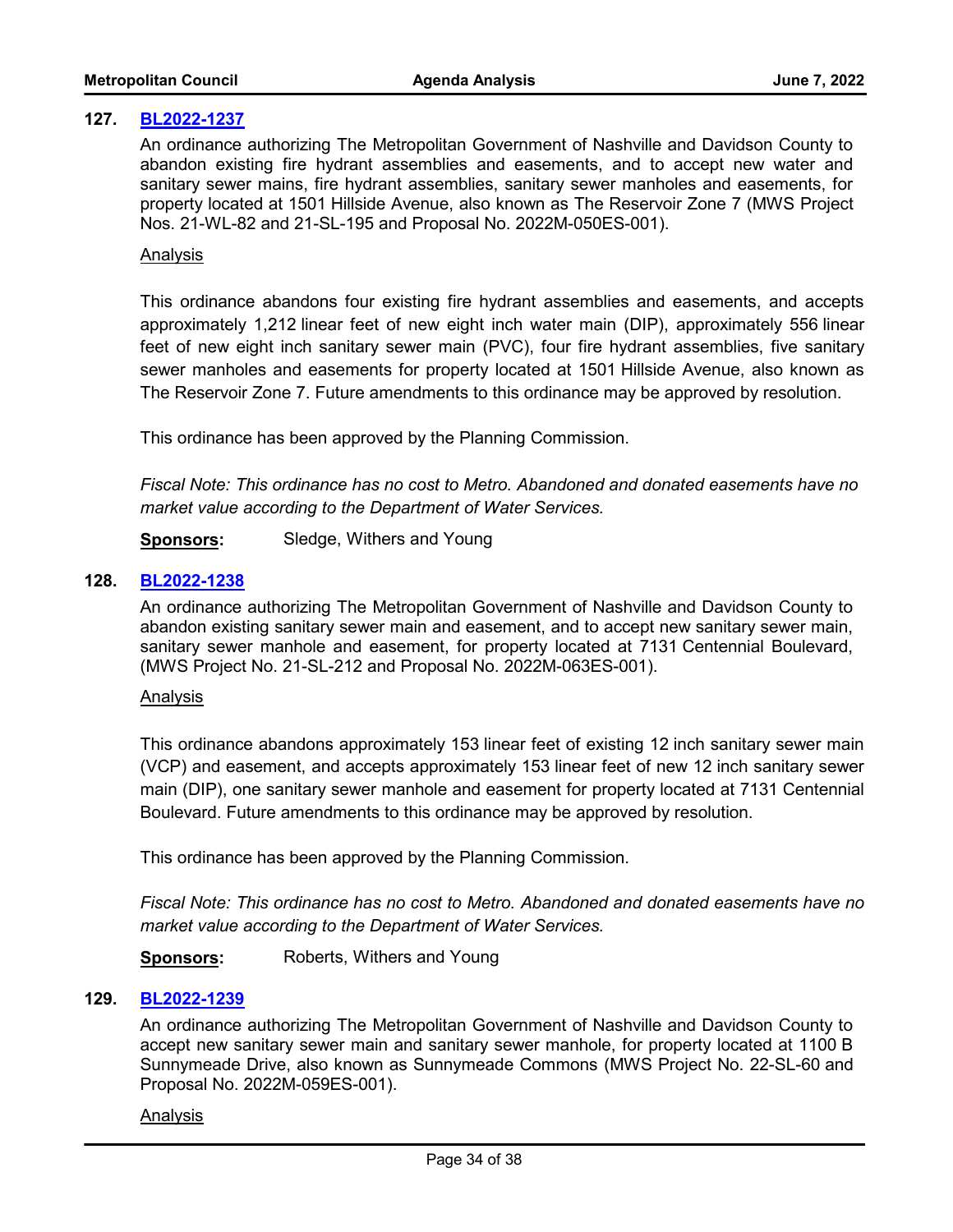This ordinance accepts approximately 53 linear feet of new eight inch sanitary sewer main (PVC) and one sanitary sewer manhole for property located at 1100 B Sunnymeade Drive, also known as Sunnymeade Commons. Future amendments to this ordinance may be approved by resolution.

This ordinance has been approved by the Planning Commission.

*Fiscal Note: This ordinance has no cost to Metro. Donated easements have no market value according to the Department of Water Services.*

**Sponsors:** Benedict, Withers and Young

# **130. [BL2022-1240](http://nashville.legistar.com/gateway.aspx?m=l&id=/matter.aspx?key=14415)**

An ordinance authorizing The Metropolitan Government of Nashville and Davidson County to accept new sanitary sewer and sanitary sewer force mains, sanitary sewer manholes and easements, for property located at 2126 Marsha Drive, also known as Rivergate View Subdivision (MWS Project No. 21-SL-128 and Proposal No. 2022M-055ES-001).

#### Analysis

This ordinance accepts 309 linear feet of new two and a half inch sanitary sewer force main (PVC), approximately 389 linear feet of new eight inch sanitary sewer main (PVC), two sanitary sewer manholes and easements for property located at 2126 Marsha Drive, also known as Rivergate View Subdivision. Future amendments to this ordinance may be approved by resolution.

This ordinance has been approved by the Planning Commission.

*Fiscal Note: This ordinance has no cost to Metro. Donated easements have no market value according to the Department of Water Services.*

**Sponsors:** Young and Withers

## **131. [BL2022-1241](http://nashville.legistar.com/gateway.aspx?m=l&id=/matter.aspx?key=14416)**

An ordinance authorizing The Metropolitan Government of Nashville and Davidson County to accept public water and sanitary sewer mains, fire hydrant assemblies, sanitary sewer manholes and easements, for two properties located at 204 Ben Allen Road and 121 Hart Lane, also known as Ben Allen Phase 2, (MWS Project Nos. 20-WL-85 and 20-SL-179 and Proposal No. 2022M-052ES-001).

#### Analysis

This ordinance accepts approximately 838 linear feet of new eight inch water main (DIP), approximately 886 linear feet of eight inch new sanitary sewer main (PVC), two fire hydrant assemblies, six sanitary sewer manholes and easements for two properties located at 204 Ben Allen Road and 121 Hart Lane, also known as Ben Allen Phase 2. Future amendments to this ordinance may be approved by resolution.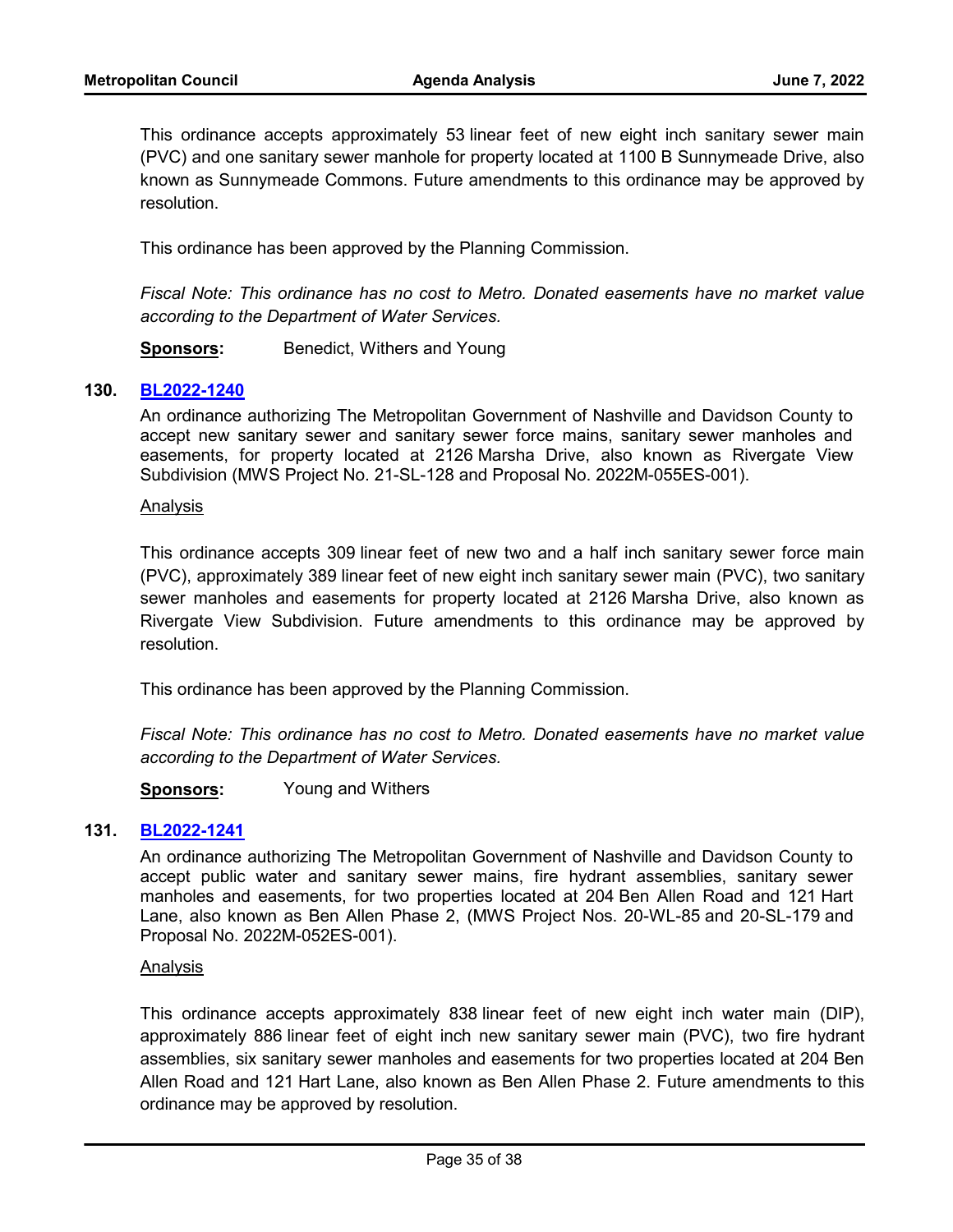This ordinance has been approved by the Planning Commission.

*Fiscal Note: This ordinance has no cost to Metro. Donated easements have no market value according to the Department of Water Services.*

**Sponsors:** VanReece, Withers and Young

#### **132. [BL2022-1242](http://nashville.legistar.com/gateway.aspx?m=l&id=/matter.aspx?key=14417)**

An ordinance authorizing The Metropolitan Government of Nashville and Davidson County to abandon existing public sanitary sewer easement rights, for property located at 3038 Lakeshore Drive (Proposal No. 2022M-060ES-001).

#### Analysis

This ordinance abandons easement rights for an existing 20 foot sanitary sewer easement across the center of the property recorded on the plat of W. D. Warren, Book 6200, Page 998, R.O.D.C., TN, for property located at 3038 Lakeshore Drive. Future amendments to this ordinance may be approved by resolution.

This ordinance has been approved by the Planning Commission.

*Fiscal Note: This ordinance has no cost to Metro. Abandoned easements have no market value according to the Department of Water Services.*

**Sponsors:** Withers and Young

#### **133. [BL2022-1243](http://nashville.legistar.com/gateway.aspx?m=l&id=/matter.aspx?key=14418)**

An ordinance authorizing The Metropolitan Government of Nashville and Davidson County to accept new water and sanitary sewer mains, fire hydrant assemblies, sanitary sewer manholes and easements, for property located at 1200 Cottage View Lane, also known as Timber Trails Phase 3 (MWS Project Nos. 21-WL-95 and 21-SL-222 and Proposal No. 2022M-058ES-001).

#### Analysis

This ordinance accepts approximately 2,321 linear feet of new eight inch water main (DIP), approximately 2,029 linear feet of new eight inch sanitary sewer main (PVC), four fire hydrant assemblies, 11 sanitary sewer manholes and easements for property located at 1200 Cottage View Lane, also known as Timber Trails Phase 3. Future amendments to this ordinance may be approved by resolution.

This ordinance has been approved by the Planning Commission.

*Fiscal Note: This ordinance has no cost to Metro. Donated easements have no market value according to the Department of Water Services.*

**Sponsors:** Lee, Withers and Young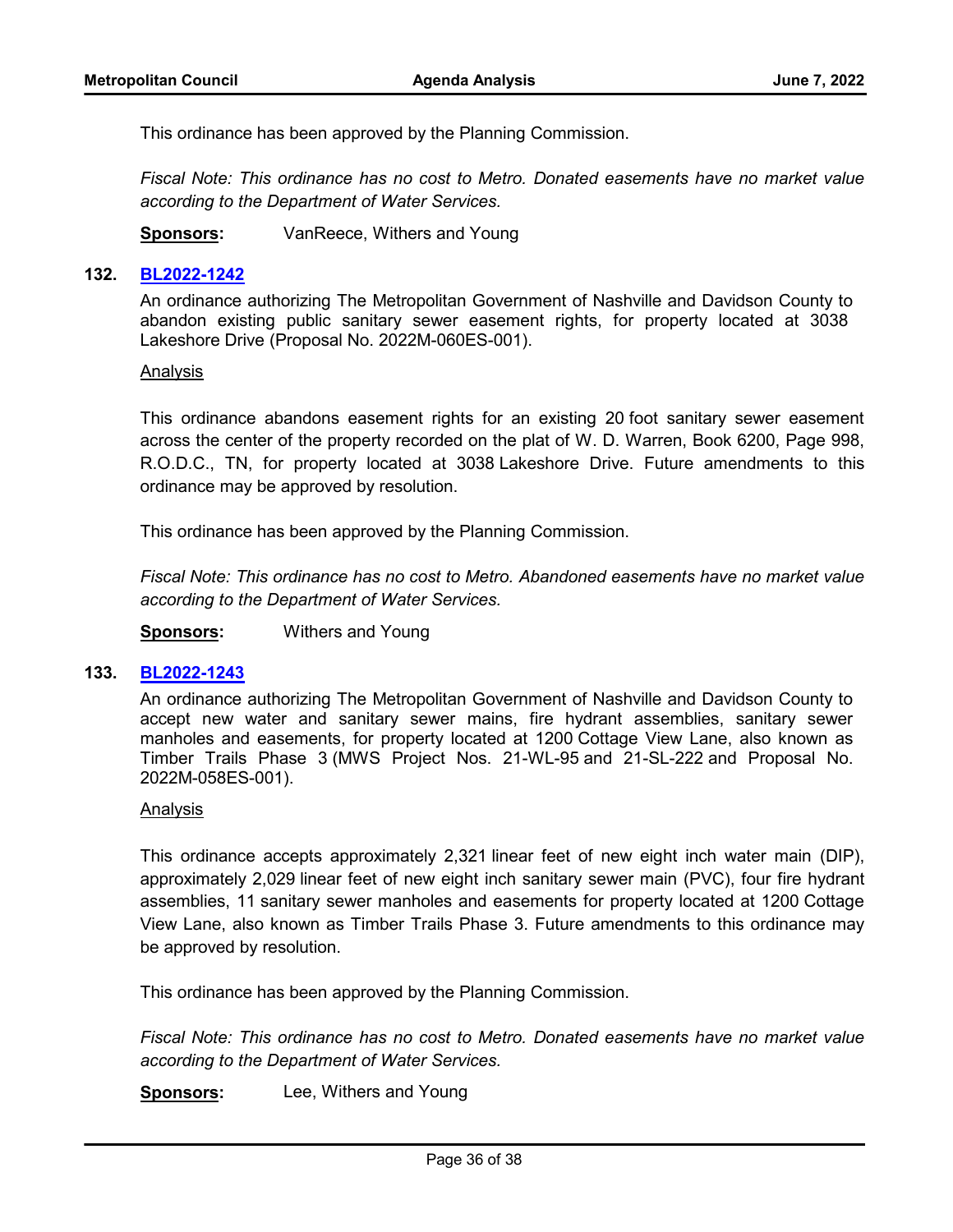#### **134. [BL2022-1244](http://nashville.legistar.com/gateway.aspx?m=l&id=/matter.aspx?key=14419)**

An ordinance authorizing The Metropolitan Government of Nashville and Davidson County to abandon existing water main, and to accept new water main, for property located at 2100 Century Farms Parkway (MWS Project No. 22-WL-12 and Proposal No. 2022M-062ES-001).

#### Analysis

This ordinance abandons approximately 200 linear feet of existing 12 inch water main (DIP), and accepts approximately 200 linear feet of new 12 inch water main (DIP) in order to lower the profile of the pipeline in the ground for property located at 2100 Century Farms Parkway. Future amendments to this ordinance may be approved by resolution.

This ordinance has been approved by the Planning Commission.

*Fiscal Note: This ordinance has no cost to Metro. Abandoned and donated easements have no market value according to the Department of Water Services.*

**Sponsors:** Styles, Withers and Young

# **135. [BL2022-1245](http://nashville.legistar.com/gateway.aspx?m=l&id=/matter.aspx?key=14420)**

An ordinance authorizing The Metropolitan Government of Nashville and Davidson County to accept a new public sanitary sewer manhole, for property located at Long Boulevard (unnumbered) (MWS Project No. 21-SL-293 and Proposal No. 2022M-057ES-001).

#### Analysis

This ordinance accepts one new public sanitary sewer manhole for property located at Long Boulevard (unnumbered). Future amendments to this ordinance may be approved by resolution.

This ordinance has been approved by the Planning Commission.

*Fiscal Note: This ordinance has no cost to Metro. Donated easements have no market value according to the Department of Water Services.*

**Sponsors:** Taylor, Withers and Young

#### **136. [BL2022-1246](http://nashville.legistar.com/gateway.aspx?m=l&id=/matter.aspx?key=14421)**

An ordinance authorizing The Metropolitan Government of Nashville and Davidson County to accept new water and sanitary sewer mains, fire hydrant assemblies, sanitary sewer manholes and easements, for property located at 842 Hamilton Crossings, also known as Hamilton Crossings Phase 2 (MWS Project Nos. 20-WL-123 and 20-SL-249 and Proposal No. 2022M-056ES-001).

#### Analysis

This ordinance accepts approximately 954 linear feet of new eight inch water main (DIP), approximately 135 linear feet of new six inch water main (DIP), approximately 855 linear feet of new eight inch sanitary sewer main (PVC), two fire hydrant assemblies, 10 sanitary sewer